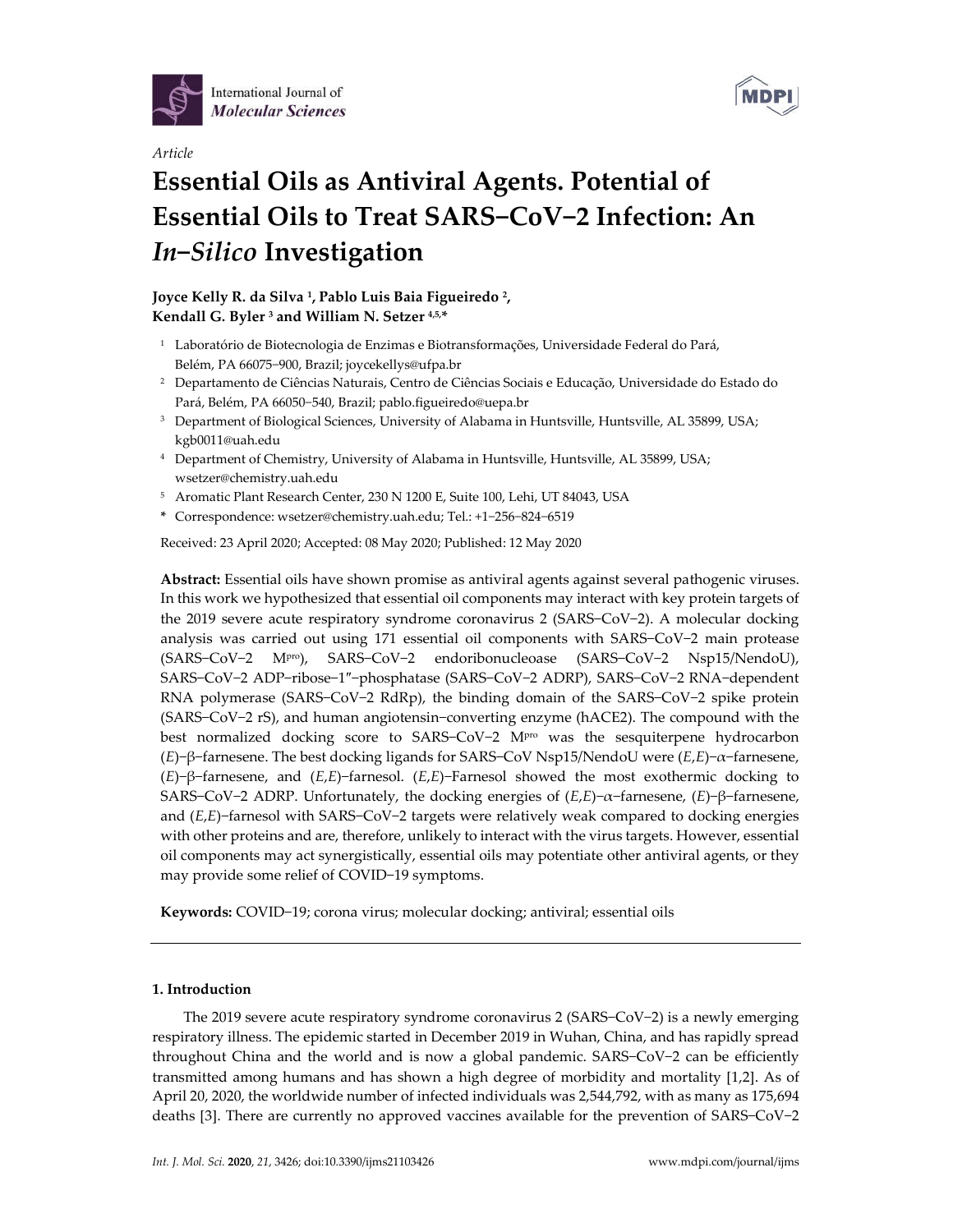infection and only just recently, remdesivir has received "emergency use authorization" for treatment of COVID−19 in the United States; therefore, there is an urgent demand for potential chemotherapeutic agents to treat this disease.

Essential oils have been screened against several pathogenic viruses (Table 1), including influenza and other respiratory viral infections. Influenza is an infectious respiratory disease caused by one of three types of influenza viruses, type A, type B, or type C [4]. The most significant in terms of human morbidity and mortality is influenza virus type A, which is found in several bird and mammal species [5]. Several different serotypes of influenza type A have caused global flu pandemics [6]: H1N1, which caused the Spanish flu in 1918 (40–50 million deaths worldwide) [7] and the swine flu in 2009 [8]; the Asian flu of 1957–1958 (ca. 1.5 million deaths worldwide) was caused by influenza A H2N2 [8]; serotype H3N2 caused the Hong Kong flu in 1968 [9]; and H5N1, which caused the bird flu in 2004 [10]. Influenza virus type B, however, is largely confined to human hosts [11].

One study evaluated the in vitro antiviral effect against influenza type A (H1N1) of commercial essential oils that included cinnamon (*Cinnamomum zeylanicum*), bergamot (*Citrus bergamia*), lemongrass (*Cymbopogon flexuosus*), thyme (*Thymus vulgaris*), and lavender (*Lavandula angustifolia*). The oils were tested in the liquid phase at a concentration of 0.3% and in the vapor phase. The oils of cinnamon, bergamot, thyme, and lemongrass displayed 100% inhibition of H1N1 in the liquid phase, while the inhibition for lavender essential oil was 85%. However, in the vapor phase, 100% inhibition was observed only for cinnamon leaf essential oil after 30 min of exposure. The bergamot, lemongrass, thyme, and lavender essential oils displayed inhibition rates of 95%, 90%, 70%, and 80%, respectively [12].

*Cinnamomum zeylanicum* leaf oil is characterized by eugenol (75–85%), followed by smaller amounts of linalool (1.6–8.5%), and benzyl benzoate (0.1–8.3%) [13–15]. Bergamot oil is rich in limonene (23–55%), linalool (2–37%), and linalyl acetate (12–41%), with lesser quantities of β−pinene (up to 10%) and γ−terpinene (up to 10%) [16–20]. Geranial (48–54%) and neral (29–33%) have been reported as the major components of *C. flexuosus,* but many chemotypes, cultivars, and variants have been reported for *C. flexuosus* [21,22].

In the literature, there have been at least 20 different chemotypes identified for thyme essential oil. The "typical" thyme essential oil presents a thymol content of 45% (range 31–50%), with significant concentrations of *p*−cymene (0.1–26.6%, average = 15.6%) and γ−terpinene (up to 22.8%, average = 9.3%). In addition, there are several other chemotypes of *T. vulgaris* rich in thymol and/or carvacrol [23]. Thymol has been identified as an anti−influenza agent against influenza type A and parainfluenza type 3 virus [24,25]. *Lavandula angustifolia* essential oil is rich in linalyl acetate (37.0– 43.6%), linalool (19.7–39.1%), geraniol (up to 9.3%), β−caryophyllene (up to 5.1%), terpinen−4−ol (up to 14.9%), lavandulyl acetate (up to 5.5%), and borneol (up to 6.4%) [26–29].

Another essential oil with notable anti−influenza effects is tea tree, which is extracted from the leaves of *Melaleuca alternifolia* (Myrtaceae). Commercial tea tree oil is composed of terpinen−4−ol (30– 48%), γ−terpinene (10–28%), α−terpinene (5–13%), 1,8−cineole (up to 15%), terpinolene (1.5–5%), *p*−cymene (0.5–12%), α−pinene (1–6%), and α−terpineol (1.5–8%) [30]. Tea tree oil showed 100% inhibition of influenza type A (H1N1) virus at 0.01% concentration and a median inhibitory concentration (IC<sub>50</sub>) of 6  $\mu$ g/mL [31,32]. In addition, 30 min exposure of type A (H11N9) virus to tea tree oil vapor caused 100% inhibition [33]. The tea tree oil components, terpinen−4−ol, terpinolene, and α−terpineol, have shown anti−influenza virus activity against type A (H1N1), with IC<sub>50</sub> values of 25, 12, and 250 μg/mL, respectively. α−Terpinene, γ−terpinene, and *p*−cymene were inactive, however [31].

Avian influenza viruses (H5N1) exhibit both high and low virulence in numerous mammalian species, highlighting the connection between the route of inoculation and virus pathogenicity [34]. Since 2003, there have been over 600 documented cases of human infection with H5N1 viruses, with most cases among young, previously healthy individuals [35]. The essential oils extracted from *Citrus reshni* leaves and peel (unripe and ripe fruits) were tested against H5N1 virus by plaque reduction assay. The oils showed moderate inhibition of the H5N1 virus at a concentration of 2.5 μL/mL. Sabinene (40.5%), linalool (23.3%), and terpinen−4−ol (8.3%) were the main constituents in the leaf oil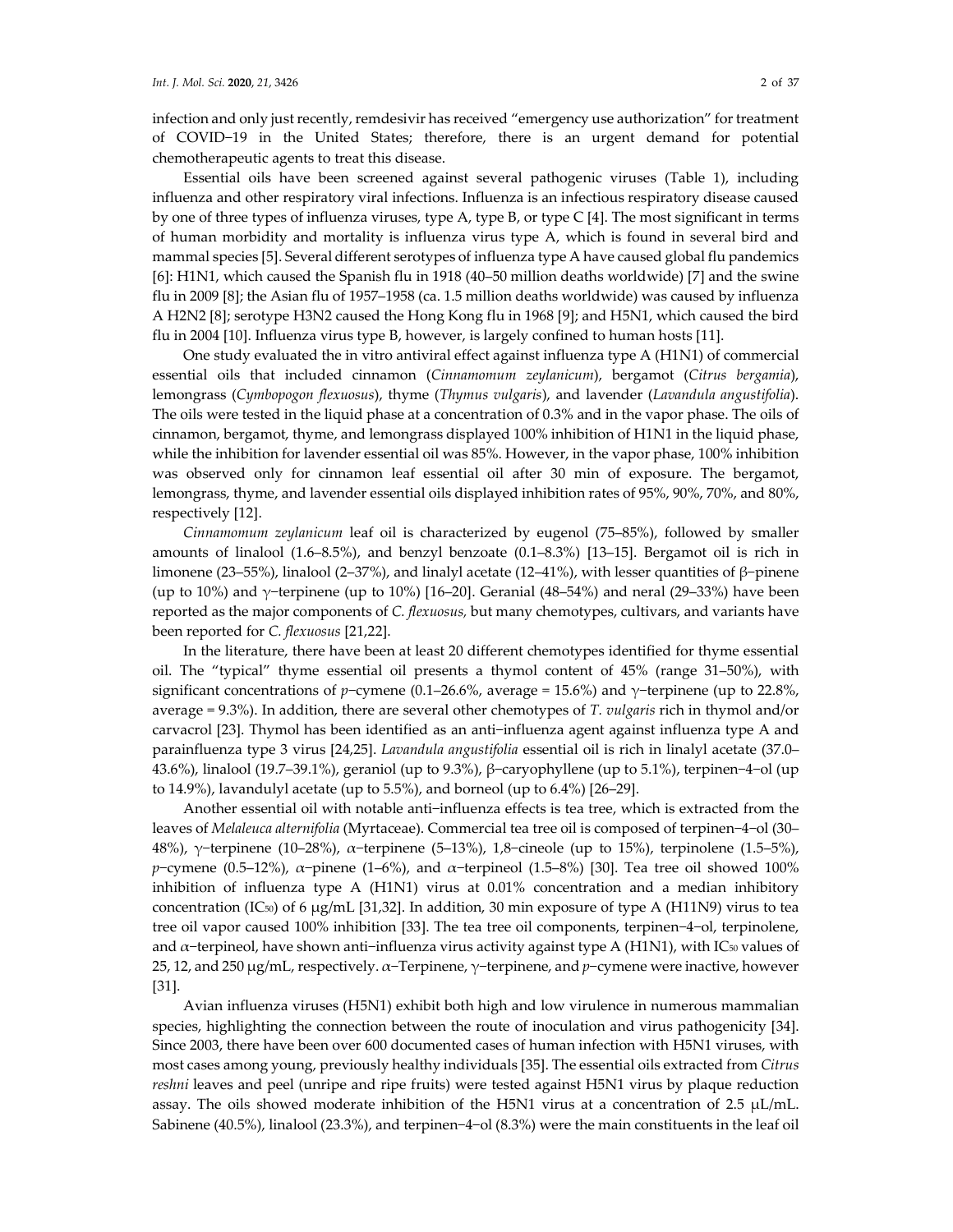while limonene (82.4%, 91.6%) was the main compound in the fruit peel essential oils (unripe and ripe, respectively) [36].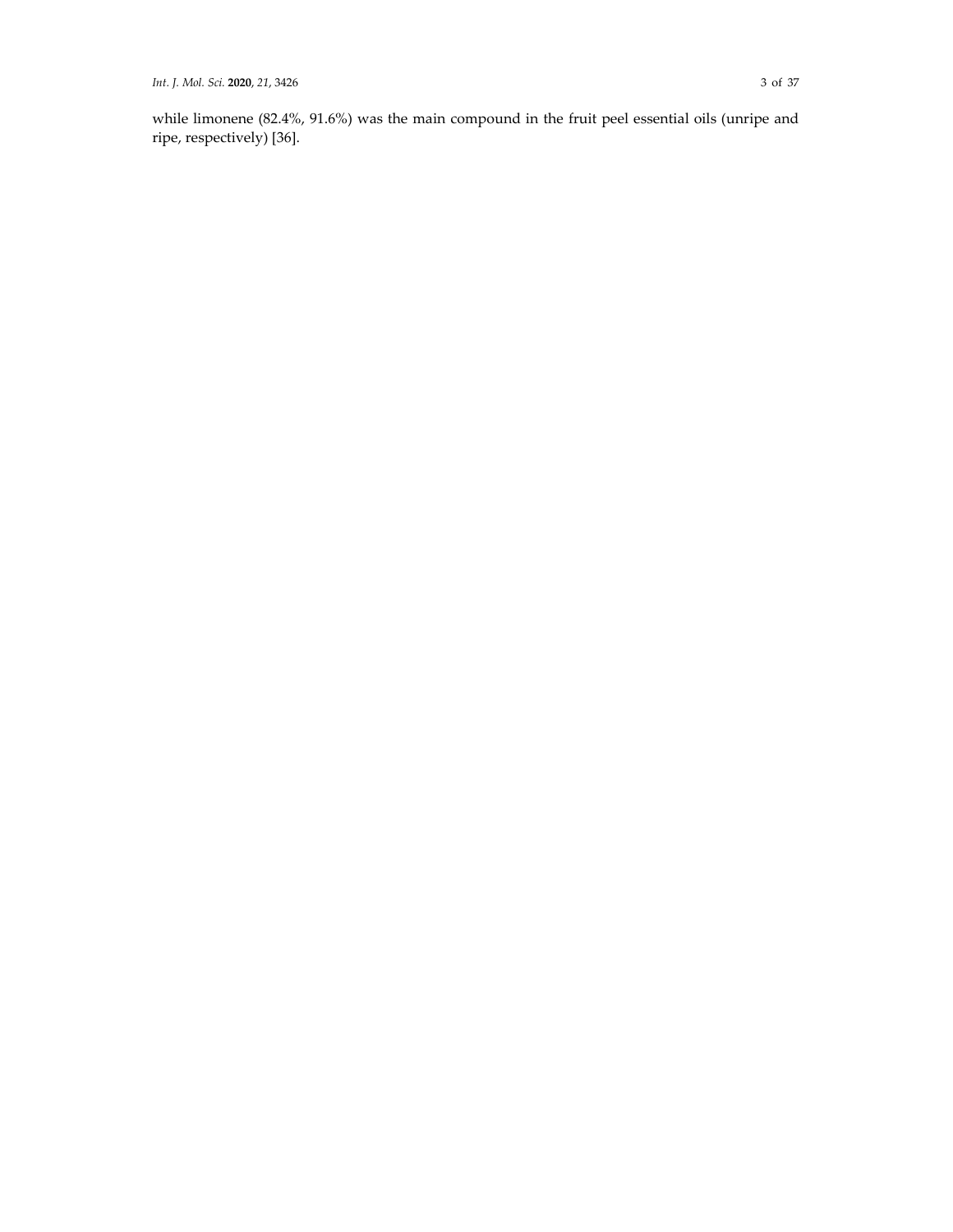| <b>Essential Oil</b>                                                                                | <b>Major Components</b>                                                                                                                                                                                                  | Assay                                                                                             | $IC_{50} (\mu g/mL)$                                    | Reference |
|-----------------------------------------------------------------------------------------------------|--------------------------------------------------------------------------------------------------------------------------------------------------------------------------------------------------------------------------|---------------------------------------------------------------------------------------------------|---------------------------------------------------------|-----------|
| Aloysia gratissima (Gillies &<br>Hook.) Tronc.                                                      | caryophyllene oxide (15.8%), guaiol (17.4%) <sup>a</sup> , chrysanthenyl<br>acetate (5.6%), and limonene oxide (5.3%)                                                                                                    | Plaque reduction assay (Vero cells),<br>$HSV-1$                                                   | 65.0                                                    | $[37]$    |
| Aloysia triphylla Royle                                                                             | $\alpha$ -thujone (22.9%), cis-carveol (17.5%), carvone (13.2%), and<br>Plaque reduction assay (Vero cells),<br>limonene (12.7%)<br>$HSV-1$                                                                              |                                                                                                   | >250                                                    | $[38]$    |
| Artemisia arborescens L.                                                                            | camphor (35.7%), $\beta$ -thujone (24.0%), and chamazulene<br>Plaque reduction assay (Vero cells),<br>$HSV-1$<br>$(7.7\%)$                                                                                               |                                                                                                   | 25% inhibition at 100<br>$\mu g/mL$                     | $[39]$    |
| Artemisia arborescens L.                                                                            | $\beta$ -thujone (45.0%), camphor (6.8%), and chamazulene<br>$(22.7\%)^c$                                                                                                                                                | Plaque reduction assay (Vero cells),<br>$HSV-1$ , $HSV-2$                                         | 2.4, 4.1                                                | $[40]$    |
| Artemisia douglasiana Besser                                                                        | $\alpha$ -thujone (68.3%) and β-thujone (7.5%)                                                                                                                                                                           | Plaque reduction assay (Vero cells),<br>$HSV-1$                                                   | 83                                                      | $[37]$    |
| Artemisia kermanensis<br>Podlech (syn. Seriphidium<br>kermanense (Podlech) K.<br>Bremer & Humphries | $\alpha$ -thujone (13.8%), camphor (10.2%), and $\beta$ -thujone (6.2%)                                                                                                                                                  | Plaque reduction assay (Vero cells),<br>$HSV-1$                                                   | 40                                                      | $[41]$    |
| Artemisia mendozana DC.                                                                             | camphor (22.4%), artemiseole (11.7%), artemisia alcohol<br>$(10.8\%)$ , and borneol $(7.2\%)$                                                                                                                            | Plaque reduction assay, DENV-2,<br>JUNV and HSV-1                                                 | 129.3, 178.6, and<br>153.7                              | $[38]$    |
| Artemisia princeps Pamp.                                                                            | borneol (12.1%), α-thujone (8.7%), τ-cadinol, (6.7%), and<br>1,8-cineole $(6.2\%)$                                                                                                                                       | Plaque reduction assay, murine<br>norovirus-1<br>Plaque reduction assay, feline<br>calicivirus-F9 | 64% inhibition at<br>0.01%<br>48% inhibition at<br>0.1% | $[42]$    |
| Artemisia vulgaris L.                                                                               | α-thujone (38.1%), β-thujone (10.6%), and 1,8-cineole (8.8%)                                                                                                                                                             | Virus yield assay (Vero cells), yellow<br>fever virus (YFV)                                       | 100 μg/mL (100%<br>inhibition)                          | $[43]$    |
| Ayapana triplinervis (Vahl)<br>R.M. King & H. Rob.                                                  | thymohydroquinone dimethyl ether                                                                                                                                                                                         | Plaque reduction assay (A549 cells),<br>Zika virus                                                | 38.0                                                    | $[44]$    |
| Buddleja cordobensis Griseb.                                                                        | caryophyllene oxide (32.1%), β-caryophyllene (16.5%), and<br>$\alpha$ -copaene (8.5%)                                                                                                                                    | Plaque reduction assay, DENV-2,<br>IUNV and HSV-1                                                 | 86.4, 39.0, and 54.1                                    | $[38]$    |
| Cedrus libani A. Rich.                                                                              | himachalol (22.5%), β-himachalene (21.9%), and<br>$\alpha$ -himachalene (10.5%)                                                                                                                                          | Cytopathic effect (CPE) on Vero cells,<br>$HSV-1$                                                 | 440                                                     | $[45]$    |
| Cinnamomum zeylanicum<br>Blume (syn. Cinnamomum<br>verum J. Presl)                                  | eugenol (75-85%), linalool (1.6-8.5%), (E)-cinnamaldehyde<br>(0.6-1.5%), (E)-cinnamyl acetate (0.7-2.6%), $\beta$ -caryophyllene<br>$(0.5-6.7%)$ , eugenyl acetate $(0.1-2.9%)$ , and benzyl benzoate<br>$(0.1 - 8.3\%)$ | Influenza type A (H1N1)                                                                           |                                                         | [46]      |

# **Table 1.** Essential oils showing antiviral activity.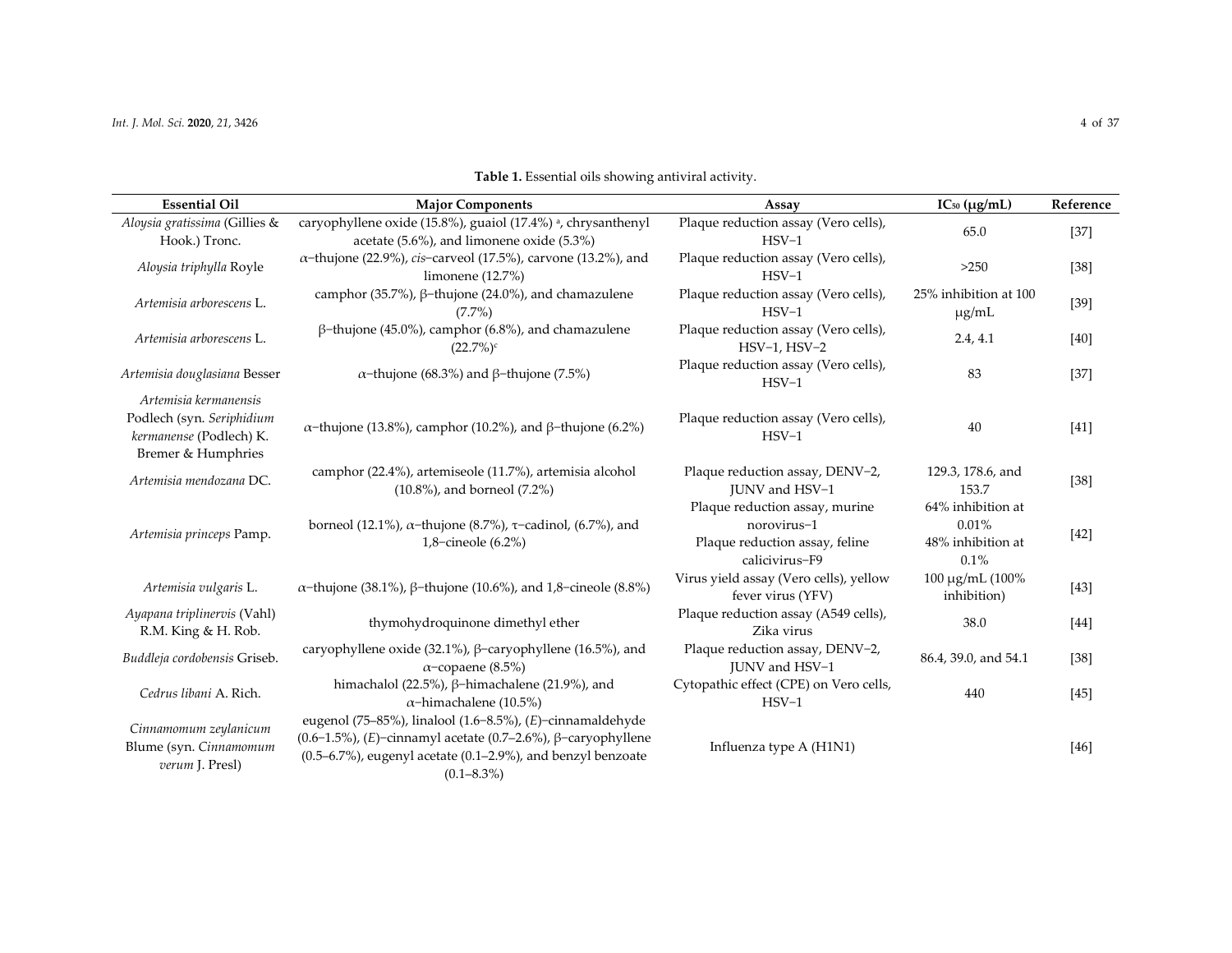## *Int. J. Mol. Sci.* 2020, 21, 3426 5 of 37

| <b>Essential Oil</b>                                               | <b>Major Components</b>                                                                                                           | Assay                                             | $IC_{50} (\mu g/mL)$                         | Reference |
|--------------------------------------------------------------------|-----------------------------------------------------------------------------------------------------------------------------------|---------------------------------------------------|----------------------------------------------|-----------|
| Cinnamomum zeylanicum<br>Blume (syn. Cinnamomum<br>verum J. Presl) | $(E)$ -cinnamaldehyde (63.9%), eugenol (7.0%), and<br>(E)-cinnamyl acetate (5.1%) $\cdot$                                         | Plaque reduction assay (HeLa cells),<br>$HSV-2$   | 82                                           | $[47]$    |
| Citrus × bergamia Risso &<br>Poit.                                 | limonene (23-55%), linalool (2-37%), linalyl acetate (12-<br>41%), β-pinene (up to 10%), and $\gamma$ -terpinene (up to 10%)      | Influenza virus type A H1N1                       | 100% inhibition at<br>0.3%                   | $[46]$    |
| Citrus limonum Risso                                               | limonene (54.6%), $\gamma$ -terpinene (19.1%), and $\beta$ -pinene<br>$(14.5\%)$ <sup>d</sup>                                     | Plaque reduction assay (Vero cells),<br>$HSV-1$   | 2500                                         | $[48]$    |
| Citrus reshni Hort ex Tan.<br>(leaf EO)                            | sabinene (40.5%), linalool (23.3%), and terpinen-4-ol (8.3%)                                                                      | Plaque reduction assay, influenza A<br>virus H5N1 | 19.4% inhibition at<br>$0.1 \mu L/mL$        | $[36]$    |
| Citrus reshni Hort ex Tan.<br>(unripe fruit peel EO)               | limonene $(82.4\%)$ and linalool $(7.2\%)$                                                                                        | Plaque reduction assay, influenza A<br>virus H5N1 | 61.5% inhibition at<br>$1.5 \mu L/mL$        | $[36]$    |
| Citrus reshni Hort ex Tan.<br>(ripe fruit peel EO)                 | limonene $(91.6\%)$                                                                                                               | Plaque reduction assay, influenza A<br>virus H5N1 | 50% inhibition at 1.5<br>$\mu L/mL$          | $[36]$    |
| Cupressus sempervirens L.                                          | α-pinene (51.9%) and δ-3-carene (24.9%) <sup>c</sup>                                                                              | Plaque reduction assay (Vero cells),<br>$HSV-1$   | 6600                                         | $[48]$    |
| Cymbopogon citratus (DC.)<br>Stapf                                 | geranial (40.2%), neral (30.6%), and geraniol (6.7%) $\circ$                                                                      | Plaque reduction assay (Vero cells),<br>$HSV-1$   | 91                                           | $[48]$    |
| Cymbopogon flexuosus<br>(Nees) Will. Watson                        | geranial (48–54%) and neral (29–33%)                                                                                              | Influenza virus type A (H1N1)                     |                                              | $[46]$    |
| Cynanchum stauntonii<br>(Decne.) Schltr. ex H.<br>Lév.             | (2E,4E)-decadienal (23.0%), $\gamma$ -nonalactone (4.2%),<br>5-pentyl-2(3H)-furanone (3.8%), and<br>3-isopropyl-1-pentanol (3.5%) | Influenza type A (H1N1)                           | 64                                           | $[46]$    |
| Dysphania ambrosioides (L.)<br>Mosyakin & Clemants                 | $cis$ -ascaridole (60.7%) and $m$ -cymene (22.2%)                                                                                 | Plaque reduction assay, Coxsackie<br>virus B4     | 21.75                                        | $[49]$    |
| Eucalyptus astringens<br>(Maiden) Maiden                           | 1,8-cineole (42.0%), $\alpha$ -pinene (22.0%), and trans-pinocarveol<br>$(7.0\%)$                                                 | Vero cells, Coxsakie virus B3                     | 13.0                                         | $[50]$    |
| Eucalyptus bicostata<br>Maiden, Blakely &<br>Simmonds              | 1,8-cineole (68.0%), globulol (5.4%), and trans-pinocarveol<br>$(4.6\%)$                                                          | Vero cells, Coxsakie virus B3                     | 13.6                                         | $[50]$    |
| Eucalyptus caesia Benth.                                           | 1,8-cineole (40.2%), p-cymene (14.1%), $\gamma$ -terpinene (12.4%),<br>$\alpha$ -pinene (7.7%), and terpinen-4-ol (5.6%)          | Plaque reduction assay (Vero cells),<br>$HSV-1$   | 70                                           | $[41]$    |
| Eucalyptus camaldulensis<br>Dehnh.                                 | $\alpha$ -terpinene (26.3%), $\alpha$ -terpineol (9.1%), and camphene<br>$(8.5\%)$ <sup>e</sup>                                   | Plaque reduction assay, Rotavirus Wa<br>strain    | 50% inhibition at<br>10% EO<br>concentration | $[51]$    |
| Eucalyptus camaldulensis<br>Dehnh.                                 | $\alpha$ -terpinene (26.3%), $\alpha$ -terpineol (9.1%), and camphene<br>$(8.5\%)$ <sup>e</sup>                                   | Plaque reduction assay, Coxsackie<br>virus B4     | 53.3% at 10% EO<br>concentration             | $[51]$    |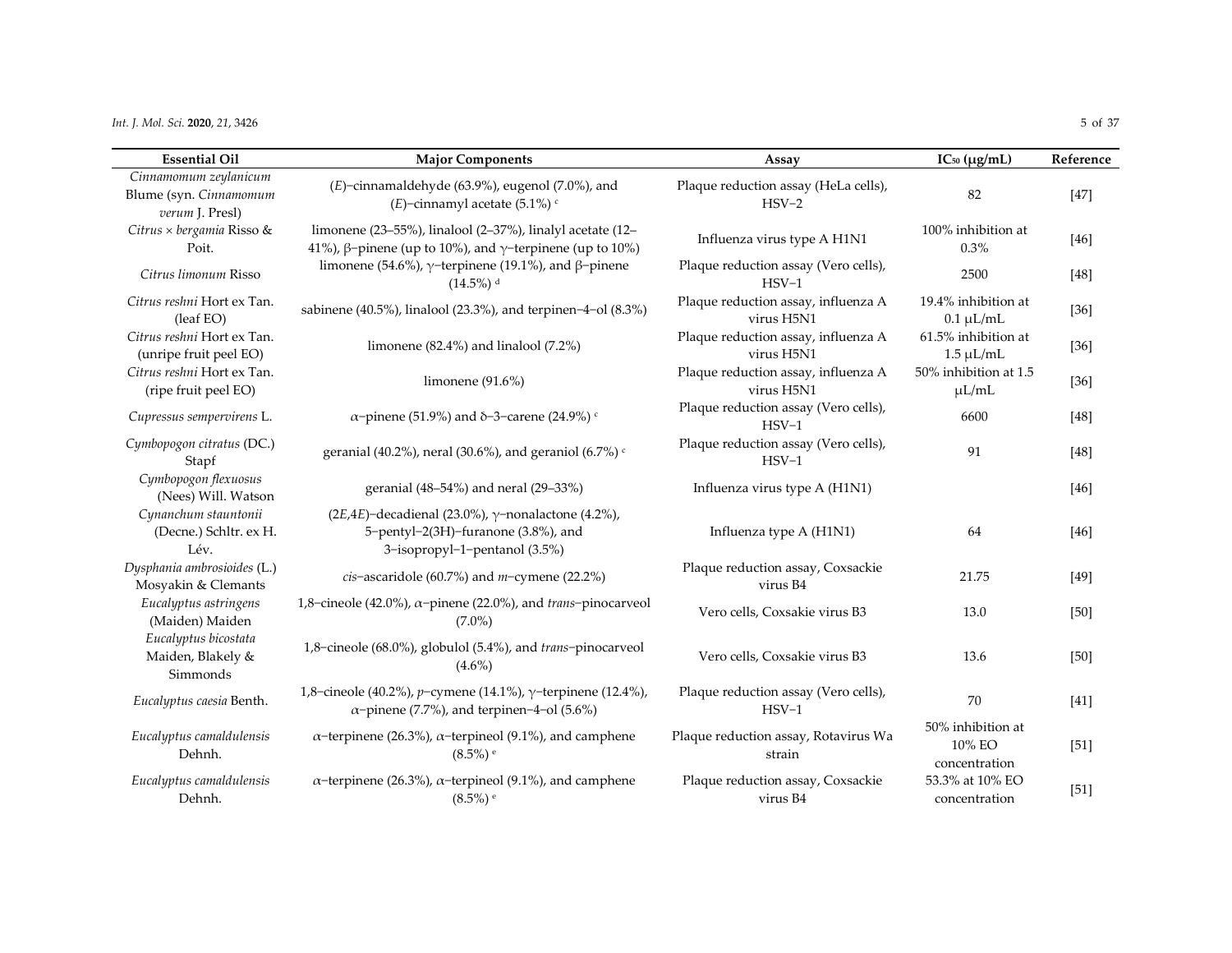| <b>Essential Oil</b>                               | <b>Major Components</b>                                                                                                                                       | Assay                                                                    | $IC_{50} (\mu g/mL)$           | Reference |
|----------------------------------------------------|---------------------------------------------------------------------------------------------------------------------------------------------------------------|--------------------------------------------------------------------------|--------------------------------|-----------|
| Eucalyptus camaldulensis<br>Dehnh.                 | $\alpha$ -terpinene (26.3%), $\alpha$ -terpineol (9.1%), and camphene<br>$(8.5\%)$ <sup>e</sup>                                                               | Plaque reduction assay, HSV-1                                            | 90% at 10% EO<br>concentration | $[51]$    |
| Eucalyptus camaldulensis<br>Dehnh.                 | $\alpha$ -terpinene (26.3%), $\alpha$ -terpineol (9.1%), and camphene<br>$(8.5\%)$ <sup>e</sup>                                                               | Plaque reduction assay, adenovirus<br>type 7                             | 0% at 10% EO<br>concentration  | $[51]$    |
| Eucalyptus cinereal F. Muell.<br>ex Benth.         | 1,8-cineole (70.4%), α-pinene (4.5%), and limonene (3.7%)                                                                                                     | Vero cells, Coxsakie virus B3                                            | 13.0                           | $[50]$    |
| Eucalyptus globulus Labill.                        | 1,8-cineole (63.8%) and α-pinene (14.0%) <sup>f</sup>                                                                                                         | Plaque reduction assay (Vero cells),<br>$HSV-1$                          | 1700                           | $[48]$    |
| Eucalyptus globulus Labill.                        | 1,8-cineole (63.8%) and α-pinene (14.0%) $f$                                                                                                                  | Plaque reduction assay (RC-37 cells),<br>$HSV-1$                         | 55.0                           | $[52]$    |
| Eucalyptus lehmannii<br>(Schauer) Benth.           | 1,8-cineole (59.6%), $\alpha$ -pinene (17.6%), and $\alpha$ -terpineol<br>$(8.7\%)$                                                                           | Vero cells, Coxsakie virus B3                                            | 11.5                           | $[50]$    |
| Eucalyptus leucoxylon F.<br>Muell.                 | 1,8-cineole (59.2%), $\alpha$ -pinene (7.8%), and $\alpha$ -terpineol (4.3%)                                                                                  | Vero cells, Coxsakie virus B3                                            | 8.1                            | $[50]$    |
| Eucalyptus maidenii F.<br>Muell.                   | 1,8-cineole (57.8%), <i>p</i> -cymene (7.4%), and α-pinene (7.3%)                                                                                             | Vero cells, Coxsakie virus B3                                            | 14.5                           | $[50]$    |
| Eucalyptus odorata Behr                            | cryptone (20.9%), p-cymene (16.7%), phellandral (6.6%), and<br>cuminal $(6.6\%)$                                                                              | Vero cells, Coxsakie virus B3                                            | 19.2                           | $[50]$    |
| Eucalyptus sideroxylon A.<br>Cunn. ex Woolls       | 1,8-cineole (69.2%), $\alpha$ -pinene (6.9%), and $\alpha$ -terpineol (5.4%)                                                                                  | Vero cells, Coxsakie virus B3                                            | 12.3                           | $[50]$    |
| Eupatorium patens D. Don<br>ex Hook. & Arn.        | germacrene D (36.2%), β-caryophyllene (14.1%), and<br>bicyclogermacrene (7.0%)                                                                                | Plaque reduction assay (Vero cells),<br>$HSV-1$                          | 125                            | $[37]$    |
| Fortunella margarita (Lour.)<br>Swingle (leaf EO)  | $\alpha$ -terpineol (55.5%), carvone (5.7%), carveol (5.5%),<br>$\gamma$ -muurolene (5.5%), and citronellal (5.0%)                                            | MTT assay, reasserted avian influenza<br>A virus, H5N1                   | 6.77                           | $[53]$    |
| Fortunella margarita (Lour.)<br>Swingle (fruit EO) | $β$ -eudesmol (28.3%), α-muurolene (10.3%), $β$ -gurjunene<br>(10.0%), $\gamma$ -eudesmol (8.4%), and $\gamma$ -muurolene (6.6%)                              | MTT assay, reasserted avian influenza<br>A virus, H5N1                   | 38.89                          | $[53]$    |
| Gaillardia megapotamica<br>(Spreng.) Baker         | $β$ -pinene (24.2%), (Z)-β-ocimene (16.5%), α-pinene (7.7%),<br>limonene (7.5%), and $\beta$ -caryophyllene (6.7%)                                            | Plaque reduction assay, DENV-2,<br>JUNV and HSV-1                        | 140.6, 49.8, and 99.1          | $[38]$    |
| Heterothalamus alienus<br>(Spreng.) Kuntze         | $\beta$ -pinene (35.5%), spathulenol (10.7%), and germacrene D<br>$(6.8\%)$                                                                                   | Plaque reduction assay DENV-2,<br>JUNV and HSV-1                         | 122.3, 44.2 and 148.4          | $[38]$    |
| Heterotheca latifolia Buckley                      | borneol (40.0%), camphor (24.3%), and limonene (5.1%)                                                                                                         | Plaque reduction assay (Vero cells),<br>$HSV-1$                          | >150                           | $[37]$    |
| Houttuynia cordata Thunb.                          | decanal $(3.4-8.9\%)$ , decanol (up to 7.0%), 2-undecanone<br>(23.0-36.1%), decanoic acid (1.4-6.3%), dodecanal (up to<br>7.3%), and 2-tridecanone (2.6-5.6%) | Influenza type A (H1N1)                                                  | 48                             | $[54]$    |
| Hyptis mutabilis (Rich.)<br>Briq.                  | fenchone (17.1%), 1,8-cineole (12.6%), β-caryophyllene<br>(10.9%), bicyclogermacrene (8.7%), and germacrene D (6.2%)                                          | Plaque reduction assay (Vero cells),<br>HSV-2 (Human Herpesvirus type 1) | 79.01                          | $[55]$    |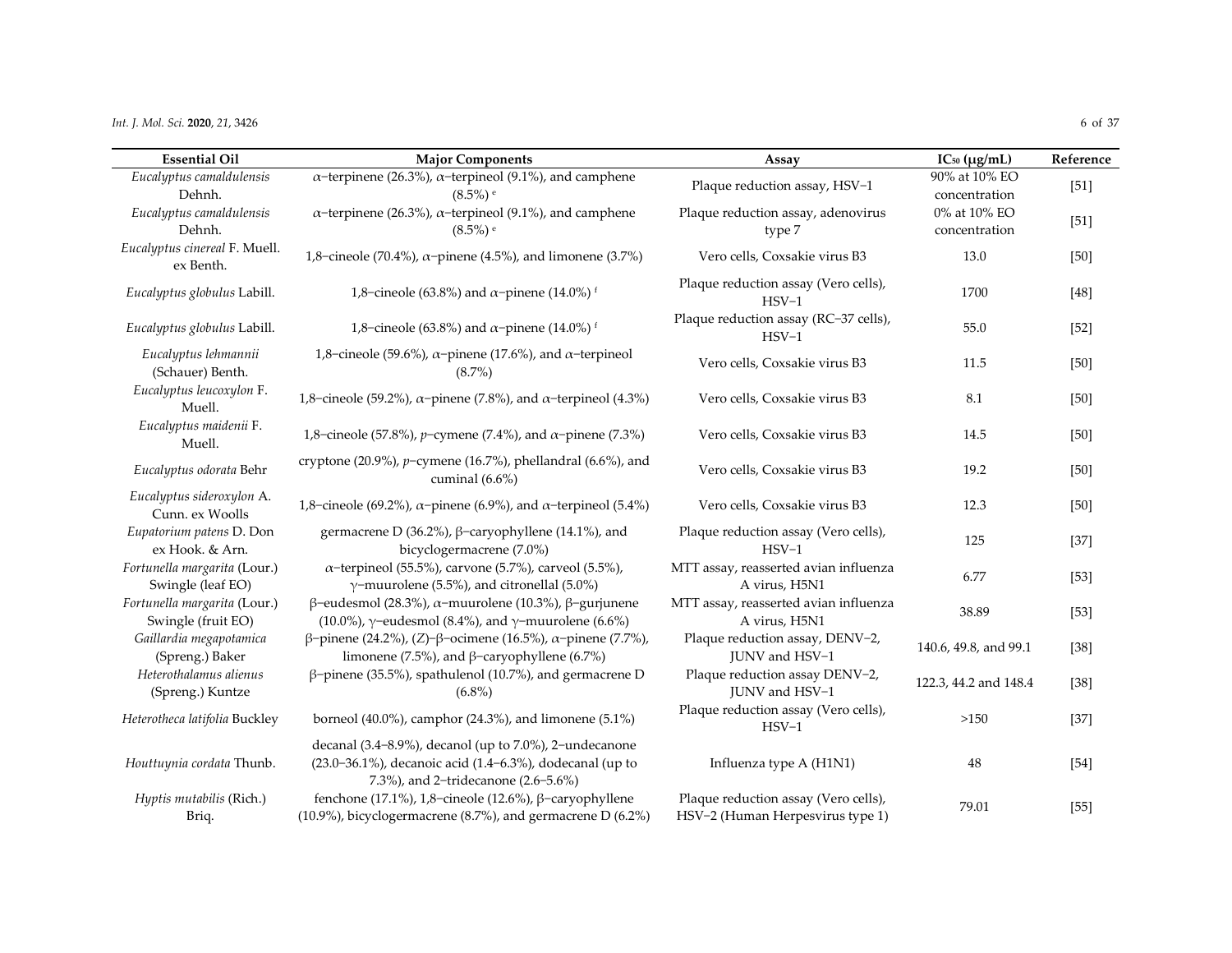### *Int. J. Mol. Sci.* 2020, 21, 3426 7 of 37

| <b>Essential Oil</b>                                        | <b>Major Components</b>                                                                                                                                                                                                                                                           | Assay                                                                                | $IC_{50} (\mu g/mL)$           | Reference |
|-------------------------------------------------------------|-----------------------------------------------------------------------------------------------------------------------------------------------------------------------------------------------------------------------------------------------------------------------------------|--------------------------------------------------------------------------------------|--------------------------------|-----------|
| Hyptis mutabilis (Rich.) Briq.                              | germacrene D (15.1%), β-caryophyllene (13.3%), curzerene<br>(13.3%), and bicyclogermacrene (13.2%)                                                                                                                                                                                | Plaque reduction assay (Vero cells)                                                  | >150                           | $[37]$    |
| Hyssopus officinalis L.                                     | cis-pinocamphone (40.1%), trans-pinocamphone (13.3%),<br>Plaque reduction assay (RC-37 cells),<br>$\beta$ -pinene (10.7%), and β-phellandrene (5.3%) <sup>c</sup><br>$HSV-1$                                                                                                      |                                                                                      | $\mathbf{1}$                   | $[56]$    |
| Hyssopus officinalis L.                                     | cis-pinocamphone (40.1%), trans-pinocamphone (13.3%),<br>Plaque reduction assay (RC-37 cells),<br>$\beta$ -pinene (10.7%), and β-phellandrene (5.3%) <sup>c</sup><br>$HSV-2$                                                                                                      |                                                                                      | 6                              | $[57]$    |
| Illicium verum Hook. f.                                     | $(E)$ -anethole (90.5%) <sup>c</sup>                                                                                                                                                                                                                                              | Plaque reduction assay (RC-37 cells),<br>$HSV-1$                                     | 40                             | $[58]$    |
| Illicium verum Hook. f.                                     | $(E)$ -anethole (90.5%) <sup>c</sup>                                                                                                                                                                                                                                              | Plaque reduction assay (RC-37 cells),<br>$HSV-1$                                     | $\mathbf{1}$                   | $[59]$    |
| Illicium verum Hook. f.                                     | $(E)$ -anethole (90.5%) <sup>c</sup>                                                                                                                                                                                                                                              | Plaque reduction assay (RC-37 cells),<br>$HSV-2$                                     | 30                             | $[57]$    |
| Jungia polita Griseb.                                       | Plaque reduction assay DENV-2,<br>caryophyllene oxide (9.2%) and $\beta$ -caryophyllene (8.1%)<br>JUNV and HSV-1                                                                                                                                                                  |                                                                                      | 39.8, 134.2 and 136.4          | $[38]$    |
| Juniperus communis L.                                       | $\alpha$ -pinene (46.7%), myrcene (15.0%), sabinene (13.2%), and<br>limonene $(7.0\%)$ <sup>c</sup>                                                                                                                                                                               | Plaque reduction assay (Vero cells),<br>$HSV-1$                                      | >10000                         | $[48]$    |
| Lavandula angustifolia Mill.                                | linalyl acetate (37.0-43.6%), linalool (19.7-39.1%), geraniol<br>(up to 9.3%), $\beta$ -caryophyllene (up to 5.1%), terpinene-4-ol<br>(up to 14.9%), lavandulol (up to 1.5%), lavandulyl acetate<br>(up to $5.5\%$ ), 1,8-cineole (up to $4.1\%$ ), and borneol (up to<br>$6.4\%$ | 85% in vitro inhibition of influenza type<br>A(H1N1)                                 |                                | $[46]$    |
| Lavandula latifolia Medik.                                  | linalool (31.9%), 1,8-cineole (18.8%), and borneol (10.1%) 8                                                                                                                                                                                                                      | Plaque reduction assay (Vero cells),<br>$HSV-1$                                      | 2200                           | $[48]$    |
| Lepechinia salviifolia (Kunth)<br>Epling                    | camphor (10.3%), limonene (9.7%), p-mentha-1(7),8-diene<br>(7.4%), $\alpha$ -pinene (6.9%), and $\gamma$ -terpinene (6.7%)                                                                                                                                                        | Plaque reduction assay (Vero cells),<br>$HSV-1$ , $HSV-2$                            | 68.8, 81.9                     | $[55]$    |
| Lepechinia vulcanicola J.R.I.<br>Wood                       | limonene (18.9%), germacrene D (10.4%), 1-octen-3-ol<br>(8.8%), $\beta$ -caryophyllene (8.7%), and $\alpha$ -pinene (8.2%)                                                                                                                                                        | Plaque reduction assay (Vero cells),<br>$HSV-1$ , $HSV-2$                            | 112, 68.9                      | $[55]$    |
| Leptospermum scoparium J.R.<br>Forst. & G. Forst.           | calamene (16.0%), leptospermone (14.5%), δ-cadinene<br>$(6.1\%)$ , flavesone $(4.5\%)$ , viridiflorene $(4.4\%)$ , and<br>isoleptospermone (3.9%)                                                                                                                                 | Plaque reduction assay (RC-37 cells),<br>$HSV-1$ , $HSV-2$                           | 0.96, 0.58                     | [60]      |
| Lippia alba<br>$(Mill.)$ N.E.<br>Br. ex Britton & P. Wilson | carvone (51.0%), Limonene (33%), and<br>bicyclosesquiphellandrene (7.0%)                                                                                                                                                                                                          | Virus yield assay (Vero cells), yellow<br>fever virus (YFV)                          | 100 μg/mL (100%<br>inhibition) | $[43]$    |
| $(Mill.)$ N.E.<br>Lippia alba<br>Br. ex Britton & P. Wilson | carvone (39.7%), limonene (30.6%), and<br>bicyclosesquiphellandrene (8.9%)                                                                                                                                                                                                        | Plaque reduction assay (Vero cells),<br>DENV-1, DENV-2, DENV-3, DENV-4,<br>YFV 17 DD | 10.1, 0.4, 32.6, 21.1,<br>4.9  | [61]      |
| $(Mill.)$ N.E.<br>Lippia alba<br>Br. ex Britton & P. Wilson | carvone (39.7%), limonene (30.6%), and<br>bicyclosesquiphellandrene (8.9%)                                                                                                                                                                                                        | Plaque reduction assay (Vero cells),<br>Yellow fever (YFV)                           | 4.3                            | $[62]$    |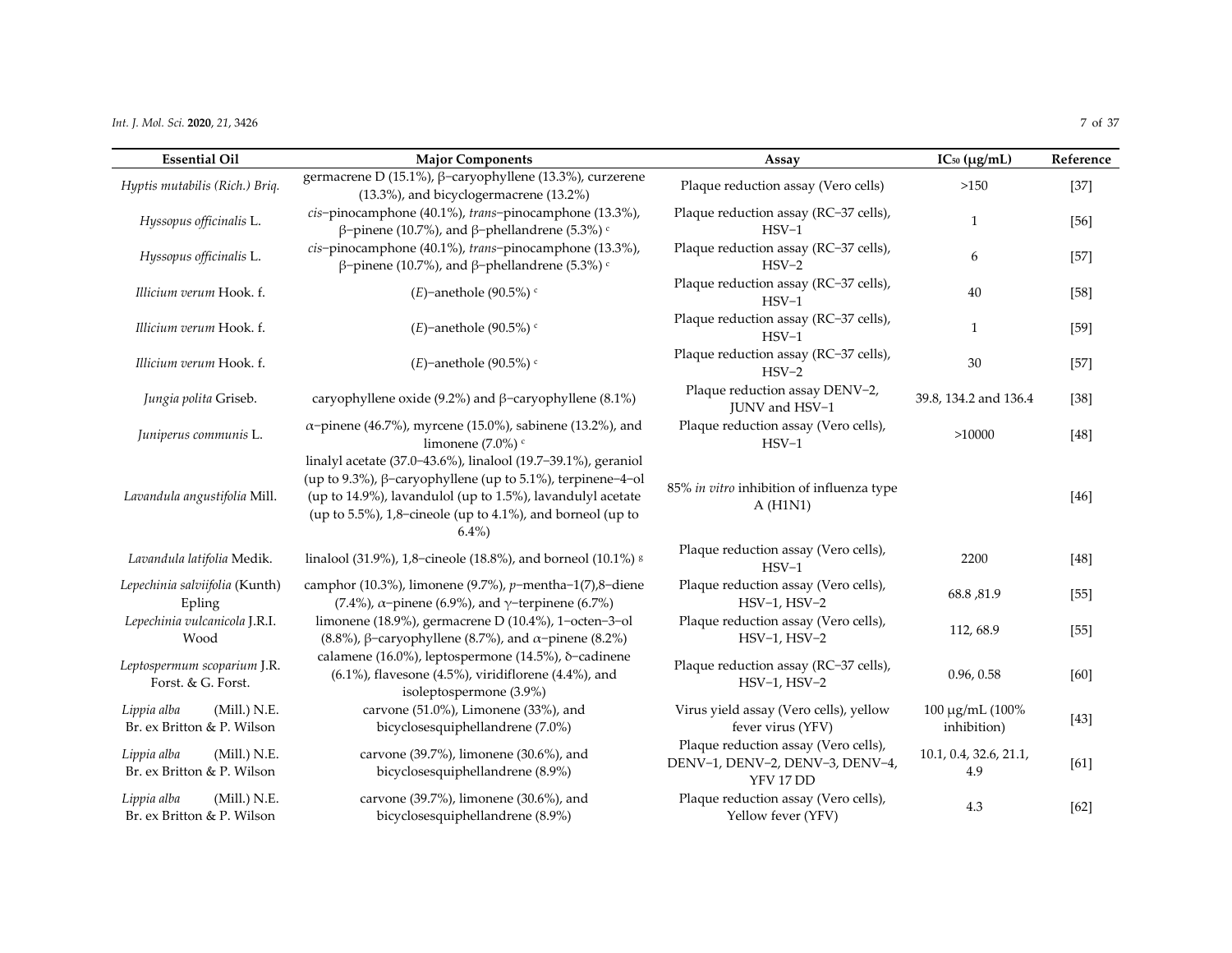## *Int. J. Mol. Sci.* 2020, 21, 3426 8 of 37

| <b>Essential Oil</b>                                       | <b>Major Components</b>                                                                                                                                                                                                                                                                                                                                               | Assay                                                                                | $IC_{50} (\mu g/mL)$                 | Reference |
|------------------------------------------------------------|-----------------------------------------------------------------------------------------------------------------------------------------------------------------------------------------------------------------------------------------------------------------------------------------------------------------------------------------------------------------------|--------------------------------------------------------------------------------------|--------------------------------------|-----------|
| Lippia citriodora Kunth (syn.<br>Aloysia citriodora Palau) | geranial (18.9%), neral (15.6%), limonene (10.7%), and<br>$1,8$ -cineole $(5.0)$                                                                                                                                                                                                                                                                                      | Plaque reduction assay (Vero cells),<br>DENV-1, DENV-2, DENV-3, DENV-4,<br>YFV 17 DD |                                      | [61]      |
| Lippia citriodora Kunth (syn.<br>Aloysia citriodora Palau) | Plaque reduction assay (Vero cells),<br>geranial (18.9%), neral (15.6%), limonene (10.7%), and<br>Yellow fever (YFV)<br>$1,8$ -cineole $(5.0)$                                                                                                                                                                                                                        |                                                                                      | 19.4                                 | $[62]$    |
| Lippia graveolens Kunth                                    | MTT assay (Mardin-Darby bovine<br>kidney cells), HSV-1, ACVR-HSV-1<br>carvacrol (56.8%), $o$ -cymene (32.1%), and $\gamma$ -terpinene (3.7%)<br>(acyclovir-resistant HSV-1), HRSV<br>(human respiratory syncytial virus)                                                                                                                                              |                                                                                      | 99.6, 55.9, 68.0                     | $[63]$    |
| Lippia junelliana<br>(Moldenke) Tronc.                     | Plaque reduction assay (Vero cells),<br>piperitenone oxide (= rotundifolone) (36.5%), limonene<br>$(23.1\%)$ , camphor $(7.9\%)$ , and spathulenol $(6.5\%)$<br>$HSV-1$                                                                                                                                                                                               |                                                                                      | >150                                 | $[37]$    |
| Lippia origanoides                                         | Virus yield assay (Vero cells), yellow<br>carvacrol (44.0%), thymol (15.0%), and $\gamma$ -terpinene (10.0%)<br>fever virus (YFV)                                                                                                                                                                                                                                     |                                                                                      | 11.1 $\mu$ g/mL (100%<br>inhibition) | $[43]$    |
| Lippia turbinata Griseb.                                   | Plaque reduction assay (Vero cells),<br>limonene $(60.6\%)$ , piperitenone oxide $(17.4\%)$ , and<br>$\beta$ -caryophyllene (6.4%)<br>$HSV-1$                                                                                                                                                                                                                         |                                                                                      | $>150$                               | $[37]$    |
| Matricaria recutita L.                                     | $\alpha$ -bisabolol oxide A (13.4–55.9%), $\alpha$ -bisabolol oxide B (8.4–<br>25.1%), bisabolone oxide A (2.9-11.4%), cis-bicycloether (=<br>Plaque reduction assay (RC-37 cells),<br>(Z)-spiroether) (3.6–17.7%), and (E)- $\beta$ -farnesene (1.9–10.4%)<br>$HSV-1$                                                                                                |                                                                                      | 0.3                                  | $[58]$    |
| Matricaria recutita L.                                     | $\alpha$ -bisabolol oxide A (13.4–55.9%), $\alpha$ -bisabolol oxide B (8.4–<br>25.1%), bisabolone oxide A (2.9-11.4%), cis-bicycloether (=<br>Plaque reduction assay (RC-37 cells),<br>(Z)-spiroether) (3.6–17.7%), and (E)- $\beta$ -farnesene (1.9–10.4%)                                                                                                           |                                                                                      | 1.5                                  | $[57]$    |
| Melaleuca alternifolia Cheel                               | terpinen-4-ol (36.71%), $\gamma$ -terpinene (22.20%), and<br>$\alpha$ -terpinene (10.10%)                                                                                                                                                                                                                                                                             | Plaque reduction assay, influenza APR<br>/8 virus subtype H1N1                       | 60                                   | $[31]$    |
| Melaleuca alternifolia Cheel                               | terpinen-4-ol (30-48%), $\gamma$ -terpinene (10-28%), $\alpha$ -terpinene<br>100% inhibition of influenza type A<br>(5-13%), 1,8-cineole (up to 15%), terpinolene (1.5-5%),<br>(H1N1) virus at 0.01%; type A (H11N9)<br>virus to tea tree oil vapor caused 100%<br>p-cymene (0.5–12%), $\alpha$ -pinene (1–6%), and $\alpha$ -terpineol (1.5–<br>inhibition<br>$8\%)$ |                                                                                      |                                      | $[46]$    |
| Melaleuca alternifolia Cheel                               | terpinen-4-ol (47.5%), $\gamma$ -terpinene (20.2%), and $\alpha$ -terpinene<br>$(8.6\%)$                                                                                                                                                                                                                                                                              | Plaque reduction assay (Vero cells),<br>$HSV-1$                                      | 2700                                 | $[48]$    |
| Melaleuca alternifolia Cheel                               | terpinen-4-ol (47.5%), $\gamma$ -terpinene (20.2%), and $\alpha$ -terpinene<br>$(8.6\%)$ c                                                                                                                                                                                                                                                                            | Plaque reduction assay (Vero cells),<br>$HSV-1$                                      | 13.2                                 | [64]      |
| Melaleuca alternifolia Cheel                               | terpinen-4-ol (47.5%), $\gamma$ -terpinene (20.2%), and $\alpha$ -terpinene<br>$(8.6\%)$                                                                                                                                                                                                                                                                              | Plaque reduction assay (RC-37 cells),<br>$HSV-1$                                     | 2                                    | $[52]$    |
| Melaleuca alternifolia Cheel                               | terpinen-4-ol (47.5%), $\gamma$ -terpinene (20.2%), and $\alpha$ -terpinene<br>$(8.6\%)$ c                                                                                                                                                                                                                                                                            | Plaque reduction assay (HeLa cells),<br>$HSV-2$                                      | 2700                                 | $[47]$    |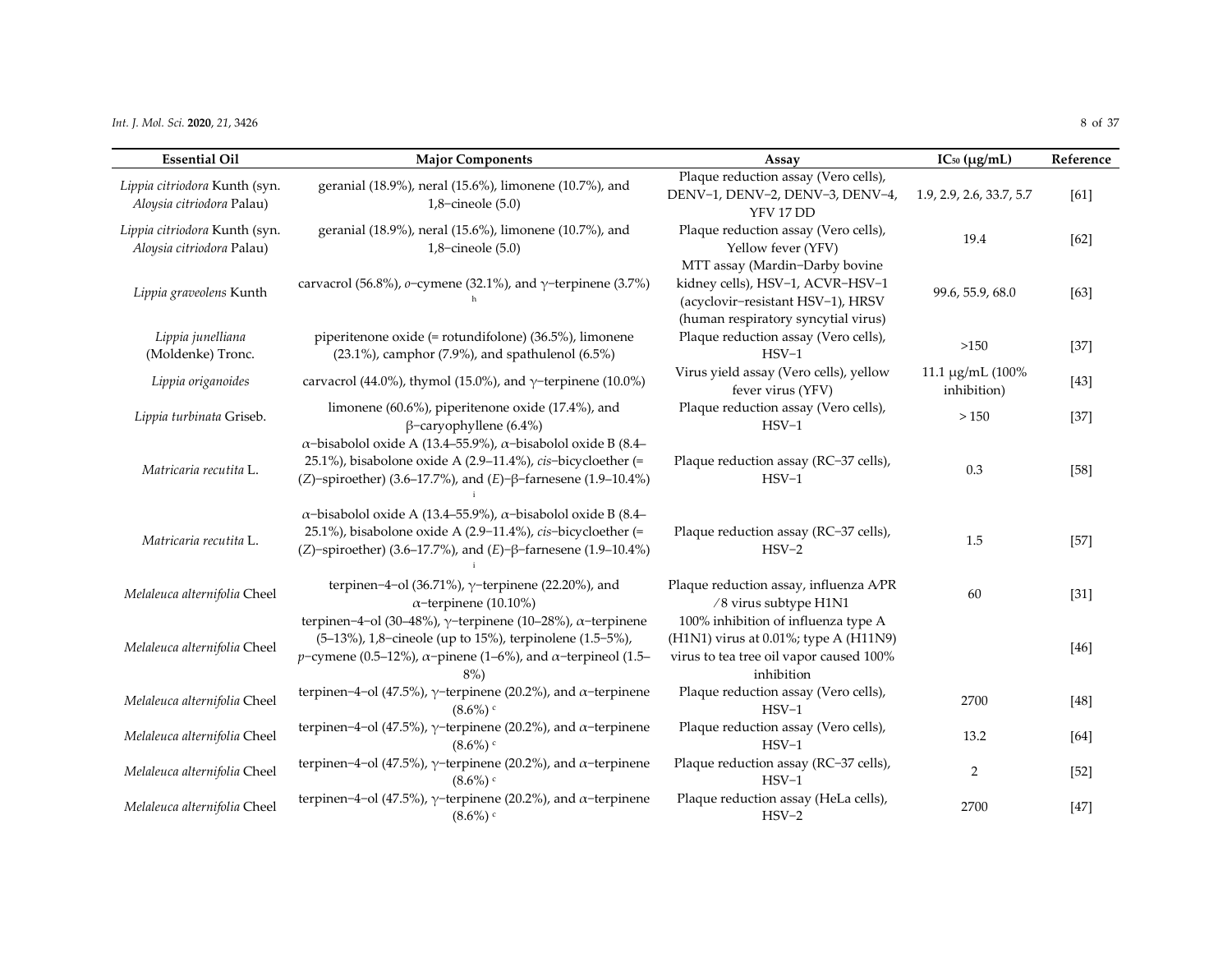| <b>Essential Oil</b>                          | <b>Major Components</b>                                                                                                                                                                                                       | Assay                                                                                        | $IC_{50} (\mu g/mL)$                                      | Reference |  |
|-----------------------------------------------|-------------------------------------------------------------------------------------------------------------------------------------------------------------------------------------------------------------------------------|----------------------------------------------------------------------------------------------|-----------------------------------------------------------|-----------|--|
| Melaleuca alternifolia Cheel                  | terpinen-4-ol (47.5%), $\gamma$ -terpinene (20.2%), and $\alpha$ -terpinene<br>$(8.6\%)$                                                                                                                                      | significant plaque<br>Plaque reduction assay (Vero cells),<br>reduction at 10 and<br>$HSV-1$ |                                                           | $[65]$    |  |
| Melaleuca armillaris (Sol. ex<br>Gaertn.) Sm. | 1,8-cineole (33.9%), terpinen-4-ol (18.8%), and $\gamma$ -terpinene<br>$(10.4\%)$                                                                                                                                             | Plaque reduction assay (Vero cells),<br>$HSV-1$                                              | 99% plaque<br>reduction<br>(concentration not<br>given)   | $[66]$    |  |
| Melaleuca ericifolia Sm.                      | Plaque reduction assay (Vero cells),<br>methyl eugenol (96.84%)<br>$HSV-1$                                                                                                                                                    |                                                                                              | 91.5% plaque<br>reduction<br>(concentration not<br>given) | $[66]$    |  |
| Melaleuca leucadendra (L.) L.                 | Plaque reduction assay (Vero cells),<br>1,8-cineole (64.3%), $\alpha$ -terpineol (11.0%), and valencene<br>$HSV-1$<br>$(3.91\%)$                                                                                              |                                                                                              | 92% plaque<br>reduction<br>(concentration not<br>given)   | [66]      |  |
| Melissa officinalis L.                        | neral (17-32%), geranial (23-43%), linalool (up to 9.0%),<br>citronellal (0.7-20.3%), geraniol (up to 23.2%),<br>influenza A virus (H9N2)<br>$\beta$ -caryophyllene (up to 11.3%), and caryophyllene oxide<br>$(0.4 - 31.7%)$ |                                                                                              | Significant reduction<br>at $5 \mu g/mL$                  | $[46]$    |  |
| Melissa officinalis L.                        | $\beta$ -cubebene (15.4%), β-caryophyllene (14.2%), α-cadinol<br>Plaque reduction assay (HEp-2 cells),<br>$(7.2\%)$ , geranial $(6.6\%)$ , and neral $(5.8\%)$<br>$HSV-2$                                                     |                                                                                              | 21                                                        | $[67]$    |  |
| Melissa officinalis L.                        | geranial (20.1%), $\beta$ -caryophyllene (17.3%), and neral (13.6%)                                                                                                                                                           | Plaque reduction assay (RC-37 cells),<br>$HSV-1$ , $HSV-2$                                   | 4,0.8                                                     | $[68]$    |  |
| Mentha $\times$ piperita L.                   | menthol $(42.8\%)$ , menthone $(14.6\%)$ , and isomenthone $(5.9\%)$                                                                                                                                                          | Plaque reduction assay (RC-37 cells),<br>$HSV-1$ , $HSV-2$                                   | 20, 8                                                     | $[69]$    |  |
| Mentha $\times$ piperita L.                   | menthol (43.8%), menthone (19.7%), menthyl acetate (6.5%),<br>and 1,8-cineole (5.0%) $\textdegree$                                                                                                                            | Plaque reduction assay (Vero cells),<br>$HSV-1$                                              | 2200                                                      | $[48]$    |  |
| Mentha suaveolens Ehrh.                       | limonene (7.4%), isopulegol (12.0%), and piperitenone oxide<br>$(41.8\%)$                                                                                                                                                     | Plaque reduction assay, cytopathogenic<br>murine norovirus                                   | 0.87                                                      | $[70]$    |  |
| Mentha suaveolens Ehrh.                       | piperitenone oxide (86.9%)                                                                                                                                                                                                    | Plaque reduction assay (Vero cells),<br>$HSV-1$                                              | 5.1                                                       | $[64]$    |  |
| Minthostachys mollis Griseb.                  | cis-piperitone epoxide (29.9%), piperitenone oxide (25.6%),<br>menthone (7.4%), germacrene D (5.8%), and pulegone (5.5%)                                                                                                      | Plaque reduction assay (Vero cells),<br>$HSV-1$ , $HSV-2$                                    | 70.7, 68.0                                                | $[55]$    |  |
| Ocimum basilicum var.<br>$11$ (I) $D$ and $L$ | linalool (53.8%) and eugenol (12.6%) i                                                                                                                                                                                        | Plaque reduction assay (Vero cells),<br>$TTCVI$ 1                                            | >10000                                                    | $[48]$    |  |

*album basucum* var.<br>
album (L.) Benth. linalool (53.8%) and eugenol (12.6%) j Plaque reduction assay (L.) Benth.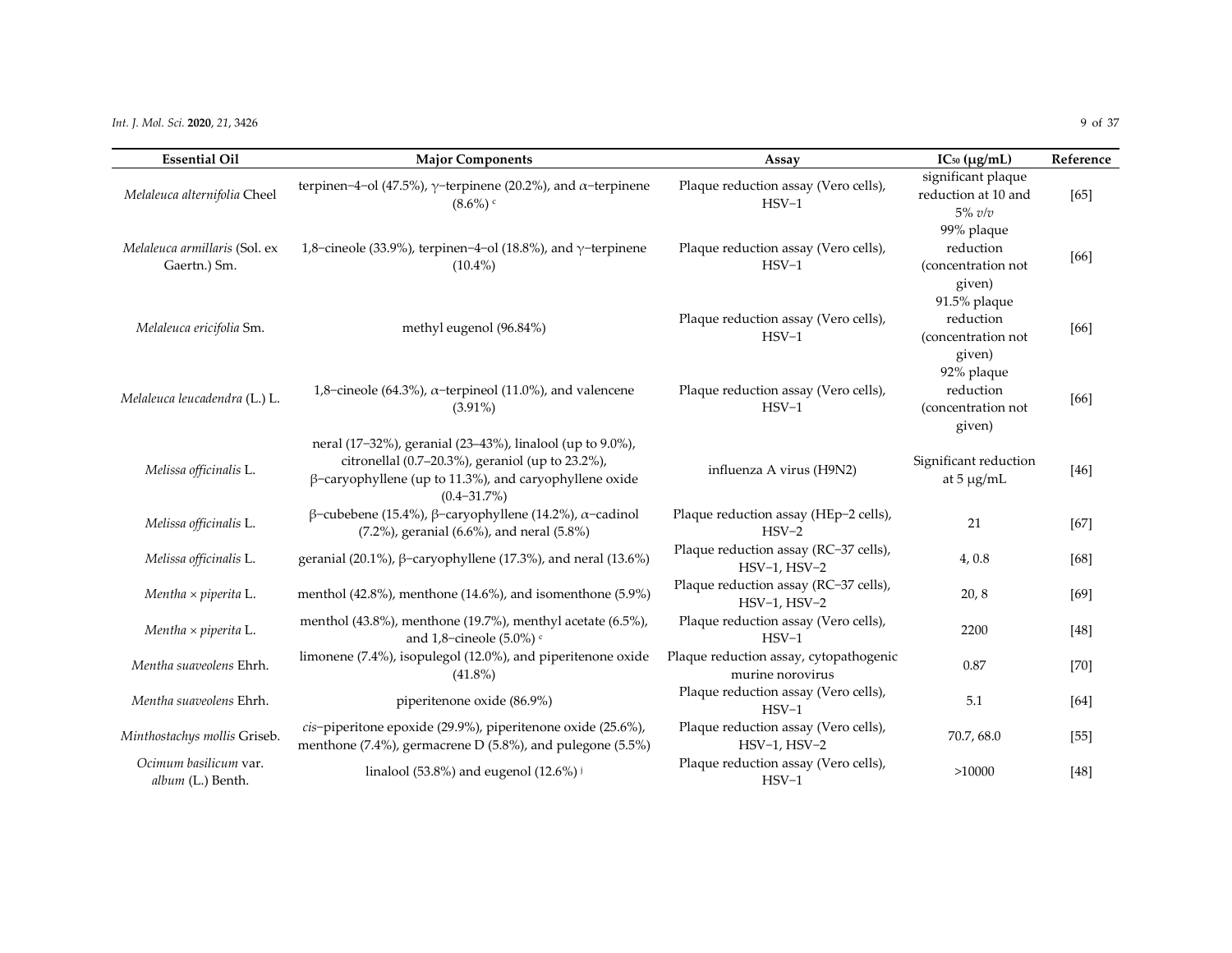# *Int. J. Mol. Sci.* 2020, 21, 3426 10 of 37

| <b>Essential Oil</b>                                                          | <b>Major Components</b>                                                                                                                                                                                                        | Assay                                                       | $IC_{50} (\mu g/mL)$           | Reference |
|-------------------------------------------------------------------------------|--------------------------------------------------------------------------------------------------------------------------------------------------------------------------------------------------------------------------------|-------------------------------------------------------------|--------------------------------|-----------|
| Ocimum campechianum Mill.                                                     | methyl eugenol (53.9%), β-caryophyllene (13.0%),<br>$\alpha$ -bulnesene (5.4%), germacrene D (3.4%), and $\alpha$ -humulene<br>$(3.3\%)$                                                                                       | Plaque reduction assay (Vero cells),<br>$HSV-2$             | 74.33                          | $[55]$    |
| Origanum elongatum Emb.<br>(leaf EO)                                          | p-cymene (16.2%), $\gamma$ -terpinene (13.5%), thymol (14.2%), and<br>carvacrol (19.2%)                                                                                                                                        | Plaque reduction assay, cytopathogenic<br>murine norovirus  | 0.37                           | $[70]$    |
| Origanum elongatum Emb.<br>(inflorescence EO)                                 | p-cymene (16.1%), $\gamma$ -terpinene (7.3%), and carvacrol<br>$(40.1\%)$                                                                                                                                                      | Plaque reduction assay, cytopathogenic<br>murine norovirus  | 0.75                           | $[70]$    |
| Origanum majorana L.                                                          | terpinen-4-ol (28.9%), γ-terpinene (14.9%), trans-sabinene<br>hydrate (9.5%), $\alpha$ -terpinene (8.7%), and sabinene (7.2%) <sup>c</sup>                                                                                     | Plaque reduction assay (Vero cells),<br>$HSV-1$             | 2800                           | $[48]$    |
| Origanum majorana L.                                                          | terpinen-4-ol (28.9%), γ-terpinene (14.9%), trans-sabinene<br>hydrate (9.5%), $\alpha$ -terpinene (8.7%), and sabinene (7.2%) <sup>c</sup>                                                                                     | Plaque reduction assay (HeLa cells),<br>$HSV-2$             | 520                            | $[47]$    |
| Origanum vulgare L.                                                           | trans-sabinene hydrate (21.0%), thymol (11.0%), and<br>carvacrol methyl ether (11.0%)                                                                                                                                          | Virus yield assay (Vero cells), yellow<br>fever virus (YFV) | 100 μg/mL (100%<br>inhibition) | $[43]$    |
| Osmunda regalis L.                                                            | hexahydrofarnesyl acetone ( = phytone) (11.8%),<br>2,4-di-t-butylphenol (6.8%), phytol (6.5%), hexadecene<br>$(4.1\%)$ , and octadecene $(4.4\%)$                                                                              | Plaque reduction assay, Coxsackie<br>virus B4 type 2        | 2.24                           | $[71]$    |
| Pectis odorata Griseb.                                                        | limonene (50.2%), neral (27.2%), and geranial (23.6%)                                                                                                                                                                          | Plaque reduction assay DENV-2,<br>JUNV and HSV-1            | 39.6, 36.6, and 71.5           | $[38]$    |
| Pelargonium graveolens<br>L'Hér. ex Aiton                                     | citronellol (21.9-37.5%), citronellyl formate (9.8-20.6%),<br>geraniol (6.0-16.5%), geranyl formate (1.5-6.5%), menthone<br>influenza type A (H1N1)<br>(up to 13%), isomenthone (up to 9.9%), and linalool<br>$(0.8 - 14.9\%)$ |                                                             | 95% inhibition at<br>0.3%      | $[46]$    |
| Pinus mugo Turra                                                              | δ-3-carene (23.9%), α-pinene (17.9%), β-pinene (7.8%), and<br>$β$ -phellandrene (7.2%) <sup>k</sup>                                                                                                                            | Plaque reduction assay (RC-37 cells),<br>$HSV-1$            | $\overline{7}$                 | $[58]$    |
| Ravensara aromatica Sonn.<br>(syn. Cryptocarya<br>agathophylla van der Werff) | 1,8-cineole (52.6%), $\alpha$ -terpineol (12.4%), and sabinene<br>$(11.0\%)$ <sup>1</sup>                                                                                                                                      | Plaque reduction assay (Vero cells),<br>$HSV-1$             | 2800                           | $[48]$    |
| Rosmarinus officinalis L.                                                     | $\alpha$ -pinene (23.9%), verbenone (15.4%), camphor (11.0%),<br>camphene (8.7%), $p$ -cymene (7.5%), and 3-octanone (5.6%)                                                                                                    | Plaque reduction assay (Vero cells),<br>$HSV-1$             | 60                             | $[41]$    |
| Rosmarinus officinalis L.                                                     | 1,8-cineole (45.9%), α-pinene (12.0%), camphor (10.9%), and<br>$\beta$ -pinene (6.3%) b                                                                                                                                        | Plaque reduction assay (Vero cells),<br>$HSV-1$             | 2700                           | $[48]$    |
| Salvia fruticosa Mill.                                                        | 1,8-cineole (47.5%), camphor (9.0%), β-thujone (7.6%), and<br>$\alpha$ -thujone (4.3%)                                                                                                                                         | Plaque reduction assay (Vero cells),<br>HSV-1 and HSV-2     | 1300                           | $[72]$    |
| Santalum album L.                                                             | (Z)-α-santalol (45.2%), (Z)-β-santalol (25.4%), and<br>(Z)-trans- $\alpha$ -bergamotol (7.8%) $\circ$                                                                                                                          | Plaque reduction assay (Vero cells),<br>$HSV-1$ , $HSV-2$   | 22.7, 45.3                     | $[73]$    |
| Santalum album L.                                                             | (Z)-α-santalol (45.2%), (Z)-β-santalol (25.4%), and<br>(Z)-trans- $\alpha$ -bergamotol (7.8%) $\circ$                                                                                                                          | Plaque reduction assay (RC-37 cells),<br>$HSV-1$            | $\overline{2}$                 | $[56]$    |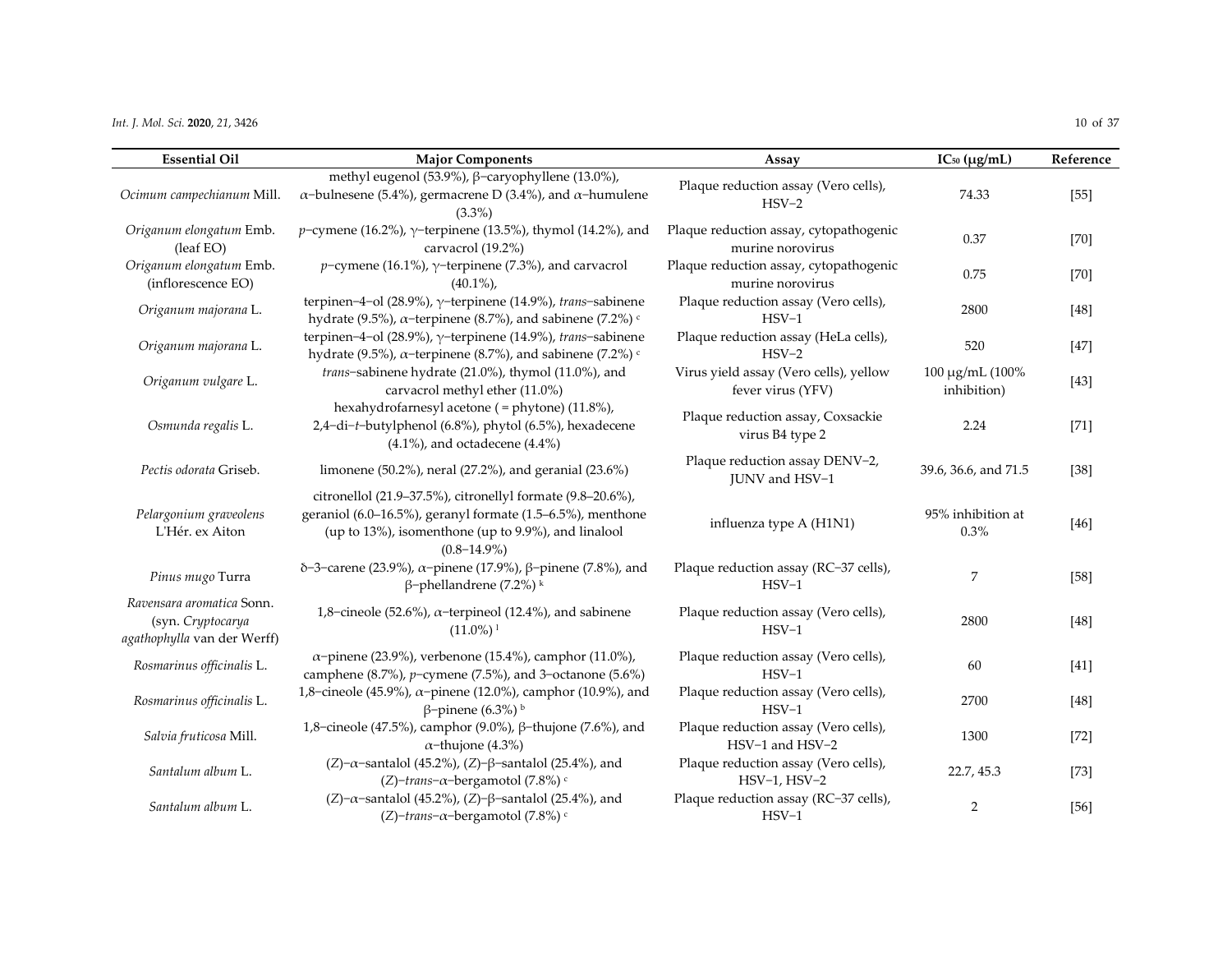#### *Int. J. Mol. Sci.* 2020, 21, 3426 11 of 37

| <b>Essential Oil</b>                                            | <b>Major Components</b>                                                                                                                                       | Assay                                                           | $IC_{50} (\mu g/mL)$                                | Reference |
|-----------------------------------------------------------------|---------------------------------------------------------------------------------------------------------------------------------------------------------------|-----------------------------------------------------------------|-----------------------------------------------------|-----------|
| Santalum album L.                                               | (Z)- $\alpha$ -santalol (45.2%), (Z)- $\beta$ -santalol (25.4%), and<br>(Z)-trans- $\alpha$ -bergamotol (7.8%) $\circ$                                        | Plaque reduction assay (RC-37 cells),<br>$HSV-2$                | 5                                                   | $[57]$    |
| Santolina insularis (Gennari<br>ex Fiori) Arrigoni              | artemisia ketone (21.2%), allo-aromadendrene (12.7%),<br>1,8-cineole (9.0%), and camphene (8.5%) $\text{m}$                                                   | Plaque reduction assay (Vero cells),<br>HSV-1 and HSV-2         | 0.88, 0.7                                           | $[74]$    |
| Satureja hortensis L.                                           | carvacrol (32.4%), $\gamma$ -terpinene (32.0%), thymol (10.0%), and<br>$p$ -cymene (6.6%)                                                                     | Plaque reduction assay (Vero cells),<br>$HSV-1$                 | 80                                                  | $[41]$    |
| Tessaria absinthioides (Hook.<br>& Arn.) DC.                    | caryophyllene oxide (12.2%), (E)-β-damascenone,<br>$\gamma$ -eudesmol (8.5%), $\alpha$ -gurjunene (5.8%), and terpinen-4-ol<br>$(5.4\%)$                      | Plaque reduction assay (Vero cells),<br>$HSV-1$                 | 105                                                 | $[37]$    |
| Thymus capitatus (L.)<br>Hoffmanns. & Link (unripe<br>fruit EO) | carvacrol (68.6%), p-cymene (4.8%), $\gamma$ -terpinene (3.0%), and<br>$\beta$ -caryophyllene (2.9%)                                                          | Plaque reduction assay, cytopathogenic<br>murine norovirus      | 0.49                                                | $[70]$    |
| Thymus capitatus (L.)<br>Hoffmanns. & Link (ripe<br>fruit EO)   | carvacrol (58.8%), p-cymene (5.6%), $\gamma$ -terpinene (2.8%), and<br>$\beta$ -caryophyllene (2.6%)                                                          | Plaque reduction assay, cytopathogenic<br>murine norovirus      | 0.50                                                | $[70]$    |
| Thymus vulgaris L.                                              | thymol (31–50%), p-cymene (0.1–26.6%), and $\gamma$ -terpinene<br>(up to 22.8%)                                                                               | 100% inhibition of type A (H1N1) virus<br>at 0.3% concentration |                                                     | $[46]$    |
| Thymus vulgaris L.                                              | thymol (43.9%), carvacrol (14.4%), p-cymene (10.5%),<br>$\beta$ -caryophyllene (7.0%), and γ-terpinene (5.1%) <sup>c</sup>                                    | Plaque reduction assay (RC-37 cells),<br>$HSV-1$                | 10                                                  | $[56]$    |
| Thymus vulgaris L.                                              | thymol (43.9%), carvacrol (14.4%), p-cymene (10.5%),<br>$\beta$ -caryophyllene (7.0%), and γ-terpinene (5.1%) <sup>c</sup>                                    | Plaque reduction assay (RC-37 cells),<br>$HSV-1$                | 11                                                  | $[52]$    |
| Thymus vulgaris L.                                              | thymol (43.9%), carvacrol (14.4%), p-cymene (10.5%),<br>$\beta$ -caryophyllene (7.0%), and γ-terpinene (5.1%) <sup>c</sup>                                    | Plaque reduction assay (RC-37 cells),<br>$HSV-2$                | 7                                                   | $[57]$    |
| Thymus willdenowii Boiss.                                       | 1,8-cineole (34.62%), camphor (18.55%), α-pinene (9.46%),<br>and camphene (5.38%)                                                                             | Plaque reduction assay, Coxsackie<br>virus                      | Inactive                                            | $[75]$    |
| Trachyspermum ammi (L.)<br>Sprague                              | thymol (35–60%), $\alpha$ -pinene, p-cymene, and limonene                                                                                                     | Plaque reduction assay, Japanese<br>encephalitis virus          | 80% reduction at 500<br>$\mu$ g/mL<br>Reduced viral | $[76]$    |
| Zataria multiflora Boiss.                                       | thymol (47.3%), carvacrol (21.9%), p-cymene (8.6%),<br>$\gamma$ -terpinene (4.2%), and $\beta$ -caryophyllene (3.0%)                                          | Real time PCR (H9N2 subtype of AIV)                             | replication in<br>trachea of broiler<br>chickens    | $[77]$    |
| Zataria multiflora Boiss.                                       | thymol (33.1%), carvacrol (25.9%), and $p$ -cymene (11.3%)                                                                                                    | Plaque reduction assay (Vero cells),<br>$HSV-1$                 | 30                                                  | $[41]$    |
| Zingiber officinale Roscoe                                      | $\alpha$ -zingiberene (32.1%), ar-curcumene (15.2%),<br>$\beta$ -sesquiphellandrene (10.9%), $\alpha$ -farnesene (7.2%), and<br>$\alpha$ -phellandrene (4.4%) | Plaque reduction assay, Caprine<br>alphaherpesvirus type I      | not determined                                      | $[78]$    |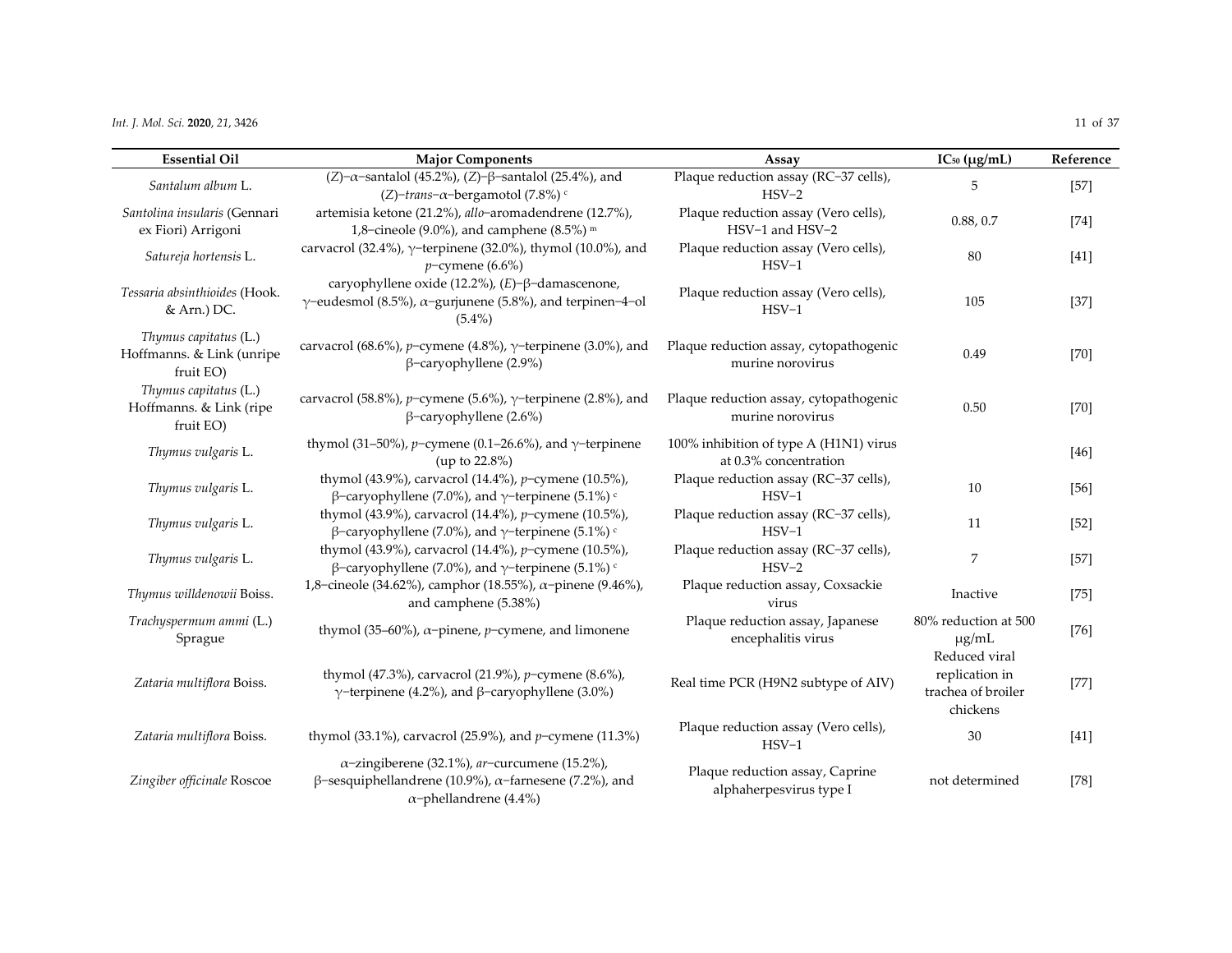| <b>Essential Oil</b>       | <b>Major Components</b>                                                                                                                                                            | Assav                                            | $IC_{50}$ ( $\mu$ g/mL) | Reference |
|----------------------------|------------------------------------------------------------------------------------------------------------------------------------------------------------------------------------|--------------------------------------------------|-------------------------|-----------|
| Zingiber officinale Roscoe | $\alpha$ -zingiberene (26.4%), camphene (12.6%),<br>$\beta$ -sesquiphellandrene (9.2%), ar-curcumene (6.5%),<br>β-phellandrene (6.2%), and β-bisabolene (5.1%) <sup>c</sup>        | Plaque reduction assay (RC-37 cells),<br>$HSV-1$ |                         | $[56]$    |
| Zingiber officinale Roscoe | $\alpha$ -zingiberene (26.4%), camphene (12.6%),<br>$\beta$ -sesquiphellandrene (9.2%), ar-curcumene (6.5%),<br>$\beta$ -phellandrene (6.2%), and β-bisabolene (5.1%) <sup>c</sup> | Plaque reduction assay (RC-37 cells),<br>$HSV-2$ |                         | $[57]$    |

<sup>a</sup> Reported as cadinol, but see [79,80]. <sup>b</sup> Essential oil composition not reported; essential oil composition obtained from [81]. <sup>c</sup> Essential oil composition not reported; essential oil composition of commercial (dōTERRA International, Pleasant Grove, Utah, USA). <sup>d</sup> Essential oil composition not reported; essential oil composition obtained from [82]. *e* Essential oil composition not reported; essential oil composition obtained from [83]. *f* Essential oil composition not reported; essential oil composition obtained from [84]. g Essential oil composition not reported; essential oil composition obtained from [85]. h Essential oil composition not reported; essential oil composition obtained from [86]. i Essential oil composition not reported; essential oil composition obtained from [87]. j Essential oil composition not reported; essential oil composition obtained from [88]. K Essential oil composition not reported; essential oil composition obtained from [89]. <sup>1</sup> Essential oil composition not reported; essential oil composition obtained from [90]. m Essential oil composition not reported; essential oil composition obtained from [91].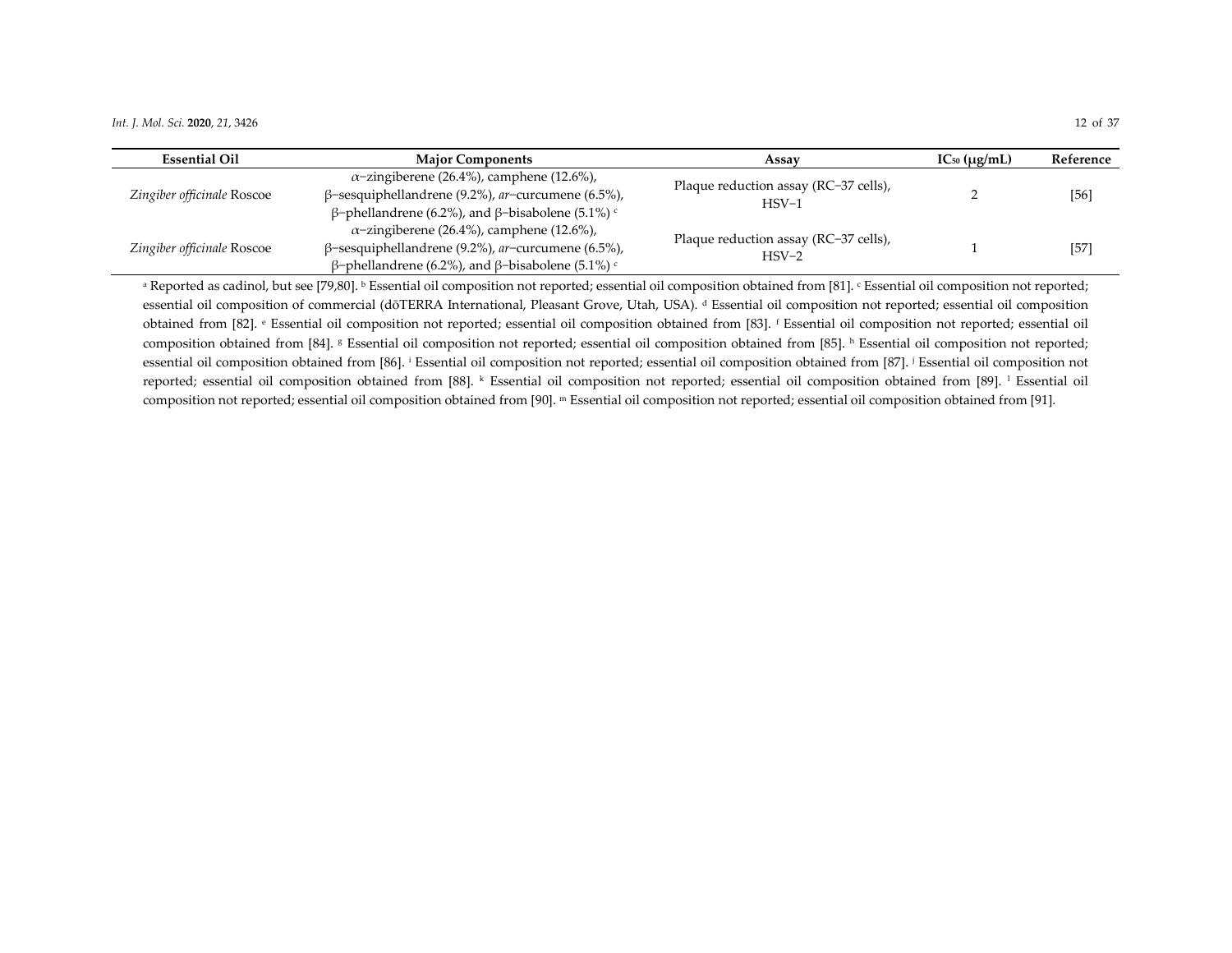The essential oil of leaves of *Fortunella margarita* is rich in the sesquiterpenoids β−eudesmol (28.3%), α-muurolene (10.3%), β-gurjunene (10.0%), γ−eudesmol (8.4%), and γ-muurolene (6.6%) while the essential oil extracted from the fruits showed monterpenoids as the main components, α−terpineol (55.5%), carvone (5.7%), and carveol (5.5%). Both samples were tested for antiviral activity against avian influenza (H5N1) virus, and the obtained results revealed that the fruit essential oil was more effective (80% virus inhibition by the MTT (3-(4,5-dimethylthiazol-2-yl)-2,5 diphenyltetrazolium bromide) assay using Madin−Darby canine kidney (MDCK) cells for virus propagation). The IC<sub>50</sub> values obtained for the leaf and fruit essential oils were 38.89 and 6.77  $\mu$ g/mL, respectively [53].

Dengue fever, a mosquito−borne disease, is caused by dengue virus (DENV) which includes four major serotypes (DENV−1, −2, −3, and −4). Some serotypes cause more severe diseases than others; severe dengue is associated with secondary infections by a different serotype. *Dengue* disease is a major public health problem in developing tropical countries and has being continuously spreading to new geographical areas [92]. The essential oils of two species of *Lippia* were assayed against four dengue serotypes (DENV−1, DENV−2, DENV−3, DENV−4) [61]. The IC50 values for *Lippia alba* oil, rich in carvone (39.7%), limonene (30.6%), and bicyclosesquiphellandrene (8.9%), were between 0.4 and 32.6 μg/mL. However, the *Lippia citrodora* essential oil, composed of geranial (18.9%), neral (15.6%), limonene (10.7%), and 1,8−cineole (5.0%), showed the best activity, with IC50 values varying from 1.9 to 33.7 μg/mL. No viral inhibitory effect was observed by addition of the essential oil after virus adsorption; the inhibitory effect of the essential oil seemed to cause direct virus inactivation before adsorption on the host cell.

The essential oils of seven aromatic plants from Córdoba, San Luis, and San Juan provinces (Argentina) were screened for cytotoxicity and in vitro inhibitory activity against dengue virus type 2 (DENV−2) [38]. The oils of *Jungia polita* and *Buddleja cordobensis* were composed of caryophyllene oxide (9.18%, 32.1%) and β−caryophyllene (8.13%, 16.5%) as the major compounds. However, these oils displayed different IC<sub>50</sub> values (86.4 and 39.8  $\mu$ g/mL, respectively). The other samples were composed mostly of monoterpenes and displayed lower activity, except *Pectis odorata* oil, which presented limonene (50.2%), neral (27.2%), and geranial (23.6%) as the major compounds and an  $IC_{50}$ value of 39.6 g/mL. In addition, the essential oils of *Artemisia mendozana*, rich in camphor (22.4%), artemisole (11.7%), and artemisia alcohol (10.8%); *Gailardia megapotamica* composed of β−pinene (35.5%), spathulenol (10.7%), and germacrene D (6.8%); and *Heterothalamus alienus* characterized by β−pinene (35.5%), spathulenol (10.7%), and germacrene D (6.8%), showed an average IC50 value of  $130.63 \mu g/mL$ .

Yellow fever (YF), caused by yellow fever virus (YFV), has historically been considered one of the most dangerous infectious diseases. YFV is transmitted to humans via mosquitoes of the *Haemogogus*, *Sabethes*, and *Aedes* genera. Annually, there are approximately 80,000–200,000 YFV cases worldwide, with a case fatality rate (CFR) ranging from 20–60% [93,94]. Essential oils of *Lippia* species and their main compounds have been tested against yellow fever virus (YFV) in Vero cells. The oil of *Lippia origanoides* showed carvacrol (44.0%), thymol (15.0%), and γ−terpinene (10.0%) as the main compounds and displayed 100% inhibition at a concentration of 11.1 µg/mL [43]. However, in the same study, the oil of *L. alba* displayed 100% inhibition at a concentration of 100.0  $\mu$ g/mL. The major compounds were carvone (51.0%), limonene (33.0%), and bicyclosesquiphellandrene (7.0%). The essential oil of *L. alba* with a similar chemical composition, carvone (39.7%), limonene (30.6%), and bicyclosesquiphellandrene (8.9%), displayed an IC<sub>50</sub> value of 4.3 μg/mL against YFV when tested in Vero cells using the MTT assay [62]. The essential oil of *L. citriodora*, dominated by geranial (18.9%), neral (15.6%), and limonene (10.7%), did not display a statistical difference in comparison to citral, with IC<sub>50</sub> values of 19.4 and 17.6 μg/mL, respectively [62].

In addition to essential oils, several individual essential oil components have been screened for antiviral activity (Table 2).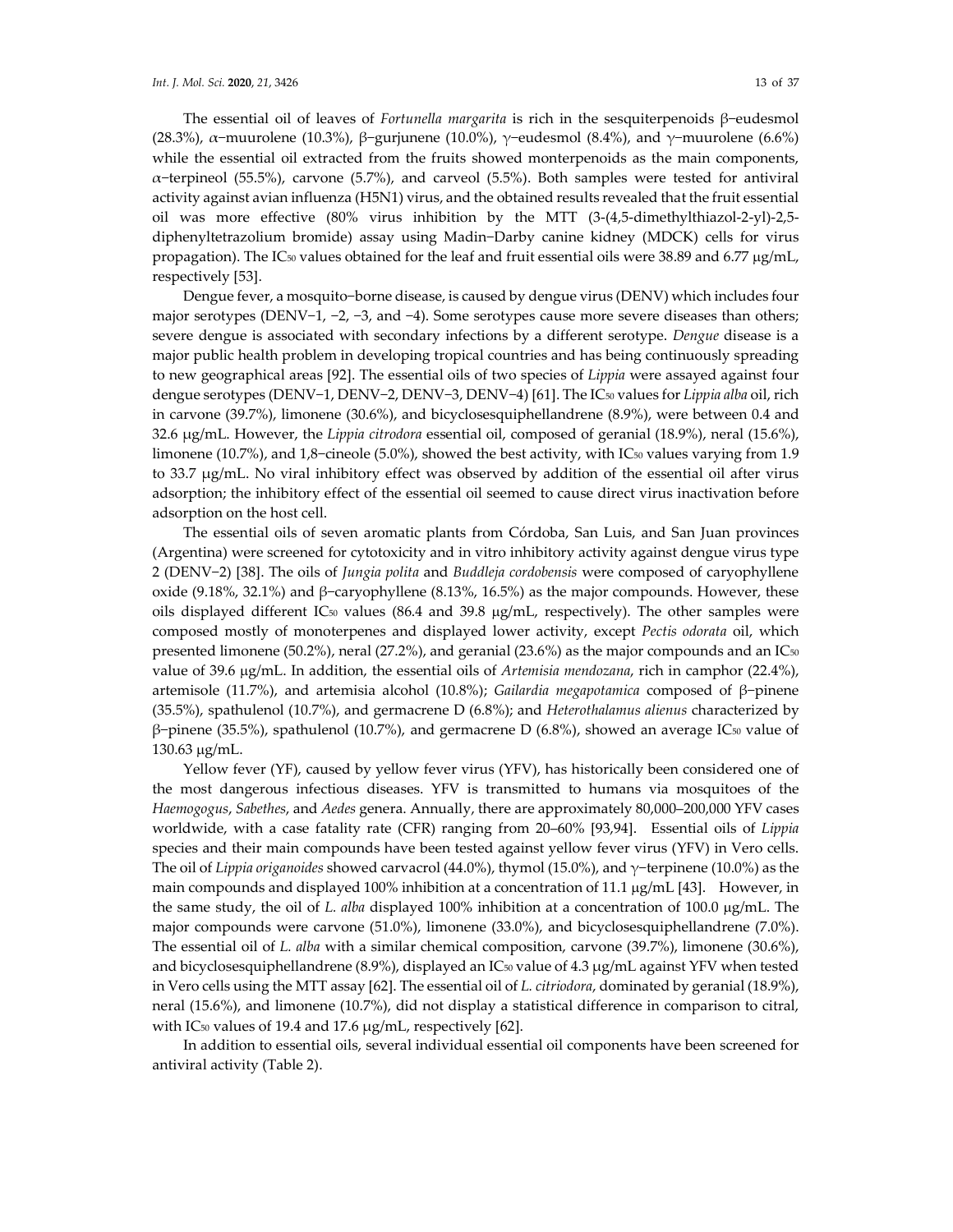| <b>Essential Oil</b><br>Component | Assay                                                        | $IC_{50} (\mu g/mL)$                         | Reference |  |
|-----------------------------------|--------------------------------------------------------------|----------------------------------------------|-----------|--|
| $(E)$ -Anethole                   | Plaque reduction assay (RC-37 cells),<br>$HSV-1$             | 20                                           | $[59]$    |  |
| Camphor                           | Plaque reduction assay (Vero cells),<br>$HSV-1$              | 2600                                         | $[72]$    |  |
| Carvacrol                         | MTT assay (Mardin-Darby bovine<br>kidney (MDBK) cells, HSV-1 | 48.6                                         | $[63]$    |  |
| $\beta$ -Caryophyllene            | Plaque reduction assay (RC-37 cells),<br>$HSV-1$             | 0.25                                         | $[59]$    |  |
| Caryophyllene oxide               | Plaque reduction assay (RC-37 cells),<br>$HSV-1$             |                                              | $[59]$    |  |
| 1,8-Cineole                       | Plaque reduction assay (Vero cells),<br>$HSV-1$              |                                              | $[72]$    |  |
| 1,8-Cineole                       | Plaque reduction assay (RC-37 cells),<br>$HSV-1$             | 1200                                         | $[52]$    |  |
| (E)-Cinnamaldehyde                | Influenza type A (H1N1) virus                                | 70% at a concentration of<br>0.53% after 3 h | $[95]$    |  |
| (E)-Cinnamaldehyde                | H1N1 in-vivo by inhalation in a<br>mouse model               | 89% inhibition                               | $[95]$    |  |
| Citral (Geranial +<br>Neral)      | Yellow fever (YFV), Vero cells                               | 17.6                                         | $[62]$    |  |
| Citral (Geranial +<br>Neral)      | Plaque reduction assay (RC-37 cells),<br>$HSV-1$             | 3.50                                         | $[52]$    |  |
| $p$ –Cymene                       | Influenza, HSV-1, HSV-2, ECHO 9,<br>Cox B1, Polio 1, Adeno 6 | >500                                         | $[31]$    |  |
| $p$ –Cymene                       | Plaque reduction assay (RC-37 cells),<br>$HSV-1$             | 16                                           | $[52]$    |  |
| $p$ –Cymene                       | Influenza type A (H1N1) virus                                | Inactive                                     | $[25]$    |  |
| Dodecanal                         | Influenza type A (H1N1) virus                                | 51                                           | $[54]$    |  |
| $\beta$ -Eudesmol                 | Plaque reduction assay (Vero cells),<br>$HSV-1$              | 6                                            | $[59]$    |  |
| Eugenol                           | Plaque reduction assay (RC-37 cells),<br>$HSV-1$             | 35                                           | $[59]$    |  |
| Eugenol                           | Plaque reduction assay (RC-37 cells),<br>$HSV-1$             | 25.6                                         | $[96]$    |  |
| Farnesol                          | Plaque reduction assay (RC-37 cells),<br>$HSV-1$             | 3.5                                          | $[59]$    |  |
| Germacrone                        | Influenza type A (H1N1) virus                                | $1.22 - 1.55$                                | $[97]$    |  |
| Germacrone                        | Influenza type A (H3N2) virus                                | 0.34                                         | $[97]$    |  |
| Germacrone                        | Influenza type B virus                                       | 1.38                                         | $[97]$    |  |
| Isoborneol                        | Plaque reduction assay (Vero cells),<br>$HSV-1$              | $<$ 1000                                     | $[98]$    |  |
| Nerolidol (natural)               | Plaque reduction assay (RC-37 cells),<br>$HSV-1$             | 4.2                                          | $[99]$    |  |
| Nerolidol (synthetic)             | Plaque reduction assay (RC-37 cells),<br>$HSV-1$             | 1.5                                          | $[99]$    |  |

Octanal Influenza type A (H1N1) virus 15 [54] Patchouli alcohol Influenza type A (H1N1) 89% inhibition at 10 μg/mL [100] Patchouli alcohol Influenza type A (H2N2) 0.89 [101]

Patchouli alcohol Influenza type A (H2N2), in−vivo test

 $\alpha$ −Pinene Plaque reduction assay (RC−37 cells),<br>HSV−1

using a mouse model

 $HSV-1$  [99]

 $HSV-1$   $4.5$  [52]

70% survival rate at a dose

survival rate at a cose [101]<br>of 5 mg/(kg day)

### **Table 2.** Antiviral activities of essential oil components.

Piperitenone oxide Plaque reduction assay (Vero cells) 1.4 [64] α−Terpinene Influenza type A (H1N1) virus Inactive [25]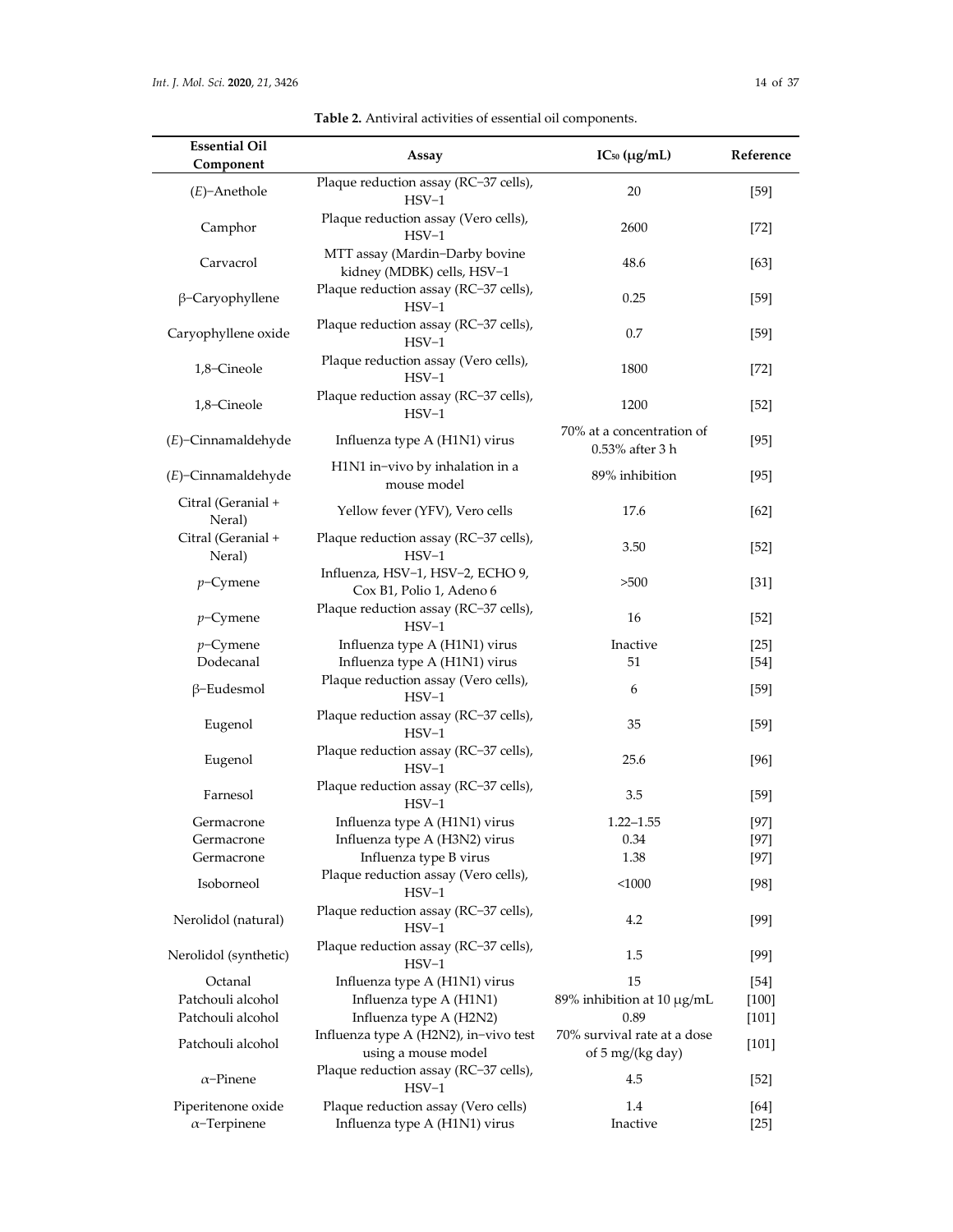| <b>Essential Oil</b>            | Assay                                                        | $IC_{50} (\mu g/mL)$             | Reference |  |
|---------------------------------|--------------------------------------------------------------|----------------------------------|-----------|--|
| Component                       |                                                              |                                  |           |  |
| $\alpha$ -Terpinene             | Influenza, HSV-1, HSV-2, ECHO 9,<br>Cox B1, Polio 1, Adeno 4 | >12                              | $[31]$    |  |
| $\alpha$ -Terpinene             | Plaque reduction assay (RC-37 cells),<br>$HSV-1$             | 8.5                              | $[52]$    |  |
| $\gamma$ -Terpinene             | Plaque reduction assay (RC-37 cells),<br>$HSV-1$             | 7                                | $[52]$    |  |
| $\gamma$ -Terpinene             | Influenza, HSV-1, HSV-2, ECHO 9,<br>Cox B1, Polio 1, Adeno 5 | >120                             | $[31]$    |  |
| $\gamma$ -Terpinene             | influenza type A (H1N1) virus                                | inactive                         | $[25]$    |  |
| Terpinen-4-ol                   | Influenza, HSV-1, HSV-2, ECHO 9,<br>Cox B1, Polio 1, Adeno 2 | 25 (influenza)<br>$>50$ (others) | $[31]$    |  |
| Terpinen-4-ol                   | Plaque reduction assay (Vero cells),<br>$HSV-1$              | 60                               | $[52]$    |  |
| $\alpha$ -Terpineol             | Plaque reduction assay (RC-37 cells),<br>$HSV-1$             | 22                               | $[52]$    |  |
| Terpinolene                     | Influenza, HSV-1, HSV-2, ECHO 9,<br>Cox B1, Polio 1, Adeno 3 | 12 (influenza)<br>$>12$ (others) | $[31]$    |  |
| Thujones ( $\alpha$ & $\beta$ ) | Plaque reduction assay (RC-37 cells),<br>$HSV-1$             | 400                              | $[72]$    |  |
| Thymol                          | Influenza type A (H1N1) virus                                | Active                           | $[25]$    |  |
| Thymol                          | Plaque reduction assay (RC-37 cells),<br>$HSV-1$             | 30                               | $[52]$    |  |
| 2-Undecanone                    | influenza type A (H1N1) virus                                | 62                               | $[54]$    |  |

Because of the activities of several essential oils and essential oil components against human pathogenic viruses, we hypothesized that essential oil components may be potentially useful as antiviral agents against SARS−CoV−2. In this work, we carried out a molecular docking analysis of the major components of essential oils that exhibit antiviral activity (Tables 1 and 2) with known SARS−CoV−2 protein targets.

#### **2. Results and Discussion**

Several proteins have been identified for severe acute respiratory syndrome coronavirus 2 (SARS−CoV−2), which may serve as potential targets for chemotherapeutic intervention in coronavirus disease 2019 (COVID−19). These protein targets include SARS−CoV−2 main protease (SARS−CoV−2 Mpro), SARS−CoV−2 endoribonucleoase (SARS−CoV−2 Nsp15/NendoU), SARS−CoV−2 ADP−ribose−1″−phosphatase (SARS−CoV−2 ADRP), SARS−CoV−2 RNA−dependent RNA polymerase (SARS−CoV−2 RdRp), the binding domain of the SARS−CoV−2 spike protein (SARS−CoV−2 rS), and human angiotensin−converting enzyme (hACE2). There have already been several molecular docking studies on these macromolecular targets. Several groups have carried out molecular docking of natural product libraries with SARS−CoV−2 Mpro [102–105]. Additionally, commercially available drugs have also been examined using in silico methods [106,107].

A molecular docking study was carried out with 171 essential oil components with SARS−CoV−2 Mpro (PDB: 5R7Z, 5R80, 5R81, 5R82, 5R83, 5R84, 6LU7, 6M03, and 6Y84), SARS−CoV−2 Nsp15/NendoU (PDB: 6VWW, 6W01, and 6W02), SARS−CoV−2 rS (PDB: 6M0J, 6M17, 6VX1, and 6VW1), and SARS−CoV−2 RdRp (PDB: 6M71). The best docking scores are summarized in Table 3.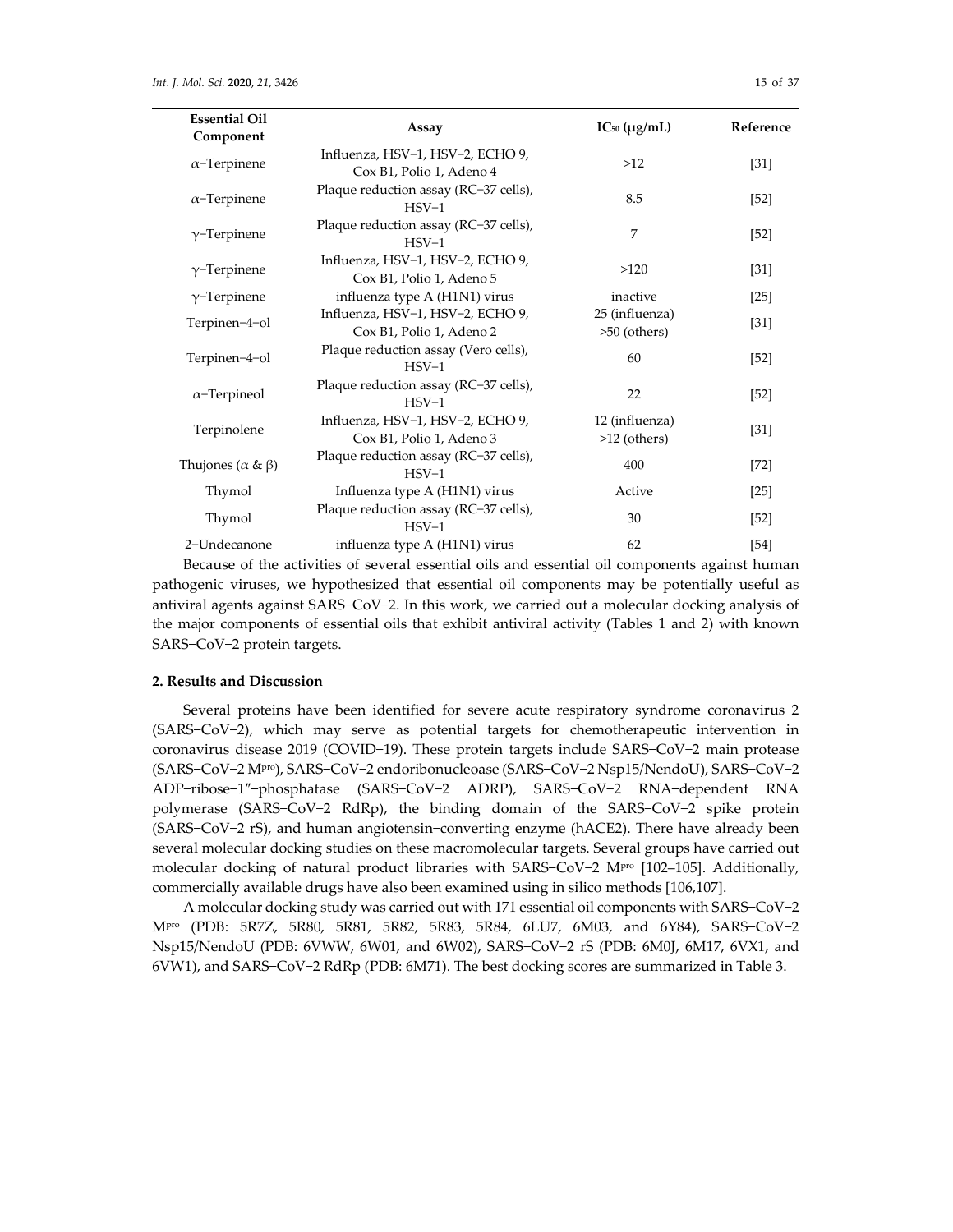Table 3. Docking scores, normalized for molecular weight (DS<sub>norm, kJ/mol), of essential oil</sub> components with severe acute respiratory syndrome coronavirus 2 (SARS−CoV−2) molecular targets.

| Compound                           | main<br>protease   | endorib<br>$0-$<br>nuclease | <b>ADP</b><br>ribose<br>phosphat<br>ase | RNA-depen<br>dent<br><b>RNA</b><br>polymerase | spike<br>protein<br>binding<br>domain | angiotens<br>in-<br>convertin<br>g enzyme<br>$\mathbf a$ |
|------------------------------------|--------------------|-----------------------------|-----------------------------------------|-----------------------------------------------|---------------------------------------|----------------------------------------------------------|
| $(E)$ -Anethole                    | $-84.9$            | $-83.0$                     | $-97.5$                                 | $-74.0$                                       | $-65.2$                               | $-83.8$                                                  |
| allo-Aromadendrene                 | $-86.6$            | $-86.9$                     | $-95.8$                                 | $-74.9$                                       | $-66.1$                               | $-85.3$                                                  |
| Artemiseole                        | $-89.2$            | $-83.4$                     | $-96.6$                                 | $-73.0$                                       | $-67.8$                               | $-78.0$                                                  |
| $(R)$ -Artemisia alcohol           | $-84.3$            | $-78.3$                     | $-88.2$                                 | $-66.8$                                       | $-61.1$                               | $-74.7$                                                  |
| (S)-Artemisia alcohol              | $-86.1$            | $-85.4$                     | $-98.5$                                 | $-69.5$                                       | $-67.1$                               | $-77.4$                                                  |
| Artemisia ketone                   | $-91.0$            | $-85.7$                     | $-97.9$                                 | $-71.9$                                       | $-66.9$                               | $-77.3$                                                  |
| Ascaridole                         | $-74.8$            | $-68.2$                     | $-86.0$                                 | $-65.2$                                       | $-62.6$                               | $-64.4$                                                  |
| Benzyl benzoate                    | $-104.9$           | $-96.5$                     | $-110.3$                                | $-82.5$                                       | $-74.9$                               | $-96.4$                                                  |
| (Z)-trans-a-Bergamotol             | $-98.0$            | $-91.2$                     | $-105.9$                                | $-71.9$                                       | $-63.6$                               | $-83.6$                                                  |
| Bicyclogermacrene                  | $-85.9$            | $-88.0$                     | $-92.5$                                 | $-75.6$                                       | $-68.2$                               | $-86.1$                                                  |
| Bicyclosesquiphellandrene          | $-79.4$            | $-89.6$                     | $-86.0$                                 | $-61.8$                                       | $-62.5$                               | $-78.2$                                                  |
| $\alpha$ -Bisabolol oxide A        | $-88.5$            | $-87.6$                     | $-89.1$                                 | $-71.5$                                       | $-63.5$                               | $-89.7$                                                  |
| $\alpha$ -Bisabolol oxide B        | $-96.6$            | $-92.2$                     | $-101.0$                                | $-79.7$                                       | $-75.2$                               | $-95.6$                                                  |
| Bisabolone oxide A                 | $-93.7$            | $-87.9$                     | $-98.2$                                 | $-73.3$                                       | $-71.0$                               | $-78.7$                                                  |
| (+)-Borneol                        | $-77.4$            | $-91.8$                     | $-100.1$                                | $-74.1$                                       | $-70.9$                               | $-73.3$                                                  |
| $(-)$ -Borneol                     | $-71.4$            | $-71.5$                     | $-78.4$                                 | $-56.7$                                       | $-50.1$                               | $-73.7$                                                  |
| $(+)$ -iso-Borneol                 | $-75.6$            | $-75.3$                     | $-75.9$                                 | $-60.8$                                       | $-53.2$                               | $-71.8$                                                  |
| $(-)$ -iso-Borneol                 | $-73.8$            | $-69.2$                     | $-75.6$                                 | $-54.8$                                       | $-49.3$                               | $-72.4$                                                  |
| $\alpha$ -Bulnesene                | $-95.2$            | $-72.4$                     | $-78.4$                                 | $-57.0$                                       | $-57.8$                               | $-101.7$                                                 |
| δ-Cadinene                         | $-91.6$            | $-90.2$                     | $-112.6$                                | $-75.2$                                       | $-60.0$                               | $-93.4$                                                  |
| τ-Cadinol                          | $-92.3$            | $-82.8$                     | $-82.5$                                 | $-69.9$                                       | $-69.8$                               | $-87.8$                                                  |
| $(R)$ -Calamene                    | $-92.3$            | $-83.5$                     | $-97.4$                                 | $-69.0$                                       | $-65.6$                               | $-87.3$                                                  |
| $(S)$ -Calamene                    | $-88.4$            | $-86.8$                     | $-95.9$                                 | $-70.2$                                       | $-64.7$                               | $-87.5$                                                  |
| (+)-Camphene                       | $-85.6$            | $-78.9$                     | $-83.2$                                 | $-64.4$                                       | $-57.9$                               | $-72.2$                                                  |
| $(-)$ -Camphene                    | $-77.2$            | $-74.1$                     | $-87.1$                                 | $-66.0$                                       | $-59.8$                               | $-67.1$                                                  |
| (+)-Camphor                        | $-75.2$            | $-73.1$                     | $-77.9$                                 | $-63.9$                                       | $-53.8$                               | $-69.4$                                                  |
| $(-)$ -Camphor                     | $-72.5$            | $-70.0$                     | $-75.6$                                 | $-64.3$                                       | $-52.8$                               | $-70.8$                                                  |
| $(+)$ - $\delta$ -3-Carene         | $-87.9$            | $-78.6$                     | $-87.0$                                 | $-65.0$                                       | $-72.4$                               | $-75.8$                                                  |
| $(-)$ - $\delta$ -3-Carene         | $-83.9$            | $-88.0$                     | $-90.4$                                 | $-66.8$                                       | $-67.3$                               | $-73.4$                                                  |
| Carvacrol                          | $-84.5$            | $-86.6$                     | $-94.8$                                 | $-74.1$                                       | $-71.0$                               | $-81.2$                                                  |
| Carvacrol methyl ether             | $-85.5$            | $-82.5$                     | $-103.1$                                | $-74.6$                                       | $-65.8$                               | $-83.7$                                                  |
| $(+)$ -cis-Carveol                 | $-87.0$            | $-81.8$                     | $-97.7$                                 | $-76.5$                                       | $-69.7$                               | $-80.4$                                                  |
| $(-)$ -cis-Carveol                 | $-85.6$            | $-85.0$                     | $-95.6$                                 | $-76.8$                                       | $-74.3$                               | $-81.2$                                                  |
| $(R)$ -Carvone                     | $-87.7$            | $-82.4$                     | $-98.2$                                 | $-74.7$                                       | $-69.2$                               | $-83.4$                                                  |
| $(S)$ -Carvone                     | $-86.2$            | $-83.2$                     | $-98.9$                                 | $-73.2$                                       | $-66.3$                               | $-82.2$                                                  |
| (E)-Caryophyllene                  | $-81.2$            | $-82.2$                     | $-93.9$                                 | $-73.4$                                       | $-59.2$                               | $-75.1$                                                  |
| Caryophyllene oxide                | $-80.6$            | $-86.7$                     | $-97.0$                                 | $-74.1$                                       | $-66.5$                               | $-83.3$                                                  |
| Cedrol                             | $-82.3$            | $-84.4$                     | $-80.1$                                 | $-69.7$                                       | $-58.3$                               | $-69.9$                                                  |
| epi-Cedrol                         | $-76.4$            | $-88.4$                     | $-92.2$                                 | $-68.5$                                       | $-55.5$                               | $-75.9$                                                  |
| Chamazulene                        | $-97.6$            | $-96.4$                     | $-110.9$                                | $-76.9$                                       | $-73.7$                               | $-95.6$                                                  |
| (-)-cis-Chrystanthyl acetate       | $-83.2$            | $-77.5$                     | $-87.1$                                 | $-71.5$                                       | $-60.2$                               | $-80.9$                                                  |
| (-)-trans-Chrysanthenyl<br>acetate | $-77.0$            | $-81.4$                     | $-85.3$                                 | $-65.9$                                       | $-68.9$                               | $-72.4$                                                  |
|                                    |                    |                             |                                         |                                               |                                       |                                                          |
| 1,8-Cineole                        | $-72.7$<br>$-93.1$ | $-67.6$<br>$-85.8$          | $-71.5$                                 | $-58.1$                                       | $-58.6$                               | $-61.0$<br>$-81.0$                                       |
| (E)-Cinnamaldehyde                 | $-99.4$            | $-88.0$                     | $-100.0$<br>$-108.9$                    | $-76.4$<br>$-76.9$                            | $-73.1$<br>$-80.6$                    | $-89.5$                                                  |
| $(E)$ -Cinnamyl acetate            |                    |                             |                                         |                                               |                                       |                                                          |
| $(R)$ -Citronellal                 | $-99.9$            | $-91.6$                     | $-105.0$                                | $-75.1$                                       | $-73.3$                               | $-88.0$                                                  |
| $(S)$ -Citronellal                 | $-98.3$            | $-88.9$<br>$-90.2$          | $-107.4$                                | $-72.1$                                       | $-71.4$                               | $-86.2$                                                  |
| $(R)$ -Citronellol                 | $-99.9$            |                             | $-104.9$                                | $-75.7$                                       | $-72.3$                               | $-84.9$                                                  |
| (S)-Citronellol                    | $-99.2$            | $-92.2$                     | $-107.6$                                | $-74.2$                                       | $-77.4$                               | $-85.1$                                                  |
| $(R)$ -Citronellyl formate         | $-105.5$           | $-92.6$                     | $-109.9$                                | $-72.8$                                       | $-76.2$                               | $-90.5$                                                  |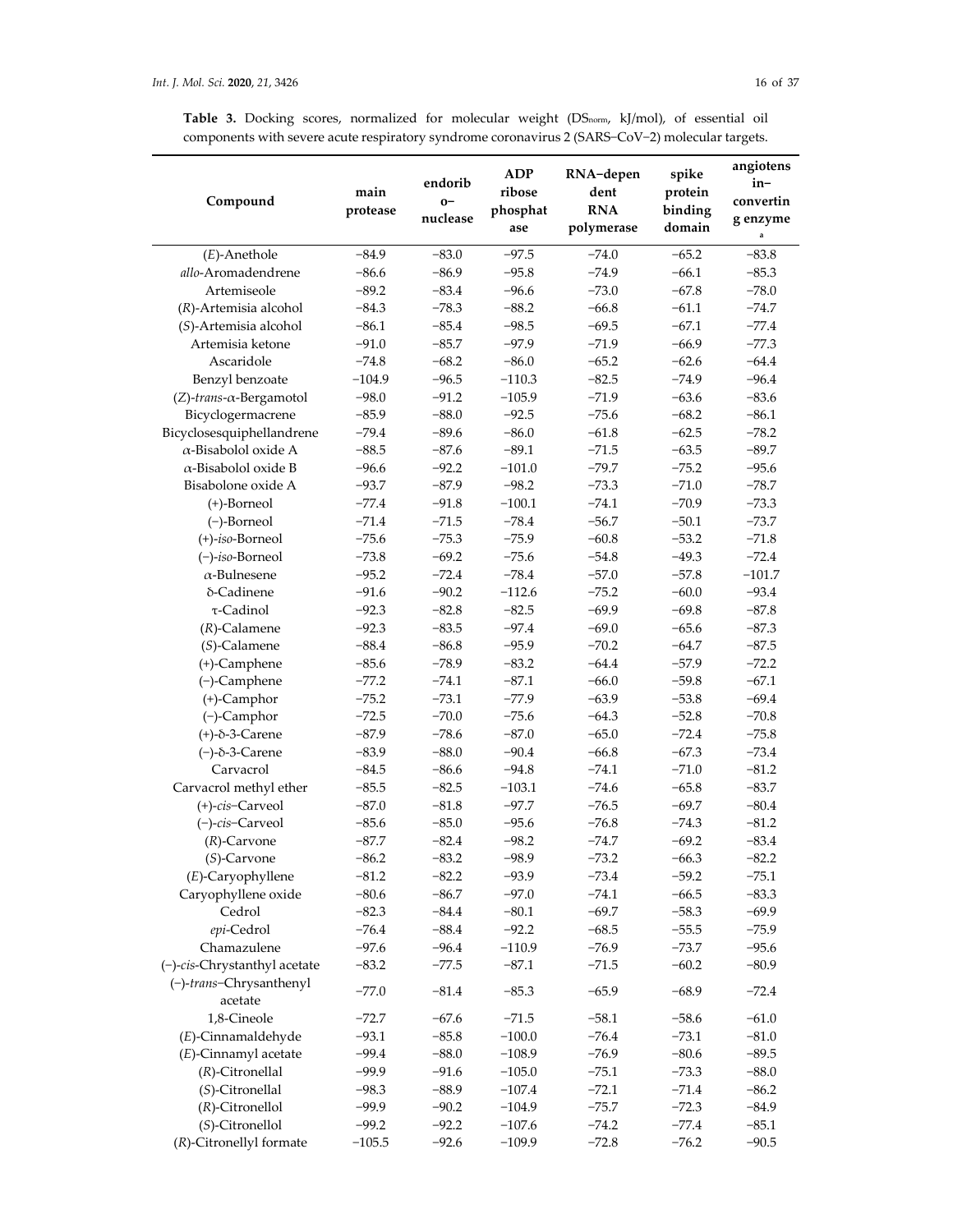| Compound                                       | main<br>protease   | endorib<br>$0 -$<br>nuclease | <b>ADP</b><br>ribose<br>phosphat<br>ase | RNA-depen<br>dent<br><b>RNA</b><br>polymerase | spike<br>protein<br>binding<br>domain | angiotens<br>in-<br>convertin<br>g enzyme |
|------------------------------------------------|--------------------|------------------------------|-----------------------------------------|-----------------------------------------------|---------------------------------------|-------------------------------------------|
|                                                |                    |                              |                                         |                                               |                                       | a                                         |
| (S)-Citronellyl formate                        | $-101.5$           | $-96.4$                      | $-114.7$                                | $-81.9$                                       | $-78.3$                               | $-91.0$                                   |
| $\alpha$ -Copaene                              | $-84.1$            | $-78.9$                      | $-85.9$                                 | $-60.2$                                       | $-59.6$                               | $-77.1$                                   |
| Costunolide                                    | $-94.5$            | $-99.2$                      | $-110.2$                                | $-78.2$                                       | $-74.9$                               | $-92.6$                                   |
| $(R)$ -Cryptone                                | $-86.6$            | $-82.4$                      | $-93.5$                                 | $-68.2$                                       | $-70.4$                               | $-74.8$                                   |
| $(S)$ -Cryptone                                | $-81.5$            | $-82.9$                      | $-94.9$                                 | $-69.8$                                       | $-70.6$                               | $-76.6$                                   |
| β-Cubebene                                     | $-90.8$            | $-92.0$                      | $-86.7$                                 | $-76.0$                                       | $-71.2$                               | $-89.8$                                   |
| Cuminaldehyde                                  | $-86.2$            | $-80.5$                      | $-103.3$                                | $-74.9$                                       | $-67.5$                               | $-81.7$                                   |
| ar-Curcumene                                   | $-105.3$           | $-94.0$                      | $-108.6$                                | $-82.8$                                       | $-75.8$                               | $-96.4$                                   |
| Curcumol                                       | $-83.0$            | $-93.4$                      | $-91.2$                                 | $-73.5$                                       | $-69.6$                               | $-86.0$                                   |
| Curdione                                       | $-86.2$<br>$-91.5$ | $-98.1$                      | $-99.0$<br>$-104.2$                     | $-77.3$<br>$-76.8$                            | $-71.7$<br>$-67.6$                    | $-92.0$<br>$-90.5$                        |
| Curzerene                                      | $-83.6$            | $-86.0$<br>$-81.3$           | $-92.8$                                 | $-72.0$                                       | $-67.6$                               | $-79.0$                                   |
| $m$ -Cymene<br>$o$ -Cymene                     | $-83.2$            | $-78.3$                      | $-87.7$                                 | $-63.9$                                       | $-63.3$                               | $-72.9$                                   |
| $p$ -Cymene                                    | $-79.7$            | $-78.7$                      | $-91.0$                                 | $-70.3$                                       | $-63.9$                               | $-75.4$                                   |
| $(E)$ -β-Damascenone                           | $-85.2$            | $-87.6$                      | $-110.2$                                | $-73.8$                                       | $-73.8$                               | $-84.8$                                   |
| (2E,4E)-Decadienal                             | $-105.7$           | $-97.7$                      | $-112.5$                                | $-81.8$                                       | $-78.7$                               | $-90.0$                                   |
| Dodecanal                                      | $-102.8$           | $-93.9$                      | $-101.9$                                | $-77.9$                                       | $-73.3$                               | $-94.9$                                   |
| Eremanthin                                     | $-97.7$            | $-97.7$                      | $-98.0$                                 | $-83.7$                                       | $-81.3$                               | $-100.9$                                  |
| $\beta$ -Eudesmol                              | $-97.6$            | $-87.4$                      | $-106.5$                                | $-75.8$                                       | $-64.5$                               | $-74.7$                                   |
| $\gamma$ -Eudesmol                             | $-93.6$            | $-89.9$                      | $-94.7$                                 | $-69.4$                                       | $-66.1$                               | $-84.3$                                   |
| Eugenol                                        | $-93.2$            | $-91.7$                      | $-105.2$                                | $-80.0$                                       | $-79.1$                               | $-88.4$                                   |
| Eugenol methyl ether                           | $-88.5$            | $-85.3$                      | $-111.1$                                | $-71.7$                                       | $-68.6$                               | $-89.3$                                   |
| Eugenyl acetate                                | $-96.3$            | $-89.3$                      | $-115.1$                                | $-75.6$                                       | $-70.6$                               | $-94.9$                                   |
| $(E,E)$ - $\alpha$ -Farnesene                  | $-115.0$           | $-107.5$                     | $-112.8$                                | $-86.8$                                       | $-85.3$                               | $-100.3$                                  |
| $(E)$ -β-Farnesene                             | $-115.4$           | $-105.0$                     | $-116.3$                                | $-87.1$                                       | $-82.9$                               | $-100.7$                                  |
| $(E,E)$ -Farnesol                              | $-112.4$           | $-104.6$                     | $-121.4$                                | $-89.6$                                       | $-80.8$                               | $-100.9$                                  |
| (+)-Fenchone                                   | $-80.0$            | $-80.9$                      | $-87.1$                                 | $-66.1$                                       | $-60.8$                               | $-66.9$                                   |
| (-)-Fenchone                                   | $-83.3$            | $-67.5$                      | $-86.2$                                 | $-66.5$                                       | $-60.9$                               | $-68.8$                                   |
| Flavesone                                      | $-82.3$            | $-84.0$                      | $-95.7$                                 | $-68.9$                                       | $-64.4$                               | $-78.9$                                   |
| Geranial                                       | $-101.7$           | $-90.8$                      | $-113.0$                                | $-76.1$                                       | $-74.5$                               | $-92.0$                                   |
| Geraniol                                       | $-103.5$           | $-98.5$                      | $-110.2$                                | $-77.4$                                       | $-76.4$                               | $-93.8$                                   |
| Geranyl formate                                | $-105.9$           | $-93.9$                      | $-111.4$                                | $-80.8$                                       | $-80.3$                               | $-96.2$                                   |
| Germacrene D                                   | $-92.1$            | $-96.7$                      | $-110.5$                                | $-77.1$                                       | $-73.0$                               | $-87.3$                                   |
| Germacrone                                     | $-85.1$            | $-97.1$                      | $-94.9$                                 | $-71.6$                                       | $-67.1$                               | $-80.9$                                   |
| Guiaol                                         | $-94.1$            | $-92.5$                      | $-113.4$                                | $-79.2$                                       | $-79.4$                               | $-91.9$                                   |
| $\alpha$ -Gurjunene                            | $-89.9$            | $-83.2$                      | $-81.3$                                 | $-71.5$                                       | $-61.3$                               | $-79.8$                                   |
| β-Gurjunene                                    | $-77.4$            | $-64.1$                      | $-81.1$                                 | $-64.1$                                       | $-58.0$                               | $-75.1$                                   |
| $\alpha$ -Himachalene                          | $-80.4$            | $-89.7$                      | $-86.5$                                 | $-63.7$                                       | $-67.9$                               | $-74.3$                                   |
| $\beta$ -Himachalene                           | $-85.5$            | $-81.3$                      | $-88.6$                                 | $-68.1$                                       | $-62.9$                               | $-77.2$                                   |
| Himachalol                                     | $-77.2$            | $-88.3$                      | $-100.8$                                | $-63.6$                                       | $-63.7$                               | $-75.6$                                   |
| $\alpha$ -Humulene                             | $-88.9$            | $-90.9$                      | $-89.1$                                 | $-74.9$                                       | $-70.6$                               | $-86.7$                                   |
| Leptospermone                                  | $-85.5$            | $-83.2$                      | $-92.9$                                 | $-71.2$                                       | $-64.1$                               | $-80.0$                                   |
| iso-Leptospermone                              | $-86.1$<br>$-82.2$ | $-82.7$                      | $-93.7$                                 | $-69.1$<br>$-72.6$                            | $-62.6$<br>$-67.3$                    | $-83.5$                                   |
| $(R)$ -Limonene                                |                    | $-76.2$                      | $-92.0$                                 |                                               |                                       | $-79.0$                                   |
| $(S)$ -Limonene<br>$(R, S, R)$ -Limonene oxide | $-82.2$<br>$-86.3$ | $-73.8$<br>$-77.7$           | $-92.2$<br>$-100.8$                     | $-72.4$<br>$-76.7$                            | $-66.1$<br>$-68.1$                    | $-77.5$<br>$-85.1$                        |
| $(S, R, R)$ -Limonene oxide                    | $-83.5$            | $-87.4$                      | $-89.4$                                 | $-66.7$                                       | $-63.4$                               | $-76.4$                                   |
| $(S,R,S)$ -Limonene oxide                      | $-84.7$            | $-80.7$                      | $-95.8$                                 | $-74.9$                                       | $-66.7$                               | $-83.8$                                   |
| $(R)$ -Linalool                                | $-96.0$            | $-89.3$                      | $-101.4$                                | $-70.9$                                       | $-79.0$                               | $-87.0$                                   |
| $(S)$ -Linalool                                | $-100.7$           | $-87.5$                      | $-102.1$                                | $-71.4$                                       | $-70.4$                               | $-87.8$                                   |
| $(R)$ -Linalyl acetate                         | $-101.4$           | $-88.9$                      | $-105.1$                                | $-73.0$                                       | $-74.3$                               | $-82.5$                                   |
| $(S)$ -Linalyl acetate                         | $-102.8$           | $-90.8$                      | $-106.0$                                | $-68.5$                                       | $-74.5$                               | $-82.3$                                   |
| $p$ -Mentha-1(7),8-diene                       | $-82.3$            | $-82.2$                      | $-94.3$                                 | $-69.5$                                       | $-65.9$                               | $-79.3$                                   |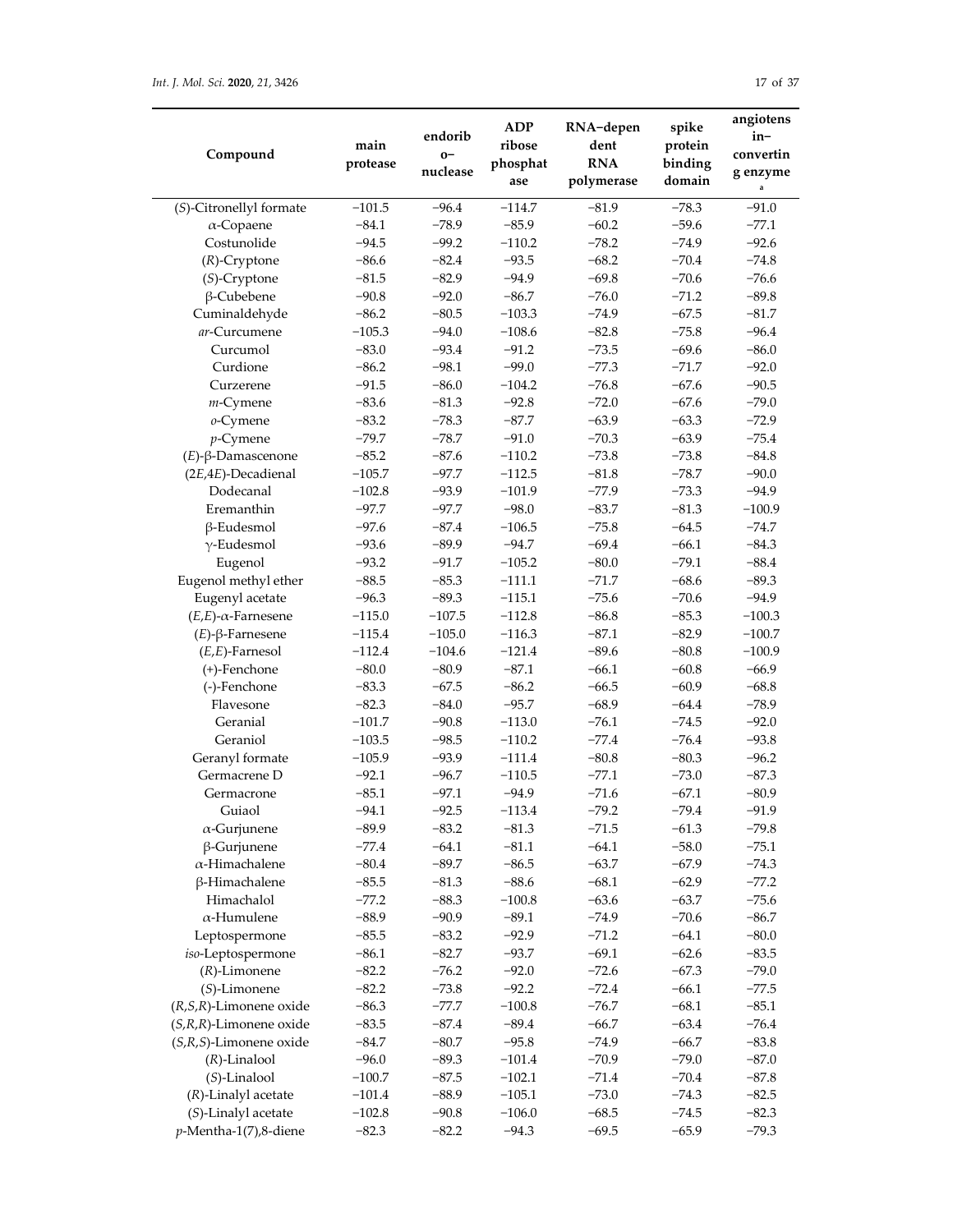| Compound                       | main<br>protease | endorib<br>$o-$<br>nuclease | <b>ADP</b><br>ribose<br>phosphat<br>ase | RNA-depen<br>dent<br><b>RNA</b><br>polymerase | spike<br>protein<br>binding<br>domain | angiotens<br>$in-$<br>convertin<br>g enzyme<br>$\mathbf{a}$ |
|--------------------------------|------------------|-----------------------------|-----------------------------------------|-----------------------------------------------|---------------------------------------|-------------------------------------------------------------|
| (+)-Menthol                    | $-82.9$          | $-86.2$                     | $-95.0$                                 | $-71.8$                                       | $-66.6$                               | $-77.7$                                                     |
| (-)-Menthol                    | $-82.3$          | $-84.5$                     | $-95.1$                                 | $-71.1$                                       | $-69.2$                               | $-79.4$                                                     |
| Menthone                       | $-83.2$          | $-77.8$                     | $-94.7$                                 | $-69.3$                                       | $-70.0$                               | $-74.4$                                                     |
| iso-Menthone                   | $-81.0$          | $-79.8$                     | $-97.6$                                 | $-64.4$                                       | $-63.5$                               | $-80.1$                                                     |
| $\alpha$ -Muurolene            | $-86.9$          | $-81.9$                     | $-96.9$                                 | $-72.0$                                       | $-66.0$                               | $-83.7$                                                     |
| $(+)$ - $\gamma$ -Muurolene    | $-82.3$          | $-82.9$                     | $-83.1$                                 | $-72.2$                                       | $-66.6$                               | $-84.4$                                                     |
| (-)-γ-Muurolene                | $-88.4$          | $-86.2$                     | $-106.7$                                | $-74.5$                                       | $-68.5$                               | $-86.8$                                                     |
| Myrcene                        | $-98.7$          | $-90.1$                     | $-102.2$                                | $-74.9$                                       | $-71.4$                               | $-84.3$                                                     |
| Neral                          | $-102.6$         | $-91.8$                     | $-110.5$                                | $-81.5$                                       | $-72.4$                               | $-91.2$                                                     |
| $(E)$ -Nerolidol               | $-110.7$         | $-101.4$                    | $-113.8$                                | $-83.5$                                       | $-76.1$                               | $-100.6$                                                    |
| $(E)$ -β-Ocimene               | $-97.0$          | $-90.2$                     | $-103.6$                                | $-76.3$                                       | $-75.6$                               | $-86.7$                                                     |
| $(Z)$ -β-Ocimene               | $-98.3$          | $-88.7$                     | $-103.2$                                | $-78.6$                                       | $-73.9$                               | $-85.1$                                                     |
| Octanal                        |                  |                             |                                         |                                               |                                       |                                                             |
|                                | $-89.7$          | $-83.8$                     | $-99.5$                                 | $-71.3$                                       | $-72.4$                               | $-80.5$                                                     |
| $(R)$ -2-Octen-3-ol            | $-88.1$          | $-88.4$                     | $-96.6$                                 | $-71.9$                                       | $-70.7$                               | $-81.9$                                                     |
| $(S)-1$ -Octen-3-ol            | $-94.2$          | $-90.7$                     | $-93.4$                                 | $-77.1$                                       | $-74.7$                               | $-80.0$                                                     |
| 3-Octanone                     | $-88.9$          | $-85.3$                     | $-94.7$                                 | $-71.7$                                       | $-72.9$                               | $-80.3$                                                     |
| Patchouli alcohol              | $-63.5$          | $-57.1$                     | $-66.7$                                 | $-51.8$                                       | $-43.0$                               | $-67.9$                                                     |
| $(R)$ -Phellandral             | $-87.6$          | $-85.9$                     | $-102.5$                                | $-74.4$                                       | $-66.2$                               | $-81.1$                                                     |
| (S)-Phellandral                | $-87.7$          | $-83.7$                     | $-101.6$                                | $-74.4$                                       | $-66.5$                               | $-79.2$                                                     |
| $(R)$ - $\alpha$ -Phellandrene | $-81.1$          | $-82.9$                     | $-92.5$                                 | $-70.1$                                       | $-65.3$                               | $-76.4$                                                     |
| $(S)$ - $\alpha$ -Phellandrene | $-81.6$          | $-82.5$                     | $-92.3$                                 | $-69.7$                                       | $-65.6$                               | $-76.6$                                                     |
| $(R)$ -β-Phellandrene          | $-84.4$          | $-83.7$                     | $-94.0$                                 | $-69.8$                                       | $-65.5$                               | $-75.2$                                                     |
| $(S)$ - $\beta$ -Phellandrene  | $-82.9$          | $-84.5$                     | $-94.0$                                 | $-71.2$                                       | $-67.5$                               | $-77.7$                                                     |
| Phytol                         | $-106.3$         | $-94.2$                     | $-118.9$                                | $-74.9$                                       | $-75.6$                               | $-93.3$                                                     |
| Phytone                        | $-106.4$         | $-94.3$                     | $-116.9$                                | $-79.8$                                       | $-72.3$                               | $-90.4$                                                     |
| $(+)$ - $\alpha$ -Pinene       | $-79.0$          | $-70.7$                     | $-79.7$                                 | $-59.4$                                       | $-54.6$                               | $-63.7$                                                     |
| $(-)$ - $\alpha$ -Pinene       | $-77.3$          | $-70.4$                     | $-72.9$                                 | $-61.3$                                       | $-54.7$                               | $-63.6$                                                     |
| $(+)$ - $\beta$ -Pinene        | $-76.8$          | $-71.8$                     | $-79.4$                                 | $-63.7$                                       | $-53.0$                               | $-65.2$                                                     |
| $(-)$ - $\beta$ -Pinene        | $-78.8$          | $-73.6$                     | $-73.9$                                 | $-61.9$                                       | $-56.1$                               | $-64.7$                                                     |
| (+)-Pinocamphone               | $-74.9$          | $-72.6$                     | $-79.4$                                 | $-63.2$                                       | $-62.4$                               | $-66.4$                                                     |
| (-)-Pinocamphone               | $-73.2$          | $-79.3$                     | $-81.8$                                 | $-62.0$                                       | $-61.4$                               | $-67.2$                                                     |
| (+)-iso-Pinocamphone           | $-74.9$          | $-75.0$                     | $-74.9$                                 | $-66.6$                                       | $-55.1$                               | $-66.5$                                                     |
| (-)-iso-Pinocamphone           | $-77.1$          | $-80.7$                     | $-77.5$                                 | $-64.0$                                       | $-55.6$                               | $-68.3$                                                     |
| (+)-cis-Pinocarveol            | $-73.9$          | $-78.1$                     | $-79.5$                                 | $-67.7$                                       | $-57.4$                               | $-70.2$                                                     |
| (-)-cis-Pinocarveol            | $-74.1$          | $-76.5$                     | $-78.8$                                 | $-67.0$                                       | $-58.6$                               | $-66.3$                                                     |
| (+)-trans-Pinocarveol          | $-74.7$          | $-80.5$                     | $-78.7$                                 | $-65.8$                                       | $-57.2$                               | $-70.6$                                                     |
| (-)-trans-Pinocarveol          | $-77.6$          | $-80.0$                     | $-82.6$                                 | $-60.5$                                       | $-55.5$                               | $-70.8$                                                     |
| (+)-Piperitone oxide           | $-82.0$          | $-81.5$                     | $-98.5$                                 | $-66.2$                                       | $-65.2$                               | $-77.8$                                                     |
| (-)-Piperitone oxide           | $-81.6$          | $-83.9$                     | $-94.9$                                 | $-68.6$                                       | $-60.8$                               | $-82.8$                                                     |
| (-)-iso-Pulegol                | $-82.5$          | $-85.1$                     | $-98.8$                                 | $-75.2$                                       | $-66.7$                               | $-79.3$                                                     |
| $(R)$ -Pulegone                | $-84.0$          | $-83.1$                     | $-96.1$                                 | $-66.4$                                       | $-65.5$                               | $-78.3$                                                     |
| $(S)$ -Pulegone                | $-83.6$          | $-78.6$                     | $-93.3$                                 | $-67.2$                                       | $-66.2$                               | $-78.9$                                                     |
| Rotundifolone                  | $-83.1$          | $-79.0$                     | $-96.6$                                 | $-66.4$                                       | $-62.1$                               | $-80.7$                                                     |
| (+)-Sabinene                   | $-86.4$          | $-84.0$                     | $-92.2$                                 | $-70.5$                                       | $-68.6$                               | $-77.4$                                                     |
| (-)-Sabinene                   | $-87.8$          | $-85.9$                     | $-94.7$                                 | $-71.5$                                       | $-69.6$                               | $-77.0$                                                     |
| cis-Sabinene hydrate           | $-82.4$          | $-81.1$                     | $-92.4$                                 | $-68.0$                                       | $-60.8$                               | $-78.2$                                                     |
| $(Z)$ - $\alpha$ -Santalol     | $-105.7$         | $-95.3$                     | $-108.8$                                | $-84.7$                                       | $-70.7$                               | $-95.8$                                                     |
|                                |                  |                             |                                         |                                               |                                       |                                                             |
| $(E)$ - $\beta$ -Santalol      | $-104.8$         | $-95.6$                     | $-106.2$                                | $-77.0$                                       | $-70.9$                               | $-86.6$                                                     |
| $(Z)$ - $\beta$ -Santalol      | $-104.4$         | $-94.4$                     | $-106.2$                                | $-79.8$                                       | $-73.2$                               | $-92.2$                                                     |
| $\beta$ -Sesquiphellandrene    | $-103.8$         | $-99.0$                     | $-115.7$                                | $-84.8$                                       | $-75.3$                               | $-101.1$                                                    |
| Spathulenol                    | $-90.7$          | $-88.0$                     | $-98.4$                                 | $-77.8$                                       | $-67.9$                               | $-90.4$                                                     |
| (Z)-Spiroether                 | $-111.8$         | $-84.9$                     | $-103.1$                                | $-87.1$                                       | $-79.3$                               | $-102.0$                                                    |
| $\gamma$ -Terpinene            | $-81.3$          | $-79.3$                     | $-93.2$                                 | $-71.2$                                       | $-65.3$                               | $-76.6$                                                     |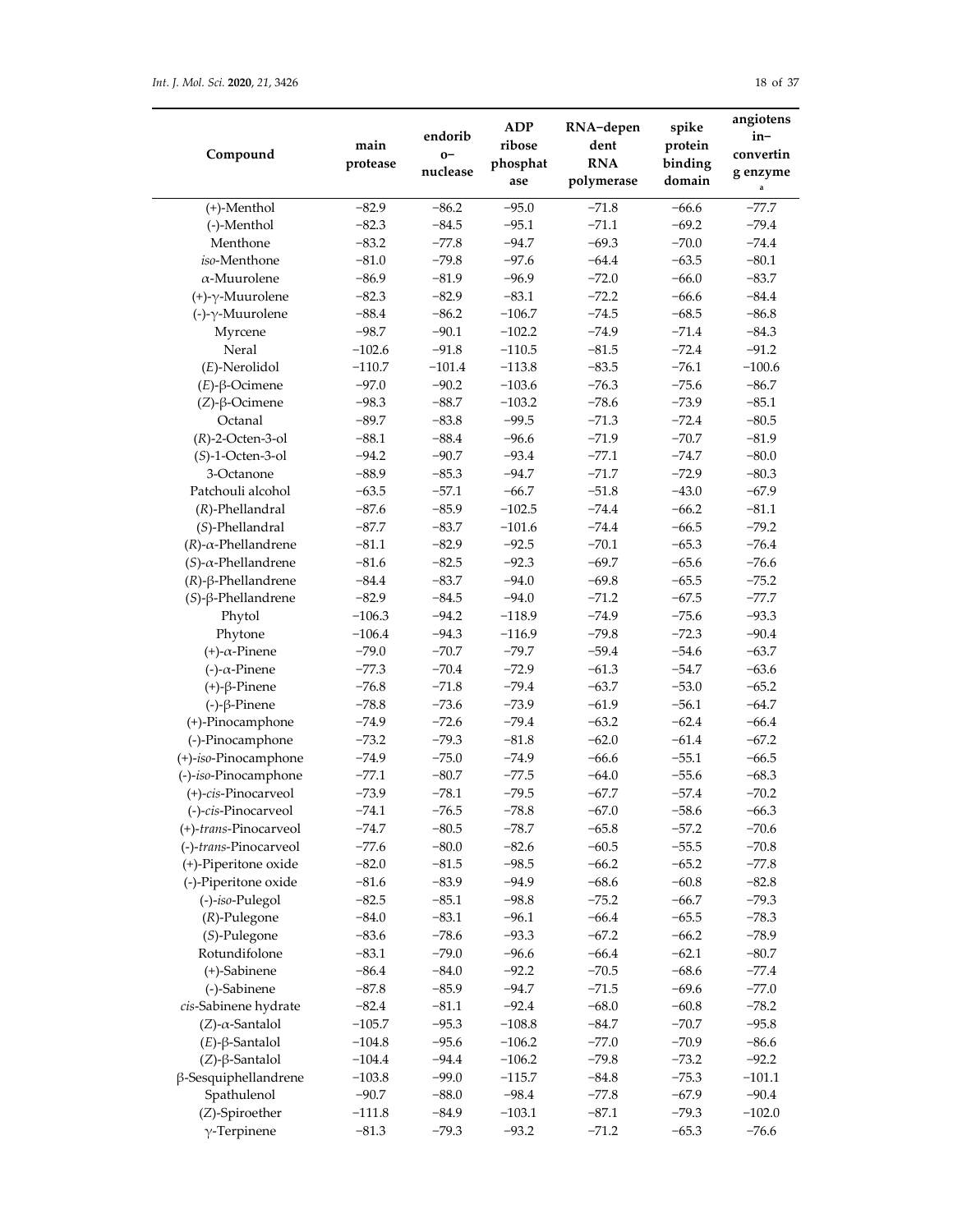| Compound                            | main<br>protease | endorib<br>$0-$<br>nuclease | <b>ADP</b><br>ribose<br>phosphat<br>ase | RNA-depen<br>dent<br><b>RNA</b><br>polymerase | spike<br>protein<br>binding<br>domain | angiotens<br>$in-$<br>convertin<br>g enzyme<br>a |
|-------------------------------------|------------------|-----------------------------|-----------------------------------------|-----------------------------------------------|---------------------------------------|--------------------------------------------------|
| $(R)$ -Terpinen-4-ol                | $-80.4$          | $-81.9$                     | $-89.5$                                 | $-69.0$                                       | $-64.9$                               | $-75.3$                                          |
| $(S)$ -Terpinen-4-ol                | $-82.1$          | $-81.8$                     | $-88.0$                                 | $-70.4$                                       | $-64.4$                               | $-76.4$                                          |
| $(R)$ - $\alpha$ -Terpineol         | $-82.6$          | $-88.3$                     | $-91.6$                                 | $-65.6$                                       | $-66.0$                               | $-72.6$                                          |
| $(S)$ - $\alpha$ -Terpineol         | $-88.7$          | $-86.8$                     | $-94.1$                                 | $-71.6$                                       | $-63.5$                               | $-82.0$                                          |
| Terpinolene                         | $-80.7$          | $-80.1$                     | $-94.7$                                 | $-68.8$                                       | $-63.9$                               | $-77.4$                                          |
| $(-)$ - $\alpha$ -Thujone           | $-87.2$          | $-89.3$                     | $-94.5$                                 | $-66.9$                                       | $-69.2$                               | $-78.1$                                          |
| $(+)$ - $\beta$ -Thujone            | $-86.9$          | $-80.5$                     | $-94.2$                                 | $-73.7$                                       | $-69.7$                               | $-79.2$                                          |
| Thymohydroquinone<br>dimethyl ether | $-89.5$          | $-82.8$                     | $-104.6$                                | $-73.1$                                       | $-67.0$                               | $-85.0$                                          |
| Thymol                              | $-84.4$          | $-87.5$                     | $-94.6$                                 | $-72.9$                                       | $-70.8$                               | $-78.4$                                          |
| 2-Undecanone                        | $-101.3$         | $-94.0$                     | $-108.3$                                | $-78.4$                                       | $-72.8$                               | $-90.2$                                          |
| Valencene                           | $-84.7$          | $-81.7$                     | $-92.6$                                 | $-74.4$                                       | $-68.3$                               | $-81.7$                                          |
| (+)-Verbenone                       | $-84.7$          | $-73.2$                     | $-82.5$                                 | $-68.4$                                       | $-54.8$                               | $-71.2$                                          |
| (-)-Verbenone                       | $-83.8$          | $-77.7$                     | $-77.4$                                 | $-65.4$                                       | $-57.8$                               | $-68.0$                                          |
| Viridiflorene                       | $-86.8$          | $-90.2$                     | $-91.0$                                 | $-76.3$                                       | $-69.4$                               | $-88.8$                                          |
| $\alpha$ -Zingiberene               | $-106.4$         | $-100.5$                    | $-115.4$                                | $-82.7$                                       | $-71.4$                               | $-98.6$                                          |

<sup>a</sup> Human angiotensin-converting enzyme 2 (hACE2).

The main protease, SARS-CoV-2 M<sub>pro</sub>, is a cysteine protease that is essential for processing the polyproteins that are translated from the coronavirus RNA [108]. The substrate binding site of the enzyme is a cleft flanked by Gln189, Met49, Pro168, Glu166 and His41; the active site is Cys145 and His41. The compound with the best normalized docking score to SARS-CoV-2 M<sup>pro</sup> was the sesquiterpene hydrocarbon (*E*)-β-farnesene (DS<sub>norm</sub> = −115.4 kJ/mol). Other essential oil components showing good docking scores with SARS-CoV-2 Mpro were (*E*,*E*)-α-farnesene (DSnorm = −115.0 kJ/mol), (*E*,*E*)-farnesol (DSnorm = −112.4 kJ/mol), and (*E*)-nerolidol (DSnorm = −110.7 kJ/mol). The sesquiterpene hydrocarbons (*E*,*E*)-α-farnesene and (*E*)-β-farnesene occupy the substrate binding site, flanked by Gln189, Arg188, Met165, His41, and Asp 187 (Figure 1). The lowest-energy docked poses of both (*E*,*E*)-farnesol and (*E*)-nerolidol showed hydrogen bonding of the alcohol moiety to Gln192 and Thr190 and, in the case of (*E*)-nerolidol, also with GLN189 and ARG188 (Figure 2).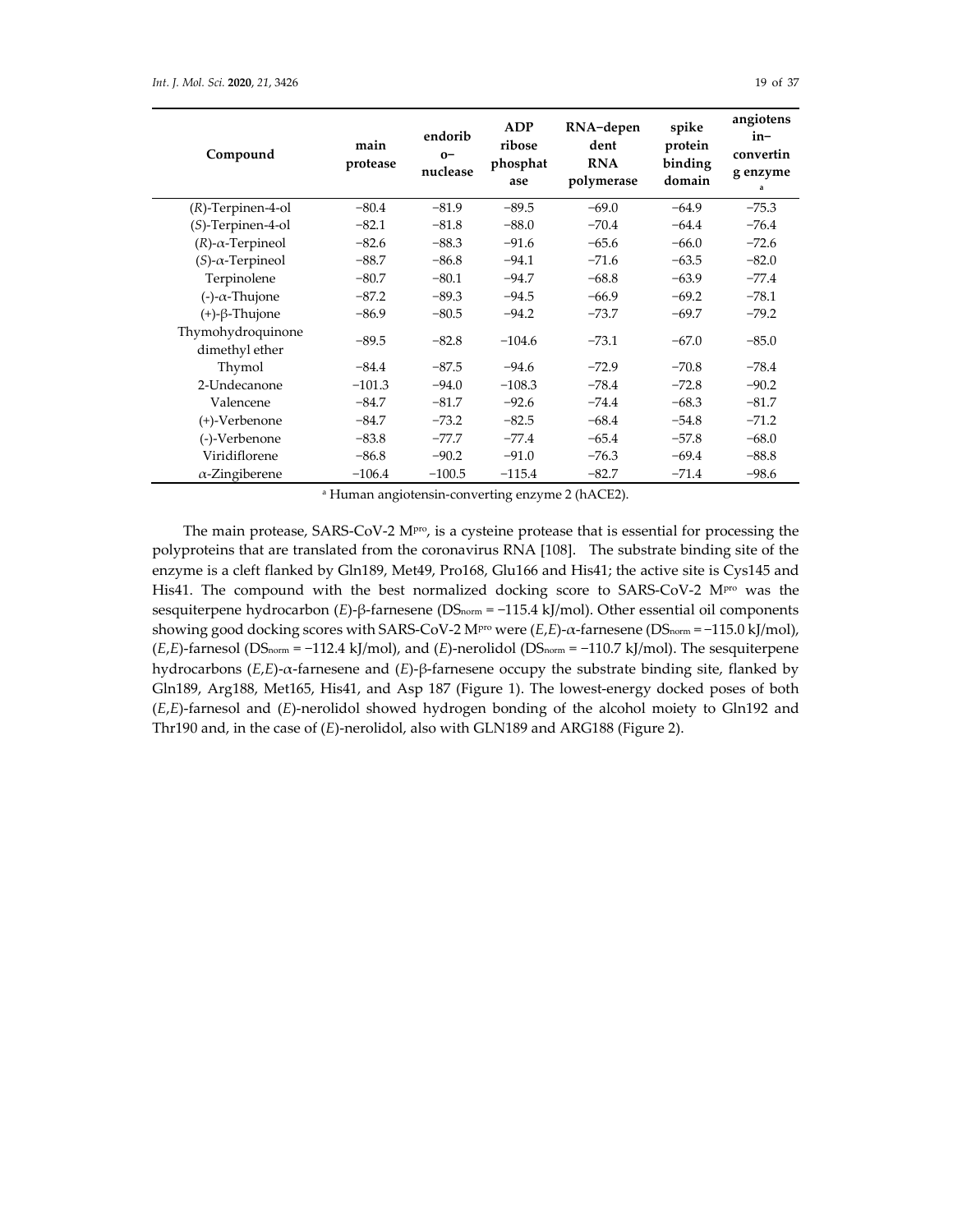

**Figure 1.** Lowest-energy docked poses of (*E*)-β-farnesene and (*E*,*E*)-α-farnesene with the SARS-CoV-2 main protease (PDB: 6LU7). (**A**) Ribbon structure of the enzyme and (*E*)-β-farnesene. (**B**) Solid structure of the enzyme showing (*E*)-β-farnesene in the binding cleft. (**C**) Amino acid residues in proximity to the docked (*E*)-β-farnesene. (**D**) Lowest-energy docked pose of (*E*,*E*)-α-farnesene in the enzyme binding site.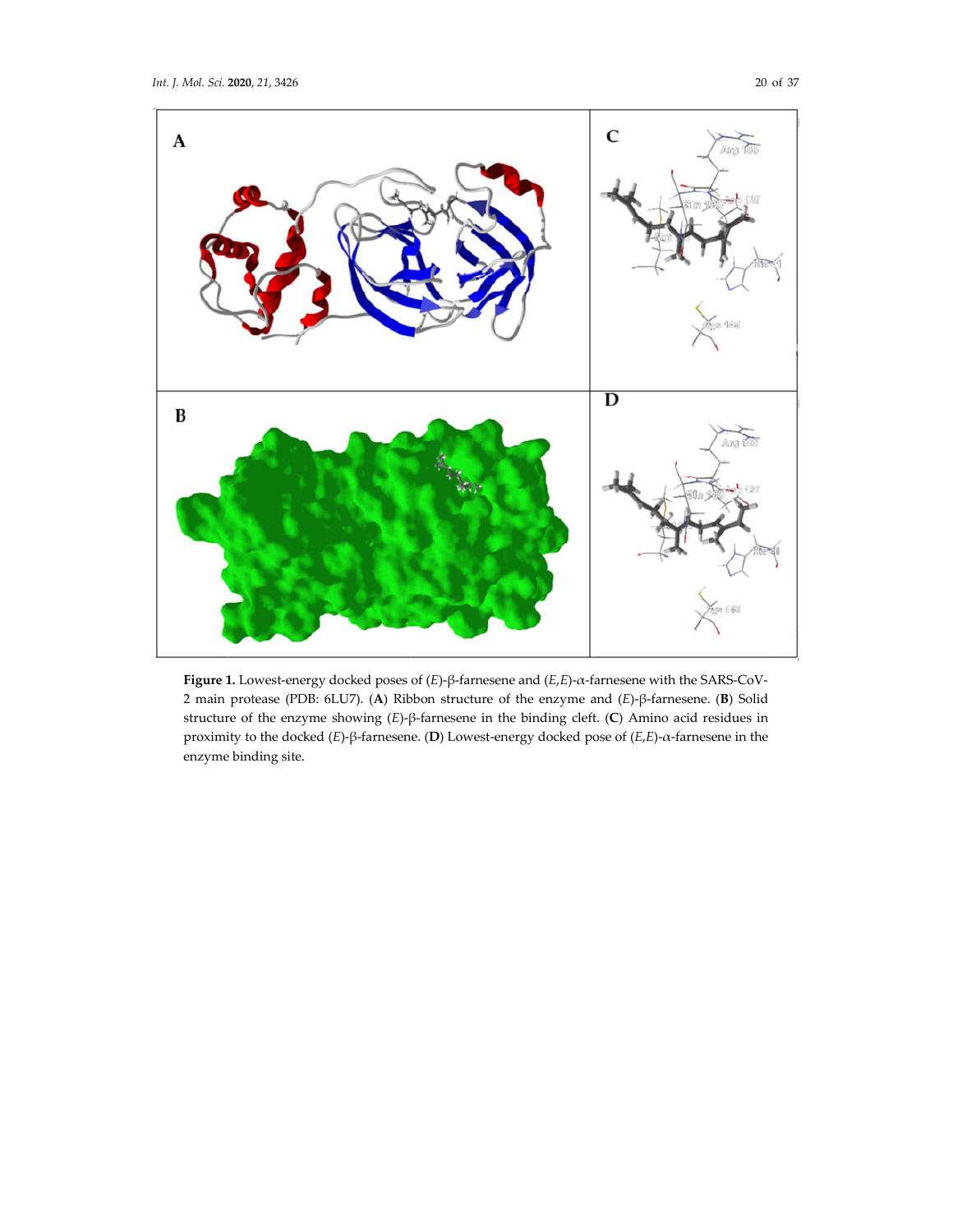



Non-structural protein 15 (Nsp15) of SARS-CoV-2 is an endoribonuclease that preferentially cleaves RNA at uridylate. Furthermore, it has been shown that SARS-CoV Nsp15/NendoU is required for successful viral infection [109]. The best docking ligands for SARS-CoV Nsp15/NendoU are (*E*,*E*) α-farnesene (DSnorm = −107.5 kJ/mol), (*E*)-β-farnesene (DSnorm = −105.0 kJ/mol), (*E*,*E*)-farnesol (DSnorm = −104.6 kJ/mol), and (*E*)-nerolidol (DSnorm = −101.6 kJ/mol). All of these sesquiterpenoids preferentially docked into a binding site formed by amino acid residues Gln347, Ile328, Val276, Ser274, Thr275, Ser329, Asn74, Asn75, Glu327, and Lys71 (Figure 3). In addition to van der Waals interactions, (*E*,*E*) farnesol showed hydrogen-bonding interactions with Ser329 and Glu327, while (*E*)-nerolidol hydrogen bonded with Asn75 and Lys71 (Figure 3). Unfortunately, the docking scores for these ligands as well as the scores of the other essential oil components with this protein are too low for it to be considered a viable target (see Table 3).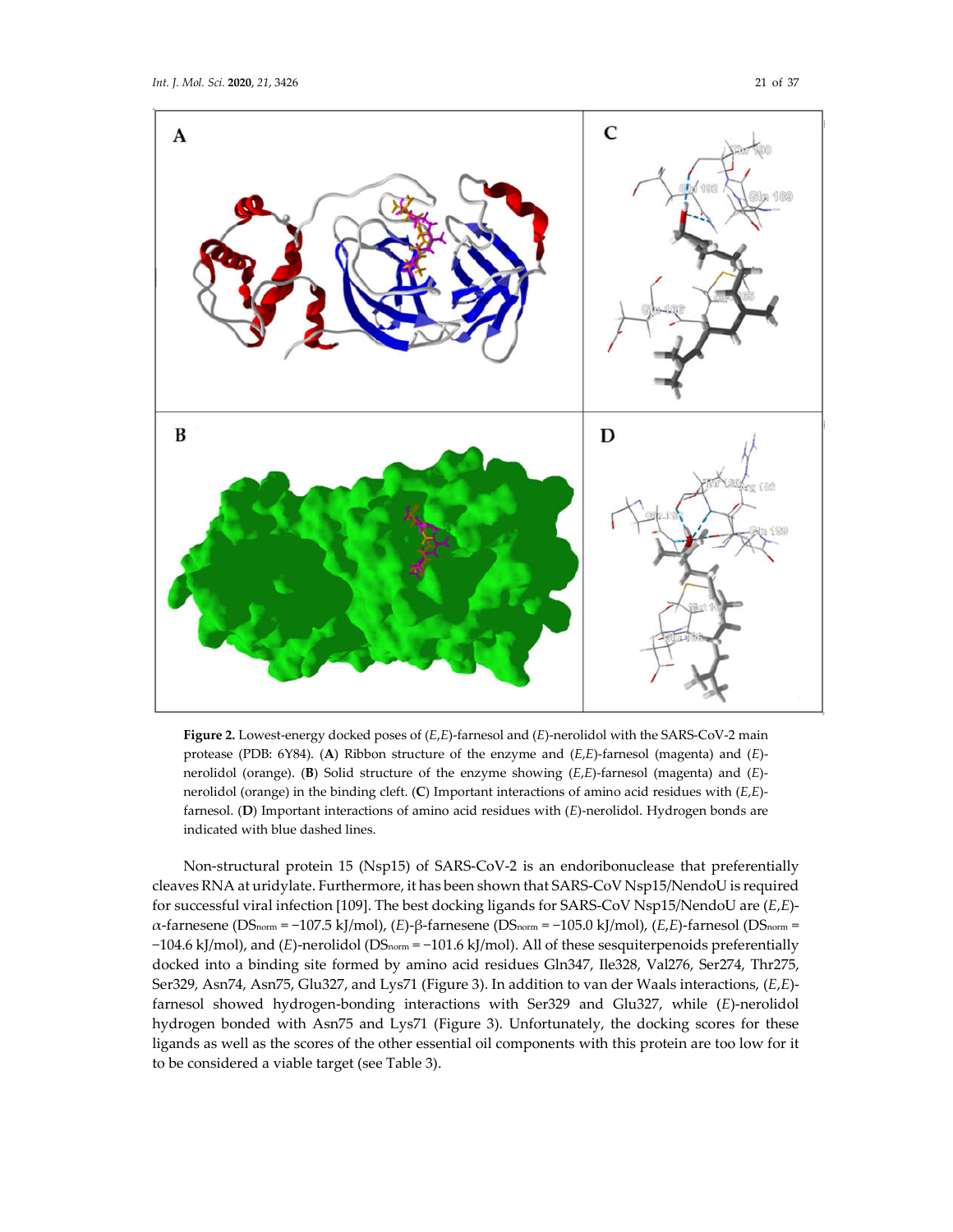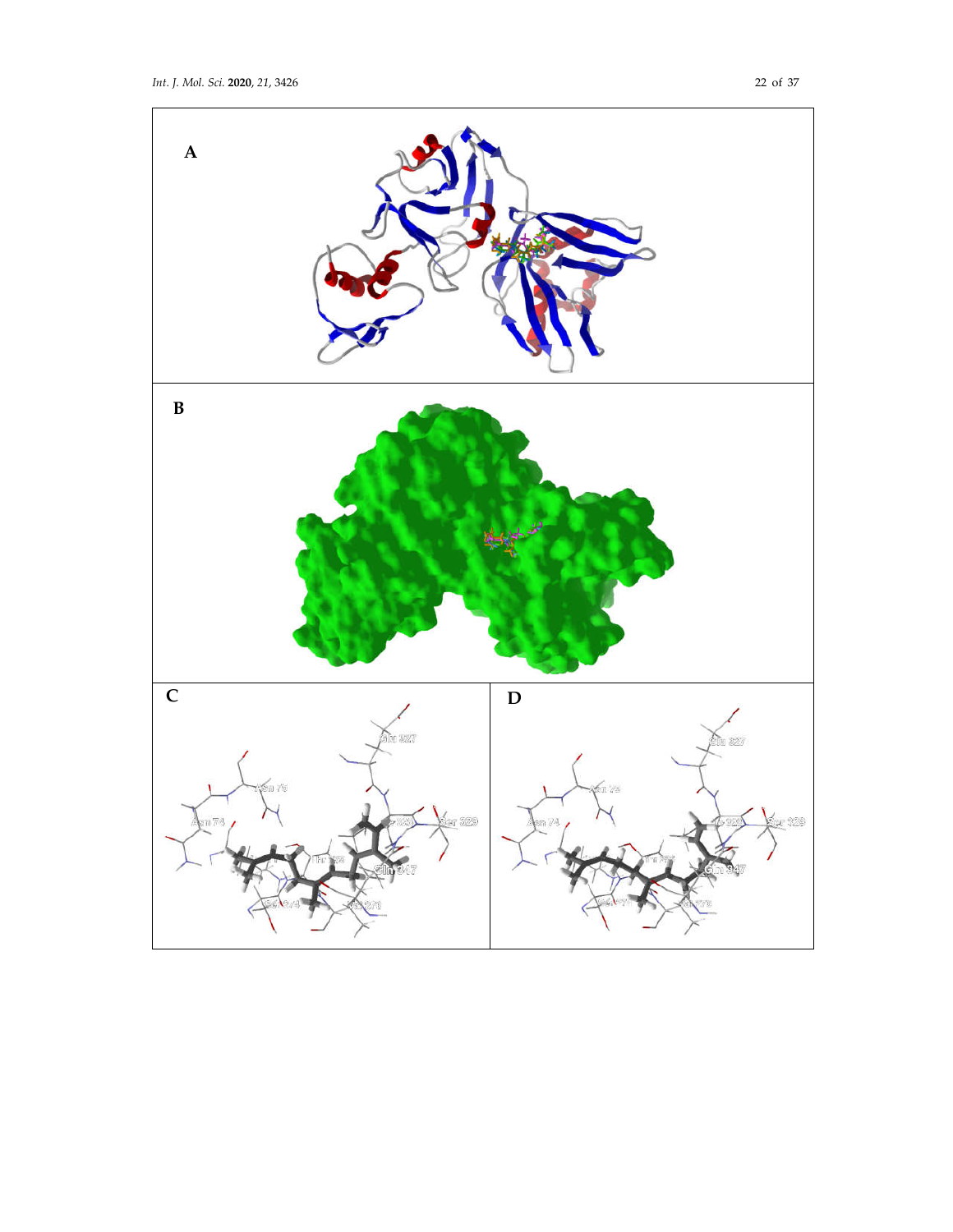

**Figure 3.** Lowest-energy docked poses of (*E*,*E*)-α-farnesene, (*E*)-β-farnesene, (*E*,*E*)-farnesol, and (*E*) nerolidol with SARS-CoV-2 endoribonuclease (PDB: 6VWW). (**A**) Ribbon structure of the enzyme and (*E*,*E*)-α-farnesene (green), (*E*)-β-farnesene (aqua), (*E*,*E*)-farnesol (magenta), and (*E*)-nerolidol (orange). (**B**) Solid structure of the enzyme showing (*E*,*E*)-α-farnesene (green), (*E*)-β-farnesene (aqua), (*E*,*E*)-farnesol (magenta), and (*E*)-nerolidol (orange) in the binding cleft. (**C**) Lowest-energy docked pose of (*E*,*E*)-α-farnesene in the binding site. (**D**) Lowest-energy docked pose of (*E*)-β-farnesene in the binding site. (**E**) Lowest-energy docked pose of (*E*,*E*)-farnesol in the binding site. (**F**) Lowest-energy docked pose of (*E*)-nerolidol in the binding site. Hydrogen bonds are indicated with blue dashed lines.

ADP ribose phosphatase (ADRP) serves to convert ADP-ribose 1″-monophosphate (Appr-1″-p) to ADP-ribose (Appr), which serves to regulate virus replication [110]. This enzyme may be dispensable in SARS-CoV-2, however [111]. Nevertheless, (*E*,*E*)-farnesol showed the most exothermic docking to SARS-CoV-2 ADRP with DSnorm = −121.4 kJ/mol. The binding site in SARS-CoV-2 ADRP is surrounded by Phe132, Asn40, Ile131, Ala38, and Ala39, with hydrogen-bonded interactions between the ligand alcohol and Asn40 (Figure 4). Additional essential oil components with good docking scores with SARS-CoV-2 ADRP include the sesquiterpene hydrocarbons (*E*)-β-farnesene (DSnorm = −116.3 kJ/mol), (*E*,*E*)-α-farnesene (DSnorm = −114.2 kJ/mol), β-sesquiphellandrene (DSnorm =  $-115.7$  kJ/mol), and  $\alpha$ -zingiberene (DS<sub>norm</sub> = −115.4 kJ/mol); the diterpenoids phytol (DS<sub>norm</sub> = −118.9 kJ/mol) and phytone (DS<sub>norm</sub> = -116.9 kJ/mol); and the phenylpropanoid eugenyl acetate (DS<sub>norm</sub> =  $-115.4$  kJ/mol). Not surprisingly,  $\beta$ -sesquiphellandrene and  $\alpha$ -zingiberene adopted the same docking orientation in the binding site of the enzyme (Figure 5A). Similarly, phytol and phytone occupy the same location in the binding site (Figure 5B).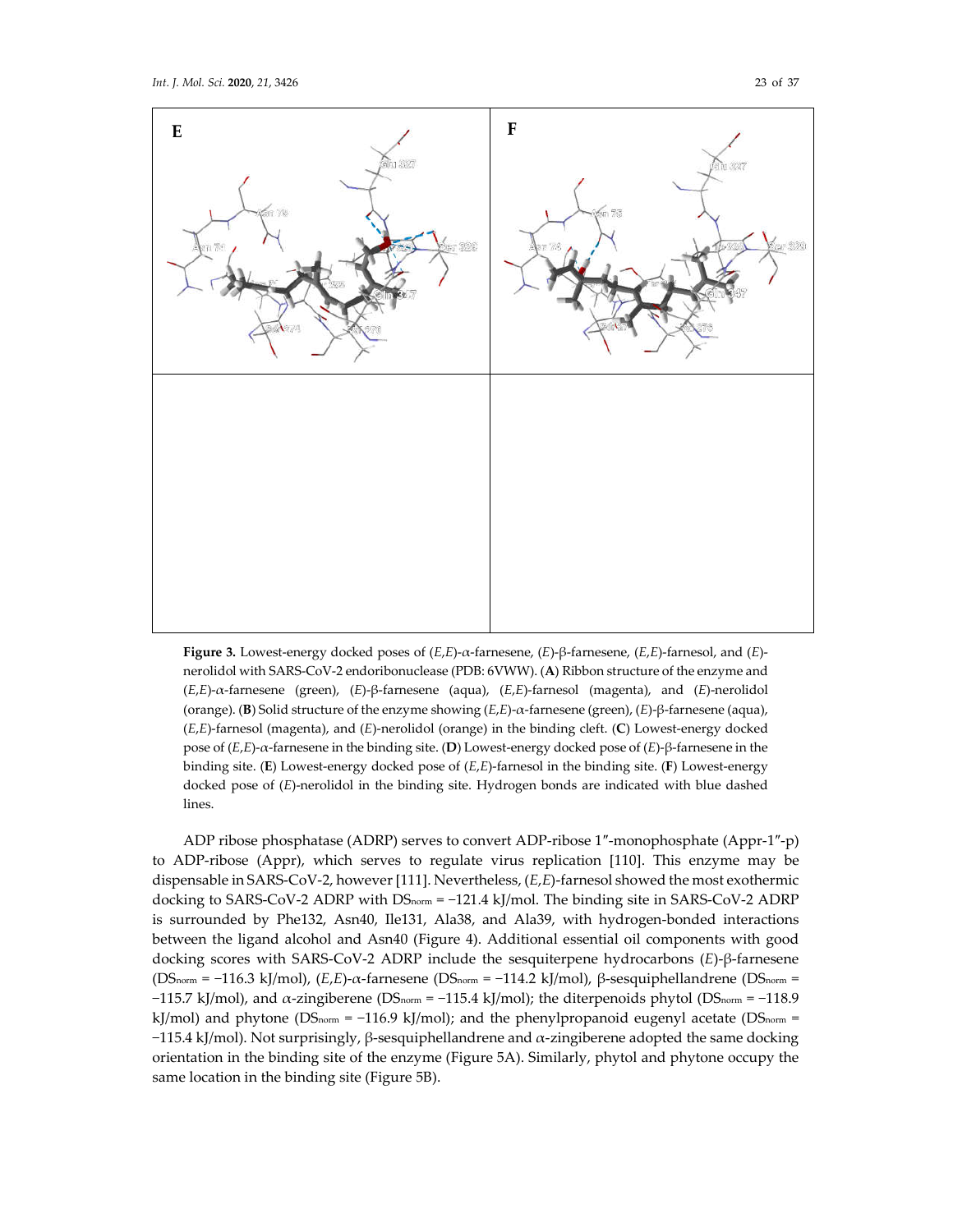

**Figure 4.** Lowest-energy docked pose of (*E*,*E*)-farnesol with SARS-CoV-2 ADP ribose phosphatase (PDB: 6W02). (**A**) Ribbon structure of the enzyme and the docked ligand. (**B**) Solid structure of the enzyme showing (*E*,*E*)-farnesol in the binding cleft. (**C**) Amino acid residues in proximity to the docked (*E*,*E*)-farnesol (hydrogen bonds are indicated with blue dashed lines).



**Figure 5.** Lowest-energy docked poses of β-sesquiphellandrene, α-zingiberene, phytol, and phytone with SARS-CoV-2 ADP ribose phosphatase (PDB: 6W02). (**A**) Ribbon structure of the enzyme with βsesquiphellandrene (brown) and α-zingiberene (yellow). (**B**) Ribbon structure of the enzyme with phytol (green) and phytone (red).

RNA-dependent RNA polymerase catalyzes RNA replication from an RNA template and is an essential enzyme in RNA viruses. Because these enzymes are crucial in viral replication, they are viable targets in antiviral chemotherapy [112]. Molecular docking of essential oil components with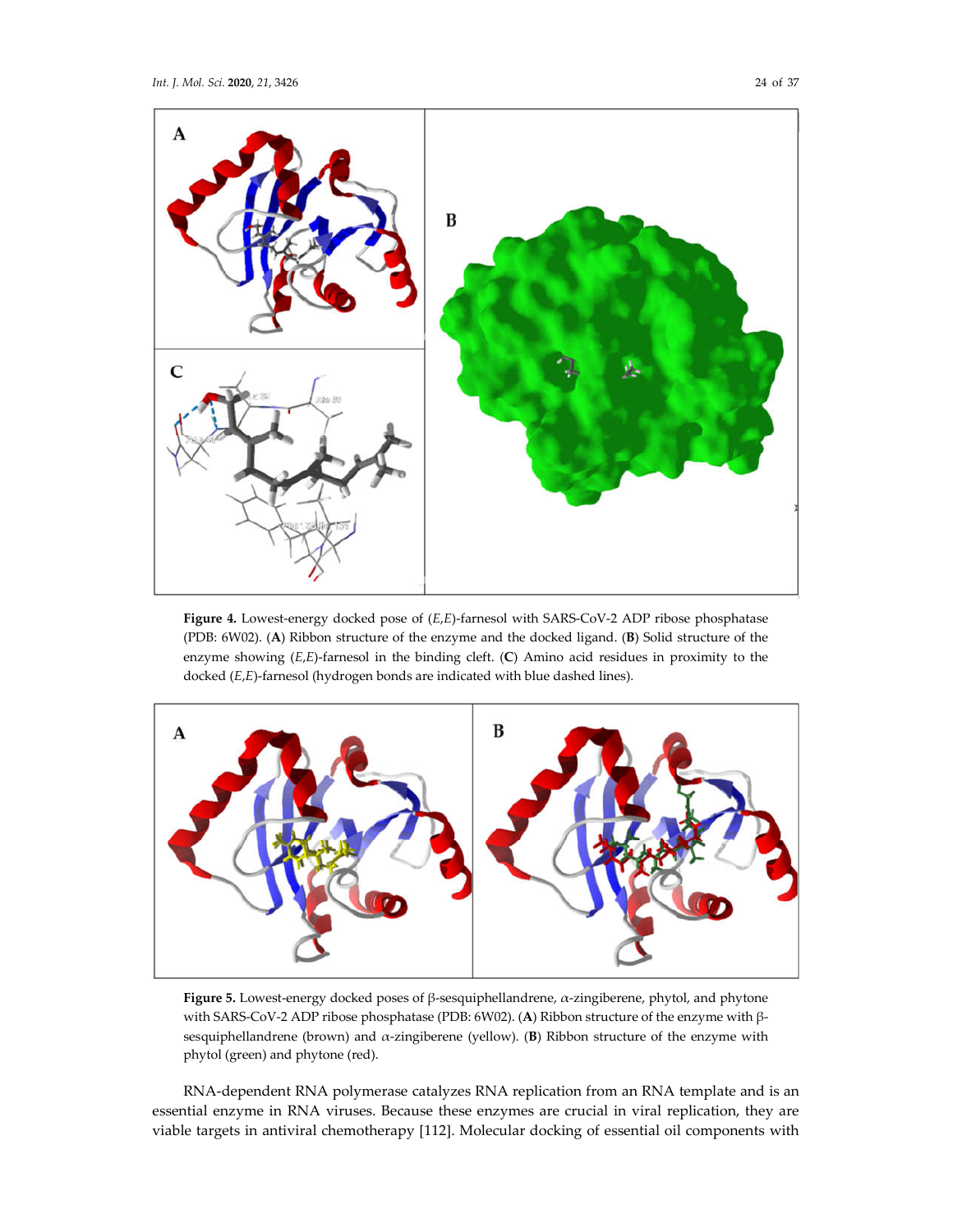SARS-CoV-2 RdRp showed only weak docking with this enzyme target (Table 3). The ligand with the best docking score was (*E*,*E*)-farnesol, with DSnorm = −89.6 kJ/mol.

The SARS-CoV-2 spike protein serves to attach to angiotensin-converting enzyme 2 (ACE2) of the human cell to be invaded. The interface between SARS-CoV-2 rS and human ACE2 would be a promising target to prevent binding of SARS-CoV-2 rS to human ACE2 [113,114]. The best docking ligands with human ACE2, i.e., normalized docking scores < -100 kJ/mol (α-bulnesene, eremanthin, (*E*,*E*)-α-farnesene, (*E*)-β-farnesene, (*E*,*E*)-farnesol, (*E*)-nerolidol, β-sesquiphellandrene, and (*Z*) spiroether), all show docking preference to a cavity removed from the interaction interface between the SARS-CoV-2 spike protein and ACE2 (Figure 6). This cavity is a pocket surrounded by residues Pro565, Leu95, Val209, Asn210, Leu91, Lys94, Glu208, and Glu564. Because of the remote location of docking with ACE2, it is predicted that interaction of essential oil components with ACE2 will not prevent protein–protein interaction between the SARS-CoV-2 spike protein and human ACE2.

On the other hand, the lowest energy poses of essential oil components showing the strongest docking (< −80 kJ/mol; (*E*)-cinnamyl acetate, eremanthin, (*E*,*E*)-α-farnesene, (*E*)-β-farnesene, (*E*,*E*) farnesol, and geranyl formate) with the binding domain of the SARS-CoV-2 spike protein do lie at the interface between the SARS-CoV-2 spike protein and human ACE2 (Figure 6). This docking site is a hydrophobic pocket formed by Tyr505, Tyr495, Asn501, Arg403, Tyr453, and Gly502. Unfortunately, the docking energies at this site are too weak and are unlikely, therefore, to disrupt binding between SARS-CoV-2 rS and human ACE2.



**Figure 6.** Lowest-energy docked ligands with the binding domain of SARS-CoV-2 spike protein and human angiotensin-converting enzyme 2 (ACE2) (PDB: 6M17).

In order to compare docking scores of the essential oil components with other proteins, docking was also carried out with six randomly selected non-virus proteins: Bovine odorant binding protein (BtOBP, PDB: 1GT3), cruzain (PDB: 1ME3), torpedo acetylcholinesterase (TcAChE, PDB: 6G1U), *Bacillus anthracis* nicotinate mononucleotide adenylytransferase (BaNadD, PDB: 3HFJ), Russell's viper phospholipase A2 (DrPLA2, PDB: 1FV0), and *Escherichia coli* l-aspartate aminotransferase (EcAspTA, PDB: 2Q7W). Docking scores for these proteins are summarized in Table 4.

**Table 4.** Normalized docking scores ( DSnorm, kJ/mol) of essential oil components with bovine odorant binding protein (BtOBP), cruzain, torpedo acetylcholinesterase (TcAChE), *Bacillus anthracis* nicotinate mononucleotide adenylytransferase (BaNadD), Russell's viper phospholipase A2 (DrPLA2), and *Escherichia coli* L-aspartate aminotransferase (EcAspTA).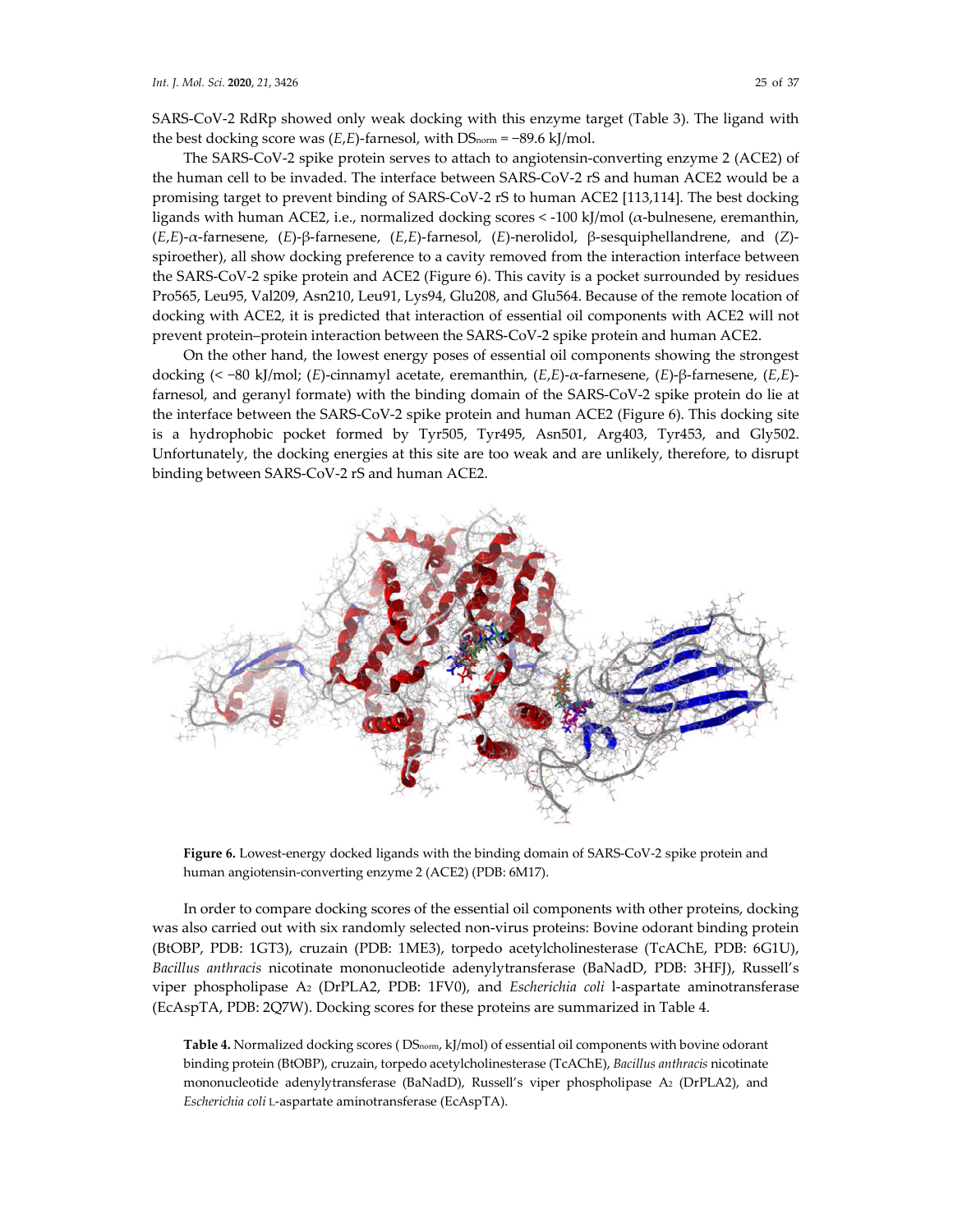|                                 | <b>BtOBP</b> | Cruzain     | <b>TcAChE</b> | <b>BaNadD</b> | DrPLA2      | EcAspTA  |
|---------------------------------|--------------|-------------|---------------|---------------|-------------|----------|
| Compound                        | 1GT3         | <b>1ME3</b> | 6G1U          | 3HFJ          | <b>1FV0</b> | 2Q7W     |
| $(E)$ -Anethole                 | $-90.2$      | $-73.3$     | $-96.8$       | $-112.9$      | $-85.3$     | $-88.1$  |
| allo-Aromadendrene              | $-85.0$      | $-70.6$     | $-92.8$       | $-105.8$      | $-87.8$     | $-79.6$  |
| Artemiseole                     | $-84.8$      | $-74.2$     | $-84.2$       | $-90.6$       | $-68.0$     | $-71.7$  |
| $(R)$ -Artemisia alcohol        | $-88.4$      | $-68.3$     | $-89.5$       | $-94.8$       | $-80.7$     | $-81.5$  |
| (S)-Artemisia alcohol           | $-86.1$      | $-74.0$     | $-94.8$       | $-101.4$      | $-82.5$     | $-81.4$  |
| Artemisia ketone                | $-93.1$      | $-77.3$     | $-91.5$       | $-107.9$      | $-87.8$     | $-80.6$  |
| Ascaridole                      | $-79.7$      | $-54.4$     | $-72.1$       | $-79.7$       | $-75.0$     | $-65.3$  |
| Benzyl benzoate                 | $-105.0$     | $-82.8$     | $-115.8$      | $-128.1$      | $-97.3$     | $-89.9$  |
| (Z)-trans-a-Bergamotol          | $-100.7$     | $-73.6$     | $-107.0$      | $-94.2$       | $-92.6$     | $-85.8$  |
| Bicyclogermacrene               | $-97.5$      | $-82.4$     | $-95.6$       | $-105.5$      | $-89.7$     | $-89.0$  |
| Bicyclosesquiphellandrene       | $-92.2$      | $-52.5$     | $-91.2$       | $-110.7$      | $-88.4$     | $-75.7$  |
| $\alpha$ -Bisabolol oxide A     | $-94.7$      | $-66.1$     | $-102.8$      | $-102.6$      | $-77.1$     | $-82.7$  |
| $\alpha$ -Bisabolol oxide B     | $-104.6$     | $-90.4$     | $-107.0$      | $-121.9$      | $-94.2$     | $-89.8$  |
| Bisabolone oxide A              | $-100.1$     | $-71.9$     | $-96.8$       | $-84.7$       | $-81.2$     | $-86.7$  |
| (+)-Borneol                     | $-72.5$      | $-51.0$     | $-72.0$       | $-47.8$       | $-61.4$     | $-62.5$  |
| (-)-Borneol                     | $-78.3$      | $-53.1$     | $-70.8$       | $-49.0$       | $-63.3$     | $-56.2$  |
| $(+)$ -iso-Borneol              | $-73.7$      | $-55.6$     | $-74.6$       | $-31.0$       | $-60.9$     | $-59.7$  |
| (-)-iso-Borneol                 | $-73.2$      | $-55.3$     | $-77.7$       | $-52.6$       | $-51.0$     | $-57.4$  |
| $\alpha$ -Bulnesene             | $-93.4$      | $-89.3$     | $-109.3$      | $-115.7$      | $-94.4$     | $-95.3$  |
| δ-Cadinene                      | $-79.5$      | $-86.8$     | $-105.1$      | $-116.8$      | $-94.8$     | $-82.3$  |
| T-Cadinol                       | $-87.8$      | $-71.8$     | $-117.7$      | $-121.7$      | $-86.0$     | $-87.0$  |
| $(R)$ -Calamene                 | $-80.3$      | $-84.4$     | $-116.5$      | $-120.4$      | $-91.3$     | $-87.7$  |
| $(S)$ -Calamene                 | $-80.1$      | $-82.5$     | $-116.2$      | $-121.8$      | $-93.0$     | $-88.3$  |
| (+)-Camphene                    | $-79.0$      | $-62.1$     | $-77.0$       | $-75.9$       | $-69.3$     | $-67.5$  |
| (-)-Camphene                    | $-77.7$      | $-62.8$     | $-75.2$       | $-77.4$       | $-71.3$     | $-70.6$  |
| (+)-Camphor                     | $-76.0$      | $-57.0$     | $-75.0$       | $-49.0$       | $-53.5$     | $-54.1$  |
| (-)-Camphor                     | $-80.0$      | $-54.1$     | $-74.4$       | $-52.9$       | $-61.2$     | $-56.4$  |
| $(+)$ - $\delta$ -3-Carene      | $-80.4$      | $-64.2$     | $-80.6$       | $-88.0$       | $-71.8$     | $-72.5$  |
| $(-)-\delta-3-C$ arene          | $-82.0$      | $-68.9$     | $-84.4$       | $-90.2$       | $-72.8$     | $-72.9$  |
| Carvacrol                       | $-82.4$      | $-77.7$     | $-94.8$       | $-106.7$      | $-81.6$     | $-87.5$  |
| Carvacrol methyl ether          | $-85.6$      | $-79.3$     | $-96.6$       | $-111.5$      | $-84.2$     | $-93.6$  |
| $(+)$ -cis-Carveol              | $-89.1$      | $-77.3$     | $-96.9$       | $-109.4$      | $-81.3$     | $-87.6$  |
| $(-)$ -cis-Carveol              | $-89.0$      | $-82.1$     | $-95.5$       | $-109.0$      | $-83.2$     | $-89.4$  |
| $(R)$ -Carvone                  | $-86.0$      | $-80.7$     | $-94.6$       | $-109.9$      | $-83.5$     | $-91.5$  |
| $(S)$ -Carvone                  | $-88.0$      | $-77.2$     | $-94.1$       | $-105.9$      | $-82.8$     | $-87.2$  |
| (E)-Caryophyllene               | $-87.3$      | $-60.4$     | $-88.1$       | $-87.3$       | $-87.4$     | $-78.6$  |
| Caryophyllene oxide             | $-95.1$      | $-73.1$     | $-90.1$       | $-97.0$       | $-83.8$     | $-77.8$  |
| Cedrol                          | $-87.7$      | $-63.1$     | $-96.4$       | $-84.4$       | $-86.3$     | $-70.9$  |
| epi-Cedrol                      | $-84.0$      | $-59.7$     | $-83.3$       | $-86.7$       | $-80.0$     | $-76.2$  |
| Chamazulene                     | $-95.2$      | $-89.2$     | $-123.0$      | $-132.1$      | $-98.9$     | $-101.6$ |
| (-)-cis-Chrystanthyl acetate    | $-85.8$      | $-63.7$     | $-89.8$       | $-73.8$       | $-76.5$     | $-71.5$  |
| (-)-trans-Chrysanthenyl acetate | $-80.9$      | $-69.7$     | $-82.4$       | $-78.5$       | $-76.5$     | $-68.6$  |
| 1,8-Cineole                     | $-69.3$      | $-51.1$     | $-73.2$       | $-54.4$       | $-49.4$     | $-47.3$  |
| (E)-Cinnamaldehyde              | $-87.7$      | $-77.6$     | $-98.2$       | $-110.1$      | $-85.7$     | $-89.5$  |
| $(E)$ -Cinnamyl acetate         | $-95.9$      | $-88.2$     | $-107.4$      | $-132.5$      | $-94.6$     | $-103.1$ |
| $(R)$ -Citronellal              | $-98.1$      | $-90.5$     | $-109.3$      | $-120.7$      | $-88.3$     | $-105.7$ |
| $(S)$ -Citronellal              | $-95.0$      | $-89.7$     | $-108.5$      | $-123.3$      | $-86.9$     | $-104.1$ |
| $(R)$ -Citronellol              | $-91.0$      | $-90.0$     | $-108.2$      | $-122.4$      | $-88.6$     | $-107.7$ |
| (S)-Citronellol                 | $-92.5$      | $-91.9$     | $-108.5$      | $-122.0$      | $-90.3$     | $-100.3$ |
| $(R)$ -Citronellyl formate      | $-98.0$      | $-93.5$     | $-118.7$      | $-129.5$      | $-87.5$     | $-108.5$ |
| (S)-Citronellyl formate         | $-99.7$      | $-95.1$     | $-111.2$      | $-135.6$      | $-91.5$     | $-94.8$  |
| $\alpha$ -Copaene               | $-88.9$      | $-69.9$     | $-84.6$       | $-78.7$       | $-81.7$     | $-61.9$  |
| Costunolide                     | $-106.8$     | $-87.5$     | $-116.7$      | $-120.1$      | $-100.3$    | $-89.1$  |
| $(R)$ -Cryptone                 | $-74.9$      | $-68.1$     | $-92.2$       | $-100.0$      | $-78.5$     | $-80.8$  |
| (S)-Cryptone                    | $-79.0$      | $-68.5$     | $-91.6$       | $-100.7$      | $-82.7$     | $-79.6$  |
| $\beta$ -Cubebene               | $-99.8$      | $-67.2$     | $-106.9$      | $-112.2$      | $-93.9$     | $-94.8$  |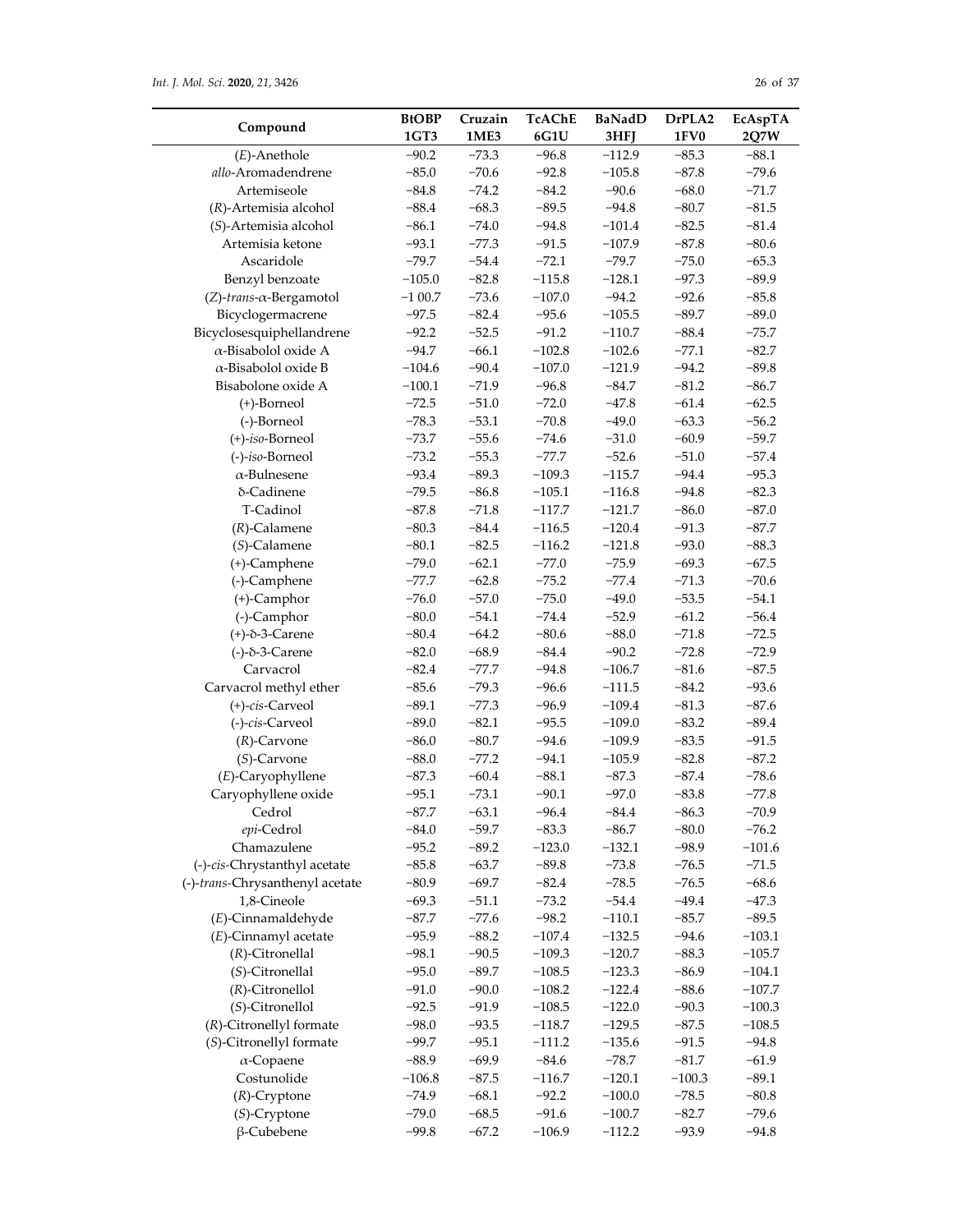$\overline{\phantom{0}}$ 

|                               | <b>BtOBP</b> | Cruzain     | TcAChE   | BaNadD   | DrPLA2      | EcAspTA  |
|-------------------------------|--------------|-------------|----------|----------|-------------|----------|
| Compound                      | 1GT3         | <b>1ME3</b> | 6G1U     | 3HFJ     | <b>1FV0</b> | 2Q7W     |
| Cuminaldehyde                 | $-84.9$      | $-79.1$     | $-95.3$  | $-109.1$ | $-90.1$     | $-89.5$  |
| ar-Curcumene                  | $-98.1$      | $-87.5$     | $-116.0$ | $-125.7$ | $-94.1$     | $-95.3$  |
| Curcumol                      | $-90.1$      | $-67.6$     | $-100.4$ | $-88.0$  | $-87.6$     | $-81.5$  |
| Curdione                      | $-96.4$      | $-75.1$     | $-99.3$  | $-116.3$ | $-91.0$     | $-78.7$  |
| Curzerene                     | $-96.4$      | $-80.3$     | $-109.4$ | $-89.7$  | $-91.1$     | $-86.4$  |
| $m$ -Cymene                   | $-78.9$      | $-73.1$     | $-96.1$  | $-99.1$  | $-76.6$     | $-88.0$  |
| $o$ -Cymene                   | $-77.0$      | $-61.9$     | $-89.8$  | $-97.8$  | $-76.2$     | $-77.2$  |
| $p$ -Cymene                   | $-82.8$      | $-73.2$     | $-91.3$  | $-96.8$  | $-80.9$     | $-84.3$  |
| $(E)$ -β-Damascenone          | $-90.1$      | $-80.5$     | $-100.7$ | $-105.4$ | $-88.9$     | $-80.0$  |
| (2E,4E)-Decadienal            | $-96.4$      | $-87.0$     | $-110.4$ | $-129.7$ | $-95.8$     | $-114.8$ |
| Dodecanal                     | $-95.8$      | $-83.7$     | $-110.3$ | $-127.3$ | $-89.2$     | $-108.9$ |
| Eremanthin                    | $-80.1$      | $-87.9$     | $-121.3$ | $-132.4$ | $-98.7$     | $-91.8$  |
| $\beta$ -Eudesmol             | $-95.2$      | $-76.1$     | $-98.6$  | $-114.1$ | $-85.3$     | $-87.1$  |
| $\gamma$ -Eudesmol            | $-94.9$      | $-78.2$     | $-106.1$ | $-105.2$ | $-89.7$     | $-89.1$  |
| Eugenol                       | $-90.4$      | $-82.4$     | $-103.9$ | $-119.3$ | $-87.3$     | $-98.8$  |
| Eugenol methyl ether          | $-93.6$      | $-78.1$     | $-106.3$ | $-116.8$ | $-89.3$     | $-94.4$  |
| Eugenyl acetate               | $-94.9$      | $-83.4$     | $-109.2$ | $-126.1$ | $-100.1$    | $-104.6$ |
| $(E,E)$ - $\alpha$ -Farnesene | $-115.5$     | $-103.7$    | $-129.8$ | $-131.8$ | $-101.2$    | $-111.4$ |
| $(E)$ -β-Farnesene            | $-112.1$     | $-103.2$    | $-122.7$ | $-131.8$ | $-105.3$    | $-108.6$ |
| $(E,E)$ -Farnesol             | $-116.8$     | $-96.2$     | $-133.0$ | $-135.6$ | $-100.5$    | $-109.0$ |
| (+)-Fenchone                  | $-78.4$      | $-60.5$     | $-79.5$  | $-79.8$  | $-62.4$     | $-69.9$  |
| (-)-Fenchone                  | $-80.3$      | $-61.5$     | $-81.0$  | $-84.2$  | $-65.5$     | $-60.7$  |
| Flavesone                     | $-87.1$      | $-56.0$     | $-88.6$  | $-92.1$  | $-85.2$     | $-80.3$  |
| Geranial                      | $-96.5$      | $-94.9$     | $-111.7$ | $-119.3$ | $-92.1$     | $-101.5$ |
| Geraniol                      | $-95.5$      | $-93.6$     | $-109.7$ | $-118.0$ | $-94.3$     | $-107.3$ |
| Geranyl formate               | $-100.2$     | $-89.7$     | $-115.4$ | $-128.3$ | $-94.8$     | $-114.1$ |
| Germacrene D                  | $-102.4$     | $-88.8$     | $-109.9$ | $-116.5$ | $-93.7$     | $-90.0$  |
| Germacrone                    | $-92.4$      | $-68.3$     | $-94.5$  | $-102.9$ | $-88.3$     | $-80.0$  |
| Guiaol                        | $-100.8$     | $-88.5$     | $-113.3$ | $-107.5$ | $-92.6$     | $-94.0$  |
| $\alpha$ -Gurjunene           | $-80.6$      | $-61.6$     | $-84.6$  | $-100.0$ | $-83.6$     | $-78.1$  |
| β-Gurjunene                   | $-89.3$      | $-38.8$     | $-80.3$  | 11.3     | $-77.6$     | $-71.1$  |
| $\alpha$ -Himachalene         | $-89.2$      | $-67.9$     | $-83.9$  | $-96.3$  | $-87.6$     | $-73.4$  |
| β-Himachalene                 | $-81.9$      | $-65.4$     | $-96.1$  | $-110.8$ | $-91.4$     | $-76.8$  |
| Himachalol                    | $-91.5$      | $-64.1$     | $-81.2$  | $-24.7$  | $-81.7$     | $-66.3$  |
| $\alpha$ -Humulene            | $-94.0$      | $-80.0$     | $-89.9$  | $-113.6$ | $-89.2$     | $-82.5$  |
| Leptospermone                 | $-89.6$      | $-64.0$     | $-92.2$  | $-102.7$ | $-88.8$     | $-80.7$  |
| iso-Leptospermone             | $-92.8$      | $-63.0$     | $-90.1$  | $-99.4$  | $-86.2$     | $-78.2$  |
| (R)-Limonene                  | -86.2        | -75.7       | -92.4    | -99.6    | -81.7       | -86.8    |
| $(S)$ -Limonene               | $-84.9$      | $-77.6$     | $-93.4$  | $-99.8$  | $-83.3$     | $-87.3$  |
| $(R, S, R)$ -Limonene oxide   | $-87.1$      | $-76.0$     | $-93.2$  | $-110.7$ | $-84.9$     | $-86.3$  |
| $(S, R, R)$ -Limonene oxide   | $-84.6$      | $-68.8$     | $-85.0$  | $-84.3$  | $-76.2$     | $-69.8$  |
| $(S,R,S)$ -Limonene oxide     | $-91.2$      | $-73.8$     | $-97.4$  | $-93.6$  | $-85.1$     | $-87.9$  |
| $(R)$ -Linalool               | $-95.5$      | $-89.9$     | $-116.6$ | $-112.4$ | $-90.3$     | $-89.9$  |
| $(S)$ -Linalool               | $-93.0$      | $-88.9$     | $-110.1$ | $-111.9$ | $-91.0$     | $-95.7$  |
| $(R)$ -Linalyl acetate        | $-96.9$      | $-87.1$     | $-107.1$ | $-112.5$ | $-87.1$     | $-95.2$  |
| $(S)$ -Linalyl acetate        | $-100.0$     | $-90.5$     | $-110.2$ | $-114.3$ | $-86.6$     | $-87.1$  |
| $p$ -Mentha-1(7),8-diene      | $-83.3$      | $-74.4$     | $-93.6$  | $-100.0$ | $-82.9$     | $-84.9$  |
| (+)-Menthol                   | $-86.1$      | $-66.4$     | $-98.6$  | $-106.1$ | $-79.2$     | $-90.8$  |
| (-)-Menthol                   | $-81.0$      | $-68.9$     | $-97.5$  | $-106.3$ | $-80.5$     | $-89.7$  |
| Menthone                      | $-82.4$      | $-72.0$     | $-92.6$  | $-98.2$  | $-82.8$     | $-83.5$  |
| iso-Menthone                  | $-79.9$      | $-64.8$     | $-88.2$  | $-102.4$ | $-75.1$     | $-82.0$  |
| $\alpha$ -Muurolene           | $-91.2$      | $-79.9$     | $-95.6$  | $-113.7$ | $-90.0$     | $-82.8$  |
| $(+)$ - $\gamma$ -Muurolene   | $-85.2$      | $-77.0$     | $-98.7$  | $-113.9$ | $-93.2$     | $-78.7$  |
| $(-)$ - $\gamma$ -Muurolene   | $-83.1$      | $-83.4$     | $-96.9$  | $-106.3$ | $-82.9$     | $-80.5$  |
| Myrcene                       | $-90.4$      | $-88.8$     | $-109.0$ | $-112.7$ | $-90.3$     | $-101.1$ |
| Neral                         | $-95.1$      | $-94.1$     | $-111.1$ | $-122.8$ | $-90.9$     | $-105.4$ |
|                               |              |             |          |          |             |          |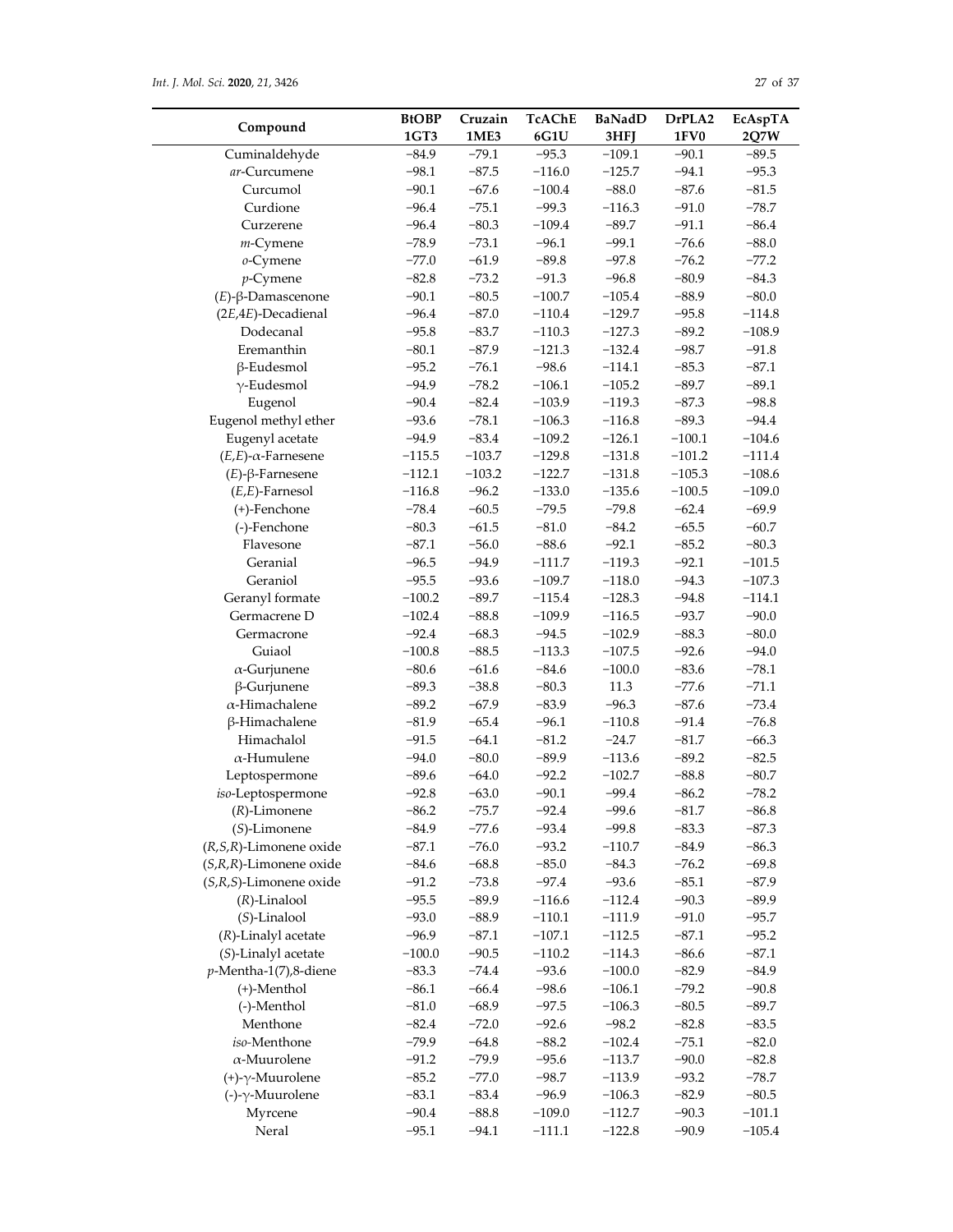| Compound                         | <b>BtOBP</b> | Cruzain     | <b>TcAChE</b> | BaNadD   | DrPLA2      | EcAspTA  |
|----------------------------------|--------------|-------------|---------------|----------|-------------|----------|
|                                  | 1GT3         | <b>1ME3</b> | 6G1U          | 3HFJ     | <b>1FV0</b> | 2Q7W     |
| $(E)$ -Nerolidol                 | $-111.5$     | $-101.8$    | $-131.9$      | $-131.3$ | $-99.6$     | $-110.5$ |
| $(E)$ - $\beta$ -Ocimene         | $-91.8$      | $-89.4$     | $-104.6$      | $-116.4$ | $-89.0$     | $-97.0$  |
| $(Z)$ -β-Ocimene                 | $-89.7$      | $-90.6$     | $-106.8$      | $-112.1$ | $-90.3$     | $-94.4$  |
| Octanal                          | $-85.8$      | $-79.8$     | $-97.6$       | $-112.0$ | $-85.7$     | $-102.7$ |
| $(R)$ -2-Octen-3-ol              | $-84.3$      | $-81.5$     | $-106.9$      | $-107.1$ | $-83.3$     | $-101.1$ |
| $(S)-1$ -Octen-3-ol              | $-84.5$      | $-82.4$     | $-108.4$      | $-105.9$ | $-85.0$     | $-99.5$  |
| 3-Octanone                       | $-84.2$      | $-82.5$     | $-102.6$      | $-111.6$ | $-82.9$     | $-101.8$ |
| Patchouli alcohol                | $-75.1$      | $-41.4$     | $-71.1$       | 100.1    | $-10.1$     | $-49.2$  |
| $(R)$ -Phellandral               | $-92.3$      | $-79.3$     | $-97.4$       | $-108.1$ | $-88.9$     | $-89.5$  |
| $(S)$ -Phellandral               | $-92.9$      | $-79.9$     | $-96.1$       | $-109.2$ | $-88.9$     | $-88.8$  |
| $(R)$ - $\alpha$ -Phellandrene   | $-84.0$      | $-69.7$     | $-94.7$       | $-100.8$ | $-82.4$     | $-83.8$  |
| $(S)$ - $\alpha$ -Phellandrene   | $-84.3$      | $-69.6$     | $-93.5$       | $-99.4$  | $-82.6$     | $-80.6$  |
| $(R)$ - $\beta$ -Phellandrene    | $-82.2$      | $-69.9$     | $-93.5$       | $-102.0$ | $-80.6$     | $-84.1$  |
| $(S)$ - $\beta$ -Phellandrene    | $-83.8$      | $-69.0$     | $-93.2$       | $-100.5$ | $-80.2$     | $-81.2$  |
| Phytol                           | $-112.8$     | $-93.8$     | $-132.4$      | $-134.7$ | $-102.4$    | $-112.9$ |
| Phytone                          | $-117.8$     | $-92.1$     | $-124.5$      | $-131.1$ | $-99.7$     | $-107.2$ |
| $(+)$ - $\alpha$ -Pinene         | $-74.2$      | $-58.0$     | $-73.4$       | $-62.4$  | $-62.5$     | $-54.4$  |
| $(-)$ - $\alpha$ -Pinene         | $-72.8$      | $-58.3$     | $-70.4$       | $-64.6$  | $-61.7$     | $-57.2$  |
| $(+)$ - $\beta$ -Pinene          | $-70.9$      | $-57.8$     | $-74.0$       | $-64.1$  | $-60.9$     | $-55.5$  |
| $(-)$ - $\beta$ -Pinene          | $-73.5$      | $-58.4$     | $-73.1$       | $-65.0$  | $-63.7$     | $-57.0$  |
| (+)-Pinocamphone                 | $-76.5$      | $-58.2$     | $-73.6$       | $-53.1$  | $-55.4$     | $-63.6$  |
| (-)-Pinocamphone                 | $-76.6$      | $-66.1$     | $-76.5$       | $-65.9$  | $-72.3$     | $-62.7$  |
| (+)-iso-Pinocamphone             | $-75.3$      | $-59.0$     | $-76.6$       | $-54.0$  | $-59.1$     | $-58.1$  |
| (-)-iso-Pinocamphone             | $-76.2$      | $-59.6$     | $-76.7$       | $-56.4$  | $-65.8$     | $-56.2$  |
| (+)-cis-Pinocarveol              | $-75.7$      | $-58.2$     | $-75.2$       | $-51.7$  | $-57.5$     | $-58.1$  |
| (-)-cis-Pinocarveol              | $-75.7$      | $-63.9$     | $-73.5$       | $-52.5$  | $-66.3$     | $-54.5$  |
| (+)-trans-Pinocarveol            | $-77.5$      | $-60.6$     | $-76.5$       | $-71.1$  | $-63.9$     | $-61.4$  |
| (-)-trans-Pinocarveol            | $-72.4$      | $-58.6$     | $-77.2$       | $-71.4$  | $-56.3$     | $-62.6$  |
| (+)-Piperitone oxide             | $-88.5$      | $-70.5$     | $-100.5$      | $-104.2$ | $-80.4$     | $-78.0$  |
| (-)-Piperitone oxide             | $-86.0$      | $-73.6$     | $-99.6$       | $-104.5$ | $-80.7$     | $-83.8$  |
| (-)-iso-Pulegol                  | $-85.1$      | $-72.0$     | $-93.5$       | $-106.7$ | $-83.5$     | $-93.8$  |
| $(R)$ -Pulegone                  | $-81.8$      | $-69.9$     | $-90.3$       | $-103.9$ | $-78.4$     | $-74.4$  |
|                                  |              | $-69.6$     |               |          |             |          |
| $(S)$ -Pulegone                  | $-79.7$      |             | $-89.3$       | $-99.9$  | $-81.5$     | $-76.4$  |
| Rotundifolone                    | $-86.1$      | $-72.1$     | $-96.1$       | $-100.0$ | $-82.4$     | $-72.1$  |
| (+)-Sabinene                     | $-87.9$      | $-66.6$     | $-84.5$       | $-92.1$  | $-80.5$     | $-78.2$  |
| (-)-Sabinene                     | $-79.7$      | $-68.4$     | $-91.4$       | $-96.0$  | $-80.8$     | $-75.8$  |
| cis-Sabinene hydrate             | $-88.1$      | $-70.2$     | $-84.5$       | $-91.1$  | $-72.3$     | $-68.1$  |
| $(Z)$ - $\alpha$ -Santalol       | $-108.5$     | $-85.6$     | $-113.4$      | $-106.8$ | $-96.8$     | $-90.7$  |
| $(E)$ - $\beta$ -Santalol        | $-105.0$     | $-90.2$     | $-110.6$      | $-113.3$ | $-94.3$     | $-94.0$  |
| $(Z)$ - $\beta$ -Santalol        | $-108.0$     | $-85.3$     | $-110.4$      | $-110.9$ | $-96.5$     | $-92.6$  |
| $\beta$ -Sesquiphellandrene      | $-103.9$     | $-92.2$     | $-116.6$      | $-127.5$ | $-99.4$     | $-98.3$  |
| Spathulenol                      | $-95.9$      | $-94.8$     | $-97.7$       | $-102.8$ | $-84.3$     | $-102.2$ |
| (Z)-Spiroether                   | $-112.8$     | $-85.5$     | $-124.3$      | $-136.1$ | $-101.5$    | $-102.9$ |
| $\gamma$ -Terpinene              | $-84.3$      | $-74.9$     | $-93.4$       | $-98.7$  | $-82.8$     | $-85.9$  |
| $(R)$ -Terpinen-4-ol             | $-87.3$      | $-66.7$     | $-81.5$       | $-94.0$  | $-80.2$     | $-72.2$  |
| (S)-Terpinen-4-ol                | $-87.1$      | $-67.2$     | $-78.9$       | $-92.3$  | $-80.2$     | $-71.7$  |
| $(R)$ - $\alpha$ -Terpineol      | $-82.0$      | $-68.0$     | $-80.3$       | $-82.2$  | $-77.6$     | $-71.3$  |
| $(S)$ - $\alpha$ -Terpineol      | $-76.9$      | $-75.5$     | $-103.6$      | $-101.7$ | $-86.6$     | $-84.9$  |
| Terpinolene                      | $-83.1$      | $-69.8$     | $-89.0$       | $-101.8$ | $-84.8$     | $-72.9$  |
| $(-)$ - $\alpha$ -Thujone        | $-81.4$      | $-66.2$     | $-84.9$       | $-93.4$  | $-72.6$     | $-74.1$  |
| $(+)$ - $\beta$ -Thujone         | $-87.6$      | $-66.4$     | $-89.9$       | $-102.9$ | $-71.7$     | $-86.9$  |
| Thymohydroquinone dimethyl ether | $-86.3$      | $-75.8$     | $-103.7$      | $-116.0$ | $-85.3$     | $-95.5$  |
| Thymol                           | $-84.4$      | $-70.8$     | $-96.4$       | $-107.1$ | $-79.7$     | $-91.8$  |
| 2-Undecanone                     | $-94.5$      | $-90.2$     | $-110.0$      | $-129.7$ | $-91.9$     | $-107.6$ |
| Valencene                        | $-96.7$      | $-75.1$     | $-103.3$      | $-114.7$ | $-87.8$     | $-76.6$  |
| (+)-Verbenone                    | $-74.3$      | $-64.5$     | $-79.3$       | $-71.6$  | $-63.9$     | $-72.3$  |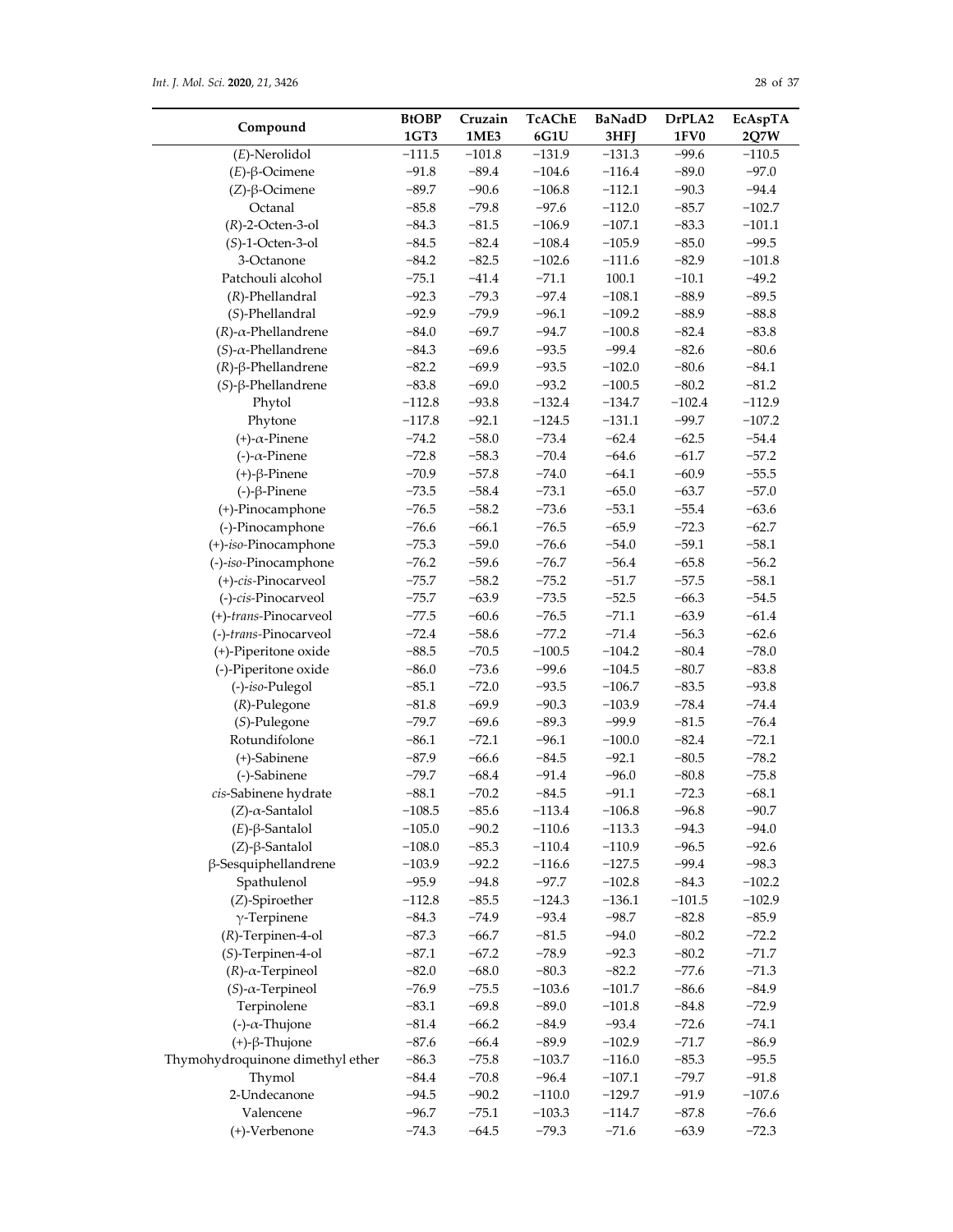|               | <b>BtOBP</b> | Cruzain     | TcAChE      | BaNadD   | DrPLA2  | EcAspTA |
|---------------|--------------|-------------|-------------|----------|---------|---------|
| Compound      | 1GT3         | <b>1ME3</b> | <b>6G1U</b> | 3HFJ     | 1FV0    | 207W    |
| (-)-Verbenone | $-73.5$      | $-63.1$     | $-78.0$     | $-65.3$  | $-64.8$ | $-59.3$ |
| Viridiflorene | $-81.9$      | $-68.6$     | $-102.1$    | $-106.9$ | $-73.1$ | $-81.9$ |
| A-Zingiberene | $-108.3$     | $-90.9$     | $-113.8$    | $-123.4$ | $-97.7$ | $-99.9$ |

The docking results of the essential oil components with the six randomly selected proteins indicate the best docking ligands to SARS-CoV-2 targets (i.e., (*E*,*E*)-α-farnesene, (*E*)-β-farnesene, and (*E*,*E*)-farnesol) have better docking energies with other proteins. These three sesquiterpenes have docking energies of −129.8, −122.7, and −133.0 kJ/mol with TcAChE, respectively, and −131.8, −131.8, and −135.6 kJ/mol, respectively, with BaNadD. Indeed, most of the essential oil ligands have better docking properties with one or more of the random proteins compared to the SARS-CoV-2 proteins.

Based on the docking energies of essential oil components with key protein targets of SARS-CoV-2, the individual essential oil components cannot be considered viable chemotherapeutic agents for interaction with the SARS-CoV-2 target proteins. However, essential oils are complex mixtures of compounds and several essential oil components may act synergistically to inhibit the virus. Astani and co-workers have shown, for example, that the antiviral activity (HSV-1) of *Eucalyptus* oil is much greater than the major component 1,8-cineole, and that tea tree oil has a greater antiviral activity than its components terpinen-4-ol, γ-terpinene, and  $α$ -terpinene [52].

Synergistic effects have also been observed between essential oils and synthetic antiviral agents. Civitelli and co-workers observed an antiviral synergism between *Mentha suaveolens* essential oil and acyclovir on HSV-1 [64]. Likewise, *Melissa officinalis* essential oil potentiated the activity of oseltamivir against avian influenza virus H9N2 [115]. Furthermore, essential oils are lipophilic and therefore may also serve to disintegrate viral membranes [116].

Outside of antiviral activity, there may be some relief of symptoms of COVID-19 provided by essential oils. For example, linalool [117,118], β-caryophyllene [119,120], and 1,8-cineole [121,122] have both anti-inflammatory and antinociceptive activity; menthol [123,124], camphor [125,126], and thymol [127] have antitussive activities.

#### **3. Materials and Methods**

#### *3.1. Bibliographic Search Criteria*

The bibliographic research was performed using the databases Google Scholar, Pubmed, Science Direct, Medline, and Scopus. The keywords applied were "antiviral activity" and "essential oils", "antiviral activity" and "volatile compounds", and "essential oils" and "respiratory diseases".

#### *3.2. Ligand Selection*

The major components (>5%) of essential oils and pure essential oil components that have been screened against human pathogenic viruses were selected. In the case where enantiomers are known to be natural products, both structures were selected. A total of 171 essential oil components were used in the virtual screening.

#### *3.3. Molecular Docking*

Each ligand structure was prepared using Spartan '18 v. 1.4.4 (Wavefunction, Inc., Irvine, CA, USA). The lowest-energy conformations of the ligands were determined and used as starting structures in the molecular docking. This is particularly important to include all potential conformations in medium-sized rings where interconversion between conformations may be hindered (e.g., bicyclogermacrene, costunolide, curdione, germacrene D, germacrone, and  $\alpha$ humulene). A total of six protein targets of SARS-CoV-2 from the Protein Data Bank (PDB), represented by a total of 17 structures, were used in the molecular docking, including SARS-CoV-2 main protease (PDB: 5R7Z, 5R80, 5R81, 5R82, 5R83, 5R84, 6LU7, 6M03, and 6Y84), SARS-CoV-2 endoribonuclease (PDB: 6VWW), SARS-CoV-2 ADP ribose phosphatase (PDB: 6W01 and 6W02), SARS-CoV-2 RNA-dependent RNA polymerase (PDB: 6M71), SARS-CoV-2 spike protein binding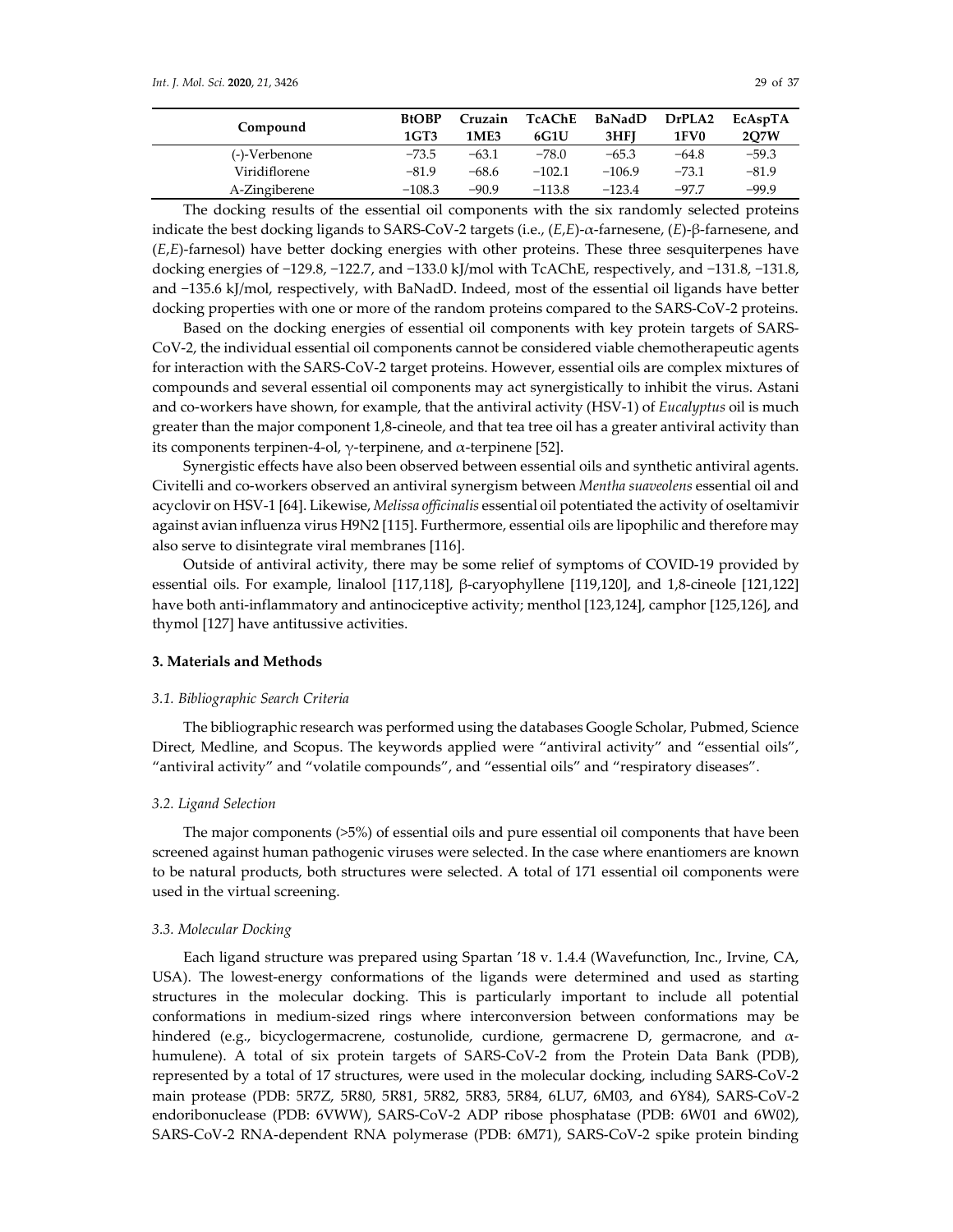domain (PDB: 6M0J, 6VX1, 6VW1, and 6M17), and the human angiotensin-converting enzyme (PDB: 6M0J, 6VX1, 6VW1, and 6M17). Molecular docking was carried out using Molegro Virtual Docker v. 6.0.1 (Aarhus, Denmark) as previously reported [128,129]. Briefly, a 15-Å radius sphere centered on the binding sites of each protein structure in order to permit each ligand to search. In the case of the spike protein and human ACE2, the docking sphere was located at the interface between the spike protein and ACE2. In one case, ACE2 was removed and docking was carried out with the spike protein, and in the other case, the spike protein was removed and docking was carried out with ACE2. Standard protonation states of each protein, based on neutral pH, were used, and charges were assigned based on standard templates as part of the Molegro Virtual Docker program. Each protein was used as a rigid model without protein relaxation. Flexible-ligand models were used in the docking optimizations. Different orientations of the ligands were searched and ranked based on their "rerank" energy scores. A minimum of 100 runs for each ligand was carried out. In analyzing the docking scores, we accounted for the recognized bias due to molecular weight [130–132] using the scheme: DS<sub>norm</sub> = 7.2 × E<sub>dock</sub>/MW<sup>1</sup><sup>5</sup>, where DS<sub>norm</sub> is the normalized docking score, *Edock* is the MolDock re-rank score, MW is the molecular weight, and 7.2 is a scaling constant to ensure the average DS<sub>norm</sub> values are comparable to those of Edock [128]. The best docking results are summarized in Table 1.

#### **4. Conclusions**

A molecular docking analysis was carried out using 171 essential oil components with the SARS-CoV-2 main protease (SARS-CoV-2 Mpro), SARS-CoV-2 endoribonucleoase (SARS-CoV-2 Nsp15/NendoU), SARS-CoV-2 ADP-ribose-1″-phosphatase (SARS-CoV-2 ADRP), SARS-CoV-2 RNA-dependent RNA polymerase (SARS-CoV-2 RdRp), the binding domain of the SARS-CoV-2 spike protein (SARS-CoV-2 rS), and human angiotensin-converting enzyme (hACE2). The best docking ligands for the SARS-CoV target proteins were (*E*,*E*)-α-farnesene, (*E*)-β-farnesene, and (*E*,*E*) farnesol. The docking energies were relatively weak, however, and are unlikely to interact with the virus targets. However, essential oil components may act synergistically, essential oils may potentiate other antiviral agents, or they may provide some relief of COVID-19 symptoms.

**Author Contributions:** Conceptualization, J.K.R.S., K.G.B., and W.N.S.; methodology, J.K.R.S., K.G.B., and W.N.S.; formal analysis, W.N.S.; investigation, J.K.R.S., P.L.B.F., K.G.B., and W.N.S.; data curation, W.N.S.; writing – original draft preparation, J.K.R.S. and W.N.S.; writing – review and editing, J.K.R.S., P.L.B.F., K.G.B., and W.N.S.; project administration, W.N.S.; All authors have read and agreed to the published version of the manuscript.

**Funding:** This research received no external funding.

**Acknowledgments:** W.N.S. participated in this work as part of the activities of the Aromatic Plant Research Center 237 (APRC, https://aromaticplant.org/).

# **Abbreviations** Adeno Adenovirus AIV Avian influenza virus BaNadD *Bacillus anthracis* nicotinate mononucleotide adenylytransferase BtOBP Bovine odorant binding protein COVID-19 Coronavirus disease 2019 Cox B1 Coxsackie B1 virus DENV-1 Dengue virus serotype 1 DENV-2 Dengue virus serotype 2 DENV-3 Dengue virus serotype 3 DENV-4 Dengue virus serotype 4 DrPLA2 Russell's viper phospholipase A2 DSnorm Normalized docking score EcAspTA Esherichia coli L-aspartate aminotransferase ECHO 9 Echovirus 9 hACE2 Human angiotensin-converting enzyme

**Conflicts of Interest:** The authors declare no conflict of interest.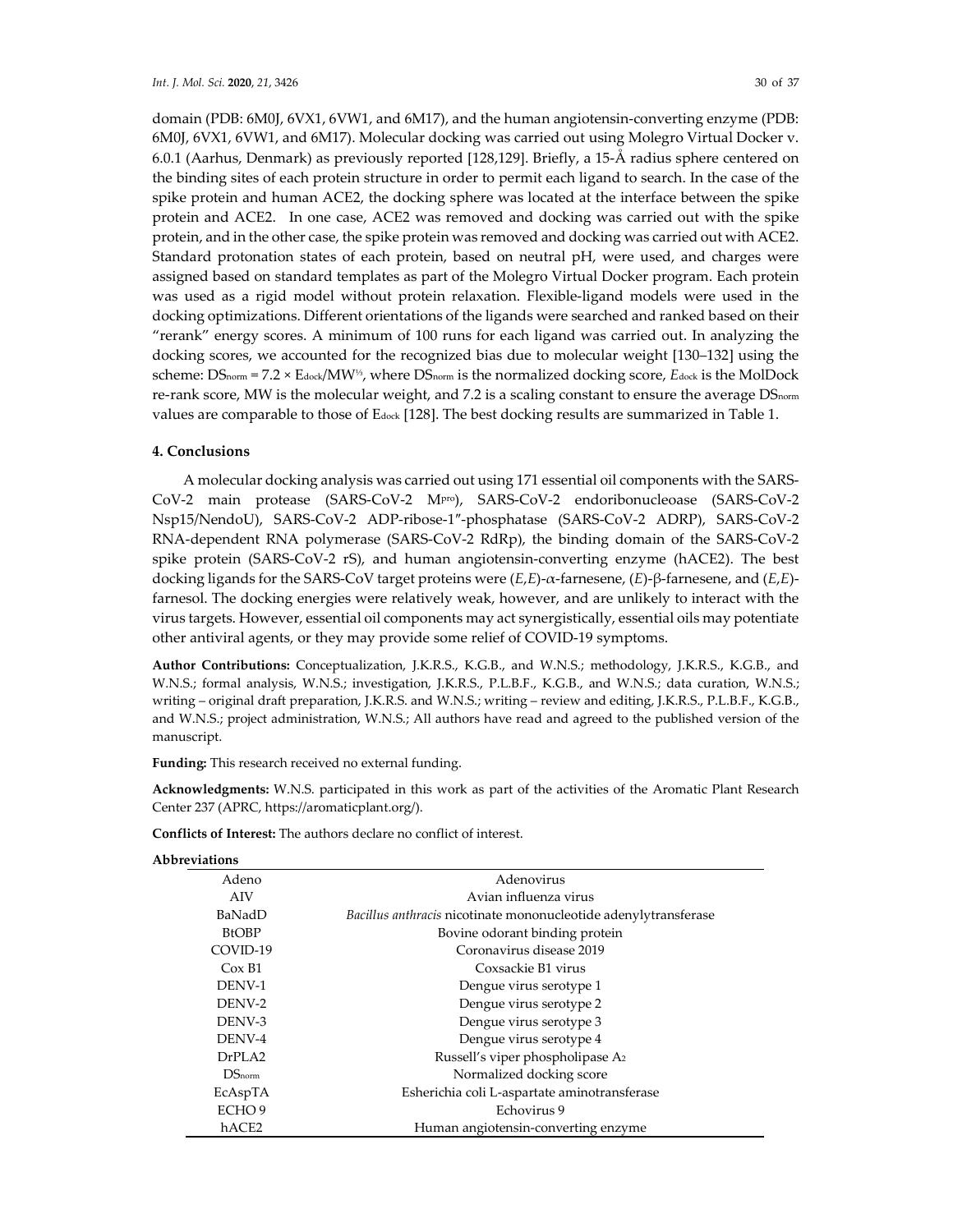| HeLa        | Human cervical tumor cells                                   |
|-------------|--------------------------------------------------------------|
| $HEp-2$     | Human epithelial type 2 cells                                |
| <b>HRSV</b> | Human respiratory syncytial virus                            |
| HSV-1       | Herpes simplex virus 1                                       |
| $HSV-2$     | Herpes simplex virus 2                                       |
| $IC_{50}$   | Median inhibitory concentration                              |
| <b>IUNV</b> | Junin virus                                                  |
| <b>MDCK</b> | Madin-Darby canine kidney cells                              |
| MTT         | 3-(4,5-dimethylthiazol-2-yl)-2,5-diphenyltetrazolium bromide |
| <b>PCR</b>  | Polymerase chain reaction                                    |
| <b>PDB</b>  | Protein data bank                                            |
| Polio 1     | Poliomyelitis virus 1                                        |
| RC-37       | African green monkey kidney cells                            |
| SARS-CoV-2  | 2019 severe acute respiratory syndrome coronavirus 2         |
| TcAChE      | Torpedo acetylcholinesterase                                 |
| Vero        | African green monkey kidney cells                            |
| YFV         | Yellow fever virus                                           |

## **References**

- 1. Lai, C.-C.; Shih, T.-P.; Ko, W.-C.; Tang, H.-J.; Hsueh, P.-R. Severe acute respiratory syndrome coronavirus 2 (SARS-CoV-2) and coronavirus disease-2019 (COVID-19): The epidemic and the challenges. *Int. J. Antimicrob. Agents* **2020**, *55*, 105924.
- 2. Yang, X.; Yu, Y.; Xu, J.; Shu, H.; Xia, J.; Liu, H.; Wu, Y.; Zhang, L.; Yu, Z.; Fang, M.; et al. Clinical course and outcomes of critically ill patients with SARS-CoV-2 pneumonia in Wuhan, China: A single-centered, retrospective, observational study. *Lancet Respir. Med.* **2020**, *2600*, 1–7.
- 3. WHO. Coronavirus disease 2019 (COVID-19) Situation Report 94 Available online: https://www.who.int/emergencies/diseases/novel-coronavirus-2019/situation-reports/(accessed on Apr 23, 2020).
- 4. Glezen, W.P.; Couch, R.B. Influenza viruses. In *Viral Infections of Humans*; Evans, A.S., Kaslow, R.A., Eds.; Springer: New York, NY, USA, 1997; pp. 473–505; ISBN 978-0306448560.
- 5. Baigent, S.J.; McCauley, J.W. Influenza type A in humans, mammals and birds: Determinants of virus virulence, host-range and interspecies transmission. *BioEssays* **2003**, *25*, 657–671.
- 6. Guan, Y.; Vijaykrishna, D.; Bahl, J.; Zhu, H.; Wang, J.; Smith, G.J.D. The emergence of pandemic influenza viruses. *Protein Cell* **2010**, *1*, 9–13.
- 7. Johnson, N.P.A.S.; Mueller, J. Updating the accounts: Global mortality of the 1918-1920 "Spanish" influenza pandemic. *Bull. Hist. Med.* **2002**, *76*, 105–115.
- 8. Schnitzler, S.U.; Schnitzler, P. An update on swine-origin influenza virus A/H1N1: A review. *Virus Genes* **2009**, *39*, 279–292.
- 9. Hsieh, Y.-C.; Wu, T.-Z.; Liu, D.-P.; Shao, P.-L.; Chang, L.-Y.; Lu, C.Y.; Lee, C.Y.; Huang, F.-Y.; Huang, L.-M. Influenza pandemics: Past, present and future. *J. Formos. Med. Assoc.* **2006**, *105*, 1–6.
- 10. Gauthier-Clerc, M.; Lebarbenchon, C.; Thomas, F. Recent expansion of highly pathogenic avian influenza H5N1: A critical review. *Ibis* **2007**, *149*, 202–214.
- 11. Earn, D.J.D.; Dushoff, J.; Levin, S.A. Ecology and evolution of the flu. *Trends Ecol. Evol.* **2002**, *17*, 334–340.
- 12. Vimalanathan, S.; Hudson, J. Anti-influenza virus activity of essential oils and vapors. *Am. J. Essent. Oils Nat. Prod.* **2014**, *2*, 47–53.
- 13. Mallavarapu, G.R.; Ramesh, S.; Chandrasekhara, R.S.; Rao, B.R.R.; Kaul, P.N.; Bhattacharya, A.K. Investigation of the essential oil of cinnamon leaf grown at Bangalore and Hyderabad. *Flavour Fragr. J.* **1995**, *10*, 239–242.
- 14. Raina, V.K.; Srivastava, S.K.; Aggarwal, K.K.; Ramesh, S.; Kumar, S. Essential oil composition of *Cinnamomum zeylanicum* Blume leaves from Little Andaman, India. *Flavour Fragr. J.* **2001**, *16*, 374–376.
- 15. Fichi, G.; Flamini, G.; Zaralli, L.J.; Perrucci, S. Efficacy of an essentifal oil of *Cinnamomum zeylanicum* against Psoroptes cuniculi. *Phytomedicine* **2007**, *14*, 227–231.
- 16. Verzera, A.; Trozzi, A.; Gazea, F.; Cicciarello, G.; Cotroneo, A. Effects of rootstock on the composition of bergamot (*Citrus bergamia* Risso et Poiteau) essential oil. *J. Agric. Food Chem.* **2003**, *51*, 206–210.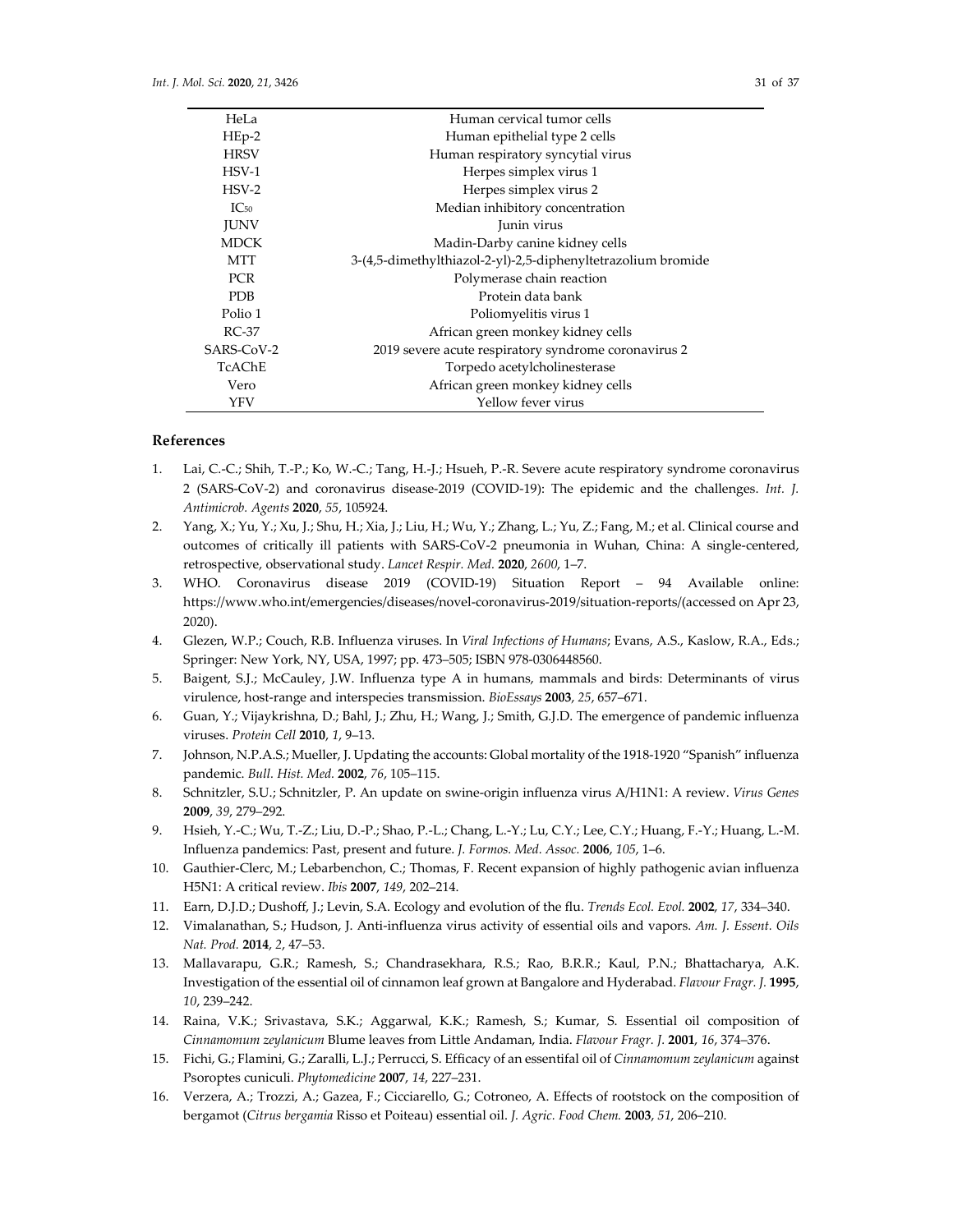- 17. Sawamura, M.; Onishi, Y.; Ikemoto, J.; Tu, N.T.M.; Phi, N.T.L. Characteristic odour components of bergamot (*Citrus bergamia* Risso) essential oil. *Flavour Fragr. J.* **2006**, *21*, 609–615.
- 18. Costa, R.; Dugo, P.; Navarra, M.; Raymo, V.; Dugo, G.; Mondello, L. Study on the chemical composition variability of some processed bergamot (*Citrus bergamia*) essential oils. *Flavour Fragr. J.* **2008**, *25*, 4–12.
- 19. Schipilliti, L.; Dugo, G.; Santi, L.; Dugo, P.; Mondello, L. Authentication of bergamot essential oil by gas chromatography-combustion-isotope ratio mass spectrometer (GC-C-IRMS). *J. Essent. Oil Res.* **2011**, *23*, 60– 71.
- 20. Tundis, R.; Loizzo, M.R.; Bonesi, M.; Menichini, F.; Mastellone, V.; Colica, C.; Menichini, F. Comparative study on the antioxidant capacity and cholinesterase inhibitory activity of *Citrus aurantifolia* Swingle, *C. aurantium* L., and *C. bergamia* Risso and Poit. peel essential oils. *J. Food Sci.* **2012**, *77*, H40–H46.
- 21. Padalia, R.C.; Verma, R.S.; Chanotiya, C.S.; Yadav, A. Chemical fingerprinting of the fragrant volatiles of nineteen Indian cultivars of *Cymbopogon* Spreng. (Poaceae). *Rec. Nat. Prod.* **2011**, *5*, 290–299.
- 22. Gupta, A.K.; Muhury, R.; Ganjewala, D. A study on antimicrobial activities of essential oils of different cultivars of lemongrass (*Cymbopogon flexuosus*). *Pharm. Sci.* **2016**, *22*, 164–169.
- 23. Satyal, P.; Murray, B.L.; McFeeters, R.L.; Setzer, W.N. Essential oil characterization of *Thymus vulgaris* from various geographical locations. *Foods* **2016**, *5*, 70.
- 24. Erdoǧan Orhan, I.; Özçelik, B.; Kartal, M.; Kan, Y. Antimicrobial and antiviral effects of essential oils from selected Umbelliferae and Labiatae plants and individual essential oil components. *Turkish J. Biol.* **2012**, *36*, 239–246.
- 25. Alburn, H.E.; Chester, W.; Greenspan, G. Thymol as an anti-influenza agent. United States Patent, 3,632,782, 1972.
- 26. Evandri, M.G.; Battinelli, L.; Daniele, C.; Mastrangelo, S.; Bolle, P.; Mazzanti, G. The antimutagenic activity of Lavandula angustifolia (lavender) essential oil in the bacterial reverse mutation assay. *Food Chem. Toxicol.* **2005**, *43*, 1381–1387.
- 27. De Martino, L.; De Feo, V.; Nazzaro, F. Chemical composition and in vitro antimicrobial and mutagenic activities of seven Lamiaceae essential oils. *Molecules* **2009**, *14*, 4213–4230.
- 28. Lafhal, S.; Vanloot, P.; Bombarda, I.; Kister, J.; Dupuy, N. Chemometric analysis of French lavender and lavandin essential oils by near infrared spectroscopy. *Ind. Crops Prod.* **2016**, *80*, 156–164.
- 29. de Rapper, S.; Viljoen, A.; van Vuuren, S. The in vitro antimicrobial effects of *Lavandula angustifolia* essential oil in combination with conventional antimicrobial agents. *Evidence-Based Complement. Altern. Med.* **2016**, *2016*, ID 2752739.
- 30. Hammer, K.A.; Carson, C.F.; Riley, T.V.; Nielsen, J.B. A review of the toxicity of *Melaleuca alternifolia* (tea tree) oil. *Food Chem. Toxicol.* **2006**, *44*, 616–625.
- 31. Garozzo, A.; Timpanaro, R.; Bisignano, B.; Furneri, P.M.; Bisignano, G.; Castro, A. In vitro antiviral activity of *Melaleuca alternifolia* essential oil. *Lett. Appl. Microbiol.* **2009**, *49*, 806–808.
- 32. Garozzo, A.; Timpanaro, R.; Stivala, A.; Bisignano, G.; Castro, A. Activity of *Melaleuca alternifolia* (tea tree) oil on influenza virus A/PR/8: Study on the mechanism of action. *Antiviral Res.* **2011**, *89*, 83–88.
- 33. Usachev, E.V.; Pyankov, O.V.; Usacheva, O.V.; Agranovski, I.E. Antiviral activity of tea tree and eucalyptus oil aerosol and vapour. *J. Aerosol Sci.* **2013**, *59*, 22–30.
- 34. Sonnberg, S.; Webby, R.J.; Webster, R.G. Natural history of highly pathogenic avian influenza H5N1. *Virus Res.* **2013**, *178*, 63–77.
- 35. Belser, J.A.; Tumpey, T.M. H5N1 pathogenesis studies in mammalian models. *Virus Res.* **2013**, *178*, 168–185.
- 36. Nagy, M.M.; Al-Mahdy, D.A.; Abd El Aziz, O.M.; Kandil, A.M.; Tantawy, M.A.; El Alfy, T.S.M. Chemical composition and antiviral activity of essential oils from *Citrus reshni* Hort. ex Tanaka (Cleopatra mandarin) cultivated in Egypt. *J. Essent. Oil-Bearing Plants* **2018**, *21*, 264–272.
- 37. García, C.C.; Talarico, L.; Almeida, N.; Colombres, S.; Duschatzky, C.; Damonte, E.B. Virucidal activity of essential oils from aromatic plants of San Luis, Argentina. *Phyther. Res.* **2003**, *17*, 1073–1075.
- 38. Duschatzky, C.B.; Possetto, M.L.; Talarico, L.B.; García, C.C.; Michis, F.; Almeida, N.V.; De Lampasona, M.P.; Schuff, C.; Damonte, E.B. Evaluation of chemical and antiviral properties of essential oils from South American plants. *Antivir. Chem. Chemother.* **2005**, *16*, 247–251.
- 39. Sinico, C.; De Logu, A.; Lai, F.; Valenti, D.; Manconi, M.; Loy, G.; Bonsignore, L.; Fadda, A.M. Liposomal incorporation of *Artemisia arborescens* L. essential oil and in vitro antiviral activity. *Eur. J. Pharm. Biopharm.* **2005**, *59*, 161–168.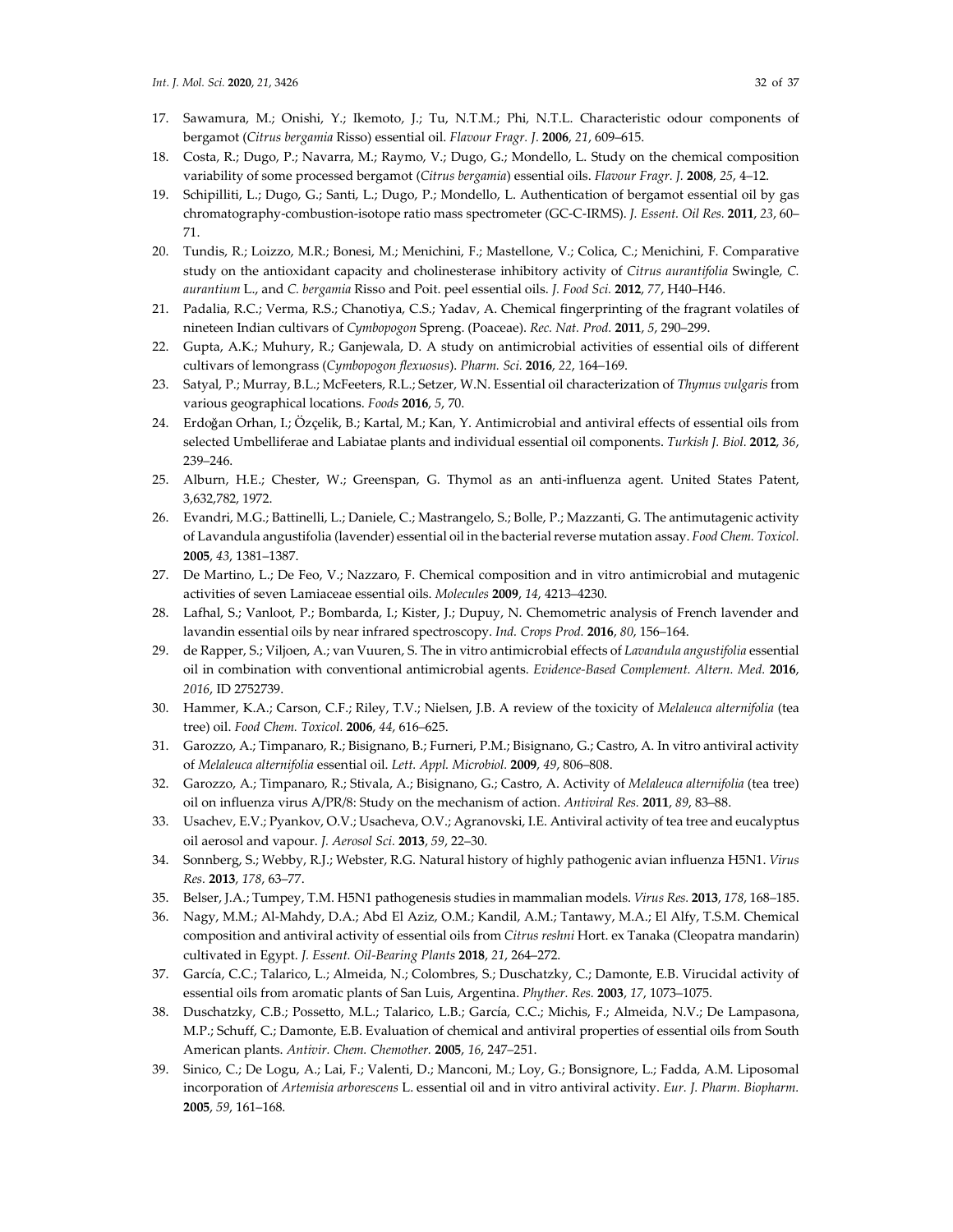- 40. Saddi, M.; Sanna, A.; Cottiglia, F.; Chisu, L.; Casu, L.; Bonsignore, L.; De Logu, A. Antiherpevirus activity of *Artemisia arborescens* essential oil and inhibition of lateral diffusion in Vero cells. *Ann. Clin. Microbiol. Antimicrob.* **2007**, *6*, 10.
- 41. Gavanji, S.; Sayedipour, S.S.; Larki, B.; Bakhtari, A. Antiviral activity of some plant oils against herpes simplex virus type 1 in Vero cell culture. *J. Acute Med.* **2015**, *5*, 62–68.
- 42. Chung, M.S. Antiviral activities of Artemisia princeps var. orientalis essential oil and its  $\alpha$ -thujone against norovirus surrogates. *Food Sci. Biotechnol.* **2017**, *26*, 1457–1461.
- 43. Meneses, R.; Ocazionez, R.E.; Martínez, J.R.; Stashenko, E.E. Inhibitory effect of essential oils obtained from plants grown in Colombia on yellow fever virus replication in vitro. *Ann. Clin. Microbiol. Antimicrob.* **2009**, *8*, 8.
- 44. Haddad, J.G.; Picard, M.; Bénard, S.; Desvignes, C.; Desprès, P.; Diotel, N.; El Kalamouni, C. *Ayapana triplinervis* essential oil and its main component thymohydroquinone dimethyl ether inhibit Zika virus at doses devoid of toxicity in zebrafish. *Molecules* **2019**, *24*, 3447.
- 45. Loizzo, M.R.; Saab, A.; Tundis, R.; Statti, G.A.; Lampronti, I.; Menichini, F.; Gambari, R.; Cinatl, J.; Doerr, H.W. Phytochemical analysis and in vitro evaluation of the biological activity against herpes simplex virus type 1 (HSV-1) of *Cedrus libani* A. Rich. *Phytomedicine* **2008**, *15*, 79–83.
- 46. Setzer, W.N. Essential oils as complementary and alternative medicines for the treatment of influenza. *Am. J. Essent. Oil Nat. Prod.* **2016**, *4*, 16–22.
- 47. Bourne, K.Z.; Bourne, N.; Reising, S.F.; Stanberry, L.R. Plant products as topical microbicide candidates: Assessment of in vitro and in vivo activity against herpes simplex virus type 2. *Antiviral Res.* **1999**, *42*, 219– 226.
- 48. Minami, M.; Kita, M.; Nakaya, T.; Yamamoto, T.; Kuriyama, H.; Imanishi, J. The inhibitory effect of essential oils on herpes simplex virus type-1 replication in vitro. *Microbiol. Immunol.* **2003**, *47*, 681–684.
- 49. El Mokni, R.; Youssef, F.S.; Jmii, H.; Khmiri, A.; Bouazzi, S.; Jlassi, I.; Jaidane, H.; Dhaouadi, H.; Ashour, M.L.; Hammami, S. The Essential oil of Tunisian *Dysphania ambrosioides* and its antimicrobial and antiviral properties. *J. Essent. Oil-Bearing Plants* **2019**, *22*, 282–294.
- 50. Elaissi, A.; Rouis, Z.; Salem, N.A.B.; Mabrouk, S.; ben Salem, Y.; Salah, K.B.H.; Aouni, M.; Farhat, F.; Chemli, R.; Harzallah-Skhiri, F.; et al. Chemical composition of 8 Eucalyptus species' essential oils and the evaluation of their antibacterial, antifungal and antiviral activities. *BMC Complement. Altern. Med.* **2012**, *12*, 81.
- 51. El-Baz, F.K.; Mahmoud, K.; El-Senousy, W.M.; Darwesh, O.M.; El Gohary, A.E. Antiviral antimicrobial and schistosomicidal activities of *Eucalyptus camaldulensis* essential oils. *Int. J. Pharm. Sci. Rev. Res.* **2015**, *31*, 262–268.
- 52. Astani, A.; Reichling, J.; Schnitzler, P. Comparative study on the antiviral activity of selected monoterpenes derived from essential oils. *Phyther. Res.* **2010**, *24*, 673–679.
- 53. Ibrahim, N.A.; El-Hawary, S.S.; Mohammed, M.M.D.; Farid, M.A.; Abdel-Wahed, N.A.M.; Ali, M.A.; El-Abd, E.A.W. Chemical composition, antiviral against avian influenza (H5N1) virus and antimicrobial activities of the essential oils of the leaves and fruits of *Fortunella margarita* Lour. Swingle growing in Egypt. *J. Appl. Pharm. Sci.* **2015**, *5*, 6–12.
- 54. Hayashi, K.; Kamiya, M.; Hayashi, T. Virucidal effects of the steam distillate from *Houttuynia cordata* and its components on HSV-1, influenza virus, and HIV. *Planta Med.* **1995**, *61*, 237–241.
- 55. Brand, Y.M.; Roa-Linares, V.C.; Betancur-Galvis, L.A.; Durán-García, D.C.; Stashenko, E. Antiviral activity of Colombian Labiatae and Verbenaceae family essential oils and monoterpenes on human herpes viruses. *J. Essent. Oil Res.* **2016**, *28*, 130–137.
- 56. Schnitzler, P.; Koch, C.; Reichling, J. Susceptibility of drug-resistant clinical herpes simplex virus type 1 strains to essential oils of ginger, thyme, hyssop, and sandalwood. *Antimicrob. Agents Chemother.* **2007**, *51*, 1859–1862.
- 57. Koch, C.; Reichling, J.; Schneele, J.; Schnitzler, P. Inhibitory effect of essential oils against herpes simplex virus type 2. *Phytomedicine* **2008**, *15*, 71–78.
- 58. Koch, C.; Reichling, J.; Kehm, R.; Sharaf, M.M.; Zentgraf, H.; Schneele, J.; Schnitzler, P. Efficacy of anise oil, dwarf-pine oil and chamomile oil against thymidine-kinase-positive and thymidine-kinase-negative herpesviruses. *J. Pharm. Pharmacol.* **2008**, *60*, 1545–1550.
- 59. Astani, A.; Schnitzler, P.; Reichling, J. Screening for antiviral activities of isolated compounds from essential oils. *Evidence-Based Complement. Altern. Med.* **2011**, *2011*, ID 253643.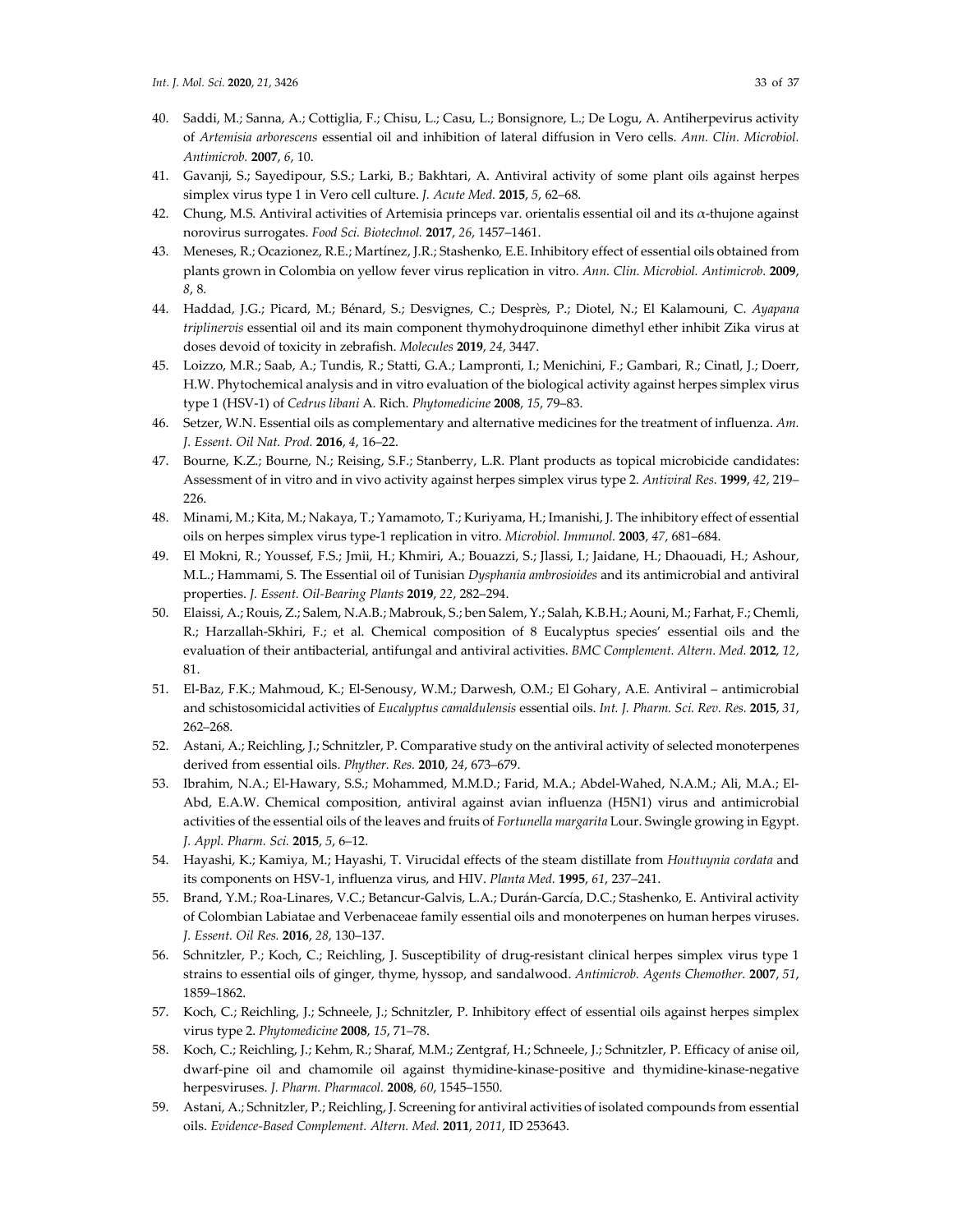- 60. Reichling, J.; Koch, C.; Stahl-Biskup, E.; Sojka, C.; Schnitzler, P. Virucidal activity of a β-triketone-rich essential oil of *Leptospermum scoparium* (Manuka Oil) Against HSV-1 and HSV-2 in cell culture. *Planta Med.* **2005**, *71*, 1123–1127.
- 61. Ocazionez, R.E.; Meneses, R.; Torres, F.Á.; Stashenko, E. Virucidal activity of Colombian *Lippia* essential oils on dengue virus replication in vitro. *Mem. Inst. Oswaldo Cruz* **2010**, *105*, 304–309.
- 62. Gómez, L.A.; Stashenko, E.; Ocazionez, R.E. Comparative study on in vitro activities of citral, limonene and essential oils from *Lippia citriodora* and *L. alba* on yellow fever virus. *Nat. Prod. Commun.* **2013**, *8*, 249–252.
- 63. Pilau, M.R.; Alves, S.H.; Weiblen, R.; Arenhart, S.; Cueto, A.P.; Lovato, L.T. Antiviral activity of the *Lippia graveolens* (Mexican oregano) essential oil and its main compound carvacrol against human and animal viruses. *Brazilian J. Microbiol.* **2011**, *42*, 1616–1624.
- 64. Civitelli, L.; Panella, S.; Marcocci, M.E.; De Petris, A.; Garzoli, S.; Pepi, F.; Vavala, E.; Ragno, R.; Nencioni, L.; Palamara, A.T.; et al. In vitro inhibition of herpes simplex virus type 1 replication by *Mentha suaveolens* essential oil and its main component piperitenone oxide. *Phytomedicine* **2014**, *21*, 857–865.
- 65. Brun, P.; Bernabè, G.; Filippini, R.; Piovan, A. In vitro antimicrobial activities of commercially available tea tree (*Melaleuca alternifolia*) essential oils. *Curr. Microbiol.* **2019**, *76*, 108–116.
- 66. Farag, R.S.; Shalaby, A.S.; El-Baroty, G.A.; Ibrahim, N.A.; Ali, M.A.; Hassan, E.M. Chemical and biological evaluation of the essential oils of different *Melaleuca* species. *Phyther. Res.* **2004**, *18*, 30–35.
- 67. Allahverdiyev, A.; Duran, N.; Ozguven, M.; Koltas, S. Antiviral activity of the volatile oils of *Melissa officinalis* L. against Herpes simplex virus type-2. *Phytomedicine* **2004**, *11*, 657–661.
- 68. Schnitzler, P.; Schuhmacher, A.; Astani, A.; Reichling, J. *Melissa officinalis* oil affects infectivity of enveloped herpesviruses. *Phytomedicine* **2008**, *15*, 734–740.
- 69. Schuhmacher, A.; Reichling, J.; Schnitzler, P. Virucidal effect of peppermint oil on the enveloped viruses herpes simplex virus type 1 and type 2 in vitro. *Phytomedicine* **2003**, *10*, 504–510.
- 70. El Moussaoui, N.; Sanchez, G.; Khay, E.O.; Idaomar, M.; Ibn Mansour, A.; Abrini, J.; Aznar, R. Antibacterial and antiviral activities of essential oils of northern Moroccan plants. *Br. Biotechnol. J.* **2013**, *3*, 318–331.
- 71. Bouazzi, S.; Jmii, H.; El Mokni, R.; Faidi, K.; Falconieri, D.; Piras, A.; Jaïdane, H.; Porcedda, S.; Hammami, S. Cytotoxic and antiviral activities of the essential oils from Tunisian fern, *Osmunda regalis*. *South. African J. Bot.* **2018**, *118*, 52–57.
- 72. Sivropoulou, A.; Nikolaou, C.; Papanikolaou, E.; Kokkini, S.; Lanaras, T.; Arsenakis, M. Antimicrobial, cytotoxic, and antiviral activities of *Salvia fructicosa* essential oil. *J. Agric. Food Chem.* **1997**, *45*, 3197–3201.
- 73. Benencia, F.; Courrèges, M.C. Antiviral activity of sandalwood oil against herpes simplex viruses-1 and -2. *Phytomedicine* **1999**, *6*, 119–23.
- 74. De Logu, A.; Loy, G.; Pellerano, M.L.; Bonsignore, L.; Schivo, M.L. Inactivation of HSV-1 and HSV-2 and prevention of cell-to-cell virus spread by *Santolina insularis* essential oil. *Antiviral Res.* **2000**, *48*, 177–185.
- 75. Zeghib, A.; Calliste, C.-A.; Simon, A.; Charfeddine, R.; Aouni, M.; Duroux, J.-L.; Kabouche, A.; Kabouche, Z. Chemical composition and biological potential of *Thymus willdenowii* Boiss. & Reut. essential oil. *Nat. Prod. Res.* **2019**, *0*, 1–4.
- 76. Roy, S.; Chaurvedi, P.; Chowdhary, A. Evaluation of antiviral activity of essential oil of *Trachyspermum ammi* against Japanese encephalitis virus. *Pharmacognosy Res.* **2015**, *7*, 263–267.
- 77. Shayeganmehr, A.; Vasfi Marandi, M.; Karimi, V.; Barin, A.; Ghalyanchilangeroudi, A. *Zataria multiflora* essential oil reduces replication rate of avian influenza virus (H9N2 subtype) in challenged broiler chicks. *Br. Poult. Sci.* **2018**, *59*, 389–395.
- 78. Camero, M.; Lanave, G.; Catella, C.; Capozza, P.; Gentile, A.; Fracchiolla, G.; Britti, D.; Martella, V.; Buonavoglia, C.; Tempesta, M. Virucidal activity of ginger essential oil against caprine alphaherpesvirus-1. *Vet. Microbiol.* **2019**, *230*, 150–155.
- 79. Trovati, G.; Chierice, G.O.; Sanches, E.A.; Galhiane, M.S. Essential oil composition of *Aloysia gratissima* from Brazil. *J. Essent. Oil Res.* **2009**, *21*, 325–326.
- 80. Santos, F.M.; Pinto, J.E.B.P.; Bertolucci, S.K. V.; Alvarenga, A.A.; Alves, M.N.; Duarte, M.C.T.; Sartoratto, A. Chemical composition and antimicrobial activity of the essential oil from the leaves and flowers of *Aloysia gratissima*. *Rev. Bras. Plantas Med.* **2013**, *15*, 583–588.
- 81. Militello, M.; Settanni, L.; Aleo, A.; Mammina, C.; Moschetti, G.; Giammanco, G.M.; Blàzquez, M.A.; Carrubba, A. Chemical composition and antibacterial potential of *Artemisia arborescens* L. essential oil. *Curr. Microbiol.* **2011**, *62*, 1274–1281.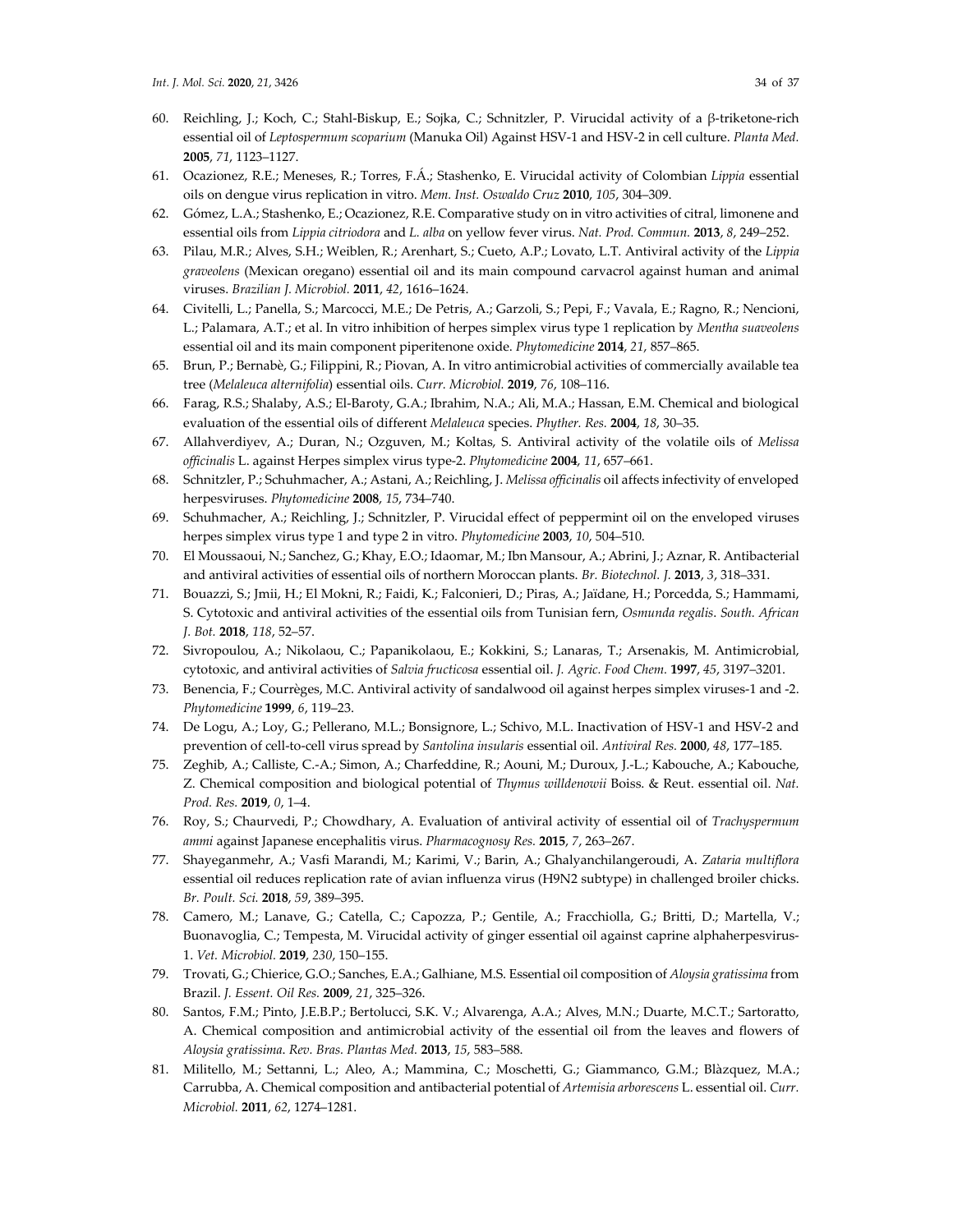- 82. Bertuzzi, G.; Tirillini, B.; Angelini, P.; Venanzoni, R. Antioxidative action of *Citrus limonum* essential oil on skin. *European J. Med. Plants* **2013**, *3*, 1–9.
- 83. El-Leel, O.F.A.; El-Said, N.A.M. Growth, essential oil and molecular genetic identification studies of some *Eucalyptus* species cultivated under Egyptian conditions. *BAOJ Biotechnol.* **2016**, *2*, 20.
- 84. Silvestre, A.J.D.; Cavaleiro, J.A.S.; Delmond, B.; Filliatre, C.; Bourgeois, G. Analysis of the variation of the essential oil composition of *Eucalyptus globulus* Labill. from Portugal using multivariate statistical analysis. *Ind. Crops Prod.* **1997**, *6*, 27–33.
- 85. Barazandeh, M.M. Essential oil composition of *Lavandula latifolia* Medik from Iran. *J. Essent. Oil Res.* **2002**, *14*, 103–104.
- 86. Pozzatti, P.; Scheid, L.A.; Spader, T.B.; Atayde, M.L.; Santurio, J.M.; Alves, S.H. In vitro activity of essential oils extracted from plants used as spices against fluconazole-resistant and fluconazole-susceptible *Candida* spp. *Can. J. Microbiol.* **2008**, *54*, 950–956.
- 87. Raal, A.; Orav, A.; Püssa, T.; Valner, C.; Malmiste, B.; Arak, E. Content of essential oil, terpenoids and polyphenols in commercial chamomile (*Chamomilla recutita* L. Rauschert) teas from different countries. *Food Chem.* **2012**, *131*, 632–638.
- 88. Demir, H.; Kalaycı, S. Chemical composition and antimicrobial activity of essential oils of *Ocimum basilicum* var. *album* (L.) Benth, *Lavandula angustifolia* subsp. *angustifolia*, *Melissa officinalis* belonging to Lamiaceae family. *J. Food Sci. Eng.* **2017**, *7*, 461–471.
- 89. Stevanovic, T.; Garneau, F.-X.; Jean, F.-I.; Gagnon, H.; Vilotic, D.; Petrovic, S.; Ruzic, N.; Pichette, A. The essential oil composition of *Pinus mugo* Turra from Serbia. *Flavour Fragr. J.* **2005**, *20*, 96–97.
- 90. Hoim, Y.; Hiltunen, R. Chemical composition of a commercial oil of *Ravensara aromatica* Sonn. used in aromatherapy. *J. Essent. Oil Res.* **1999**, *11*, 677–678.
- 91. Poli, F.; Bonsignore, L.; Loy, G.; Sacchetti, G.; Ballero, M. Comparison between the essential oils of *Santolina insularis* (Genn. ex Fiori) Arrigoni and *Santolina corsica* Jord. et Fourr. from the island of Sardinia (Italy). *J. Ethnopharmacol.* **1997**, *56*, 201–208.
- 92. Tsai, J.-J.; Liu, W.-L.; Lin, P.-C.; Huang, B.-Y.; Tsai, C.-Y.; Chou, P.-H.; Lee, F.-C.; Ping, C.-F.; Lee, P.-Y.A.; Liu, L.-T.; et al. An RT-PCR panel for rapid serotyping of dengue virus serotypes 1 to 4 in human serum and mosquito on a field-deployable PCR system. *PLoS One* **2019**, *14*, e0214328.
- 93. Vasconcelos, P.F.C.; Monath, T.P. Yellow fever remains a potential threat to public health. *Vector-Borne Zoonotic Dis.* **2016**, *16*, 566–567.
- 94. Douam, F.; Ploss, A. Yellow fever virus: Knowledge gaps impeding the fight against an old foe. *Trends Microbiol.* **2018**, *26*, 913–928.
- 95. Hayashi, K.; Imanishi, N.; Kashiwayama, Y.; Kawano, A.; Terasawa, K.; Shimada, Y.; Ochiai, H. Inhibitory effect of cinnamaldehyde, derived from Cinnamomi cortex, on the growth of influenza A/PR/8 virus in vitro and in vivo. *Antiviral Res.* **2007**, *74*, 1–8.
- 96. Benencia, F.; Courrèges, M.C. In vitro and in vivo activity of eugenol on human herpesvirus. *Phyther. Res.* **2000**, *14*, 495–500.
- 97. Liao, Q.; Qian, Z.; Liu, R.; An, L.; Chen, X. Germacrone inhibits early stages of influenza virus infection. *Antiviral Res.* **2013**, *100*, 578–588.
- 98. Armaka, M.; Papanikolaou, E.; Sivropoulou, A.; Arsenakis, M. Antiviral properties of isoborneol, a potent inhibitor of herpes simplex virus type 1. *Antiviral Res.* **1999**, *43*, 79–92.
- 99. Ryabchenko, B.; Tulupova, E.; Schmidt, E.; Wlcek, K.; Buchbauer, G.; Jirovetz, L. Investigation of anticancer and antiviral properties of selected aroma samples. *Nat. Prod. Commun.* **2008**, *3*, 1085–1088.
- 100. Kiyohara, H.; Ichino, C.; Kawamura, Y.; Nagai, T.; Sato, N.; Yamada, H. Patchouli alcohol: In vitro direct anti-influenza virus sesquiterpene in *Pogostemon cablin* Benth. *J. Nat. Med.* **2012**, *66*, 55–61.
- 101. Wu, H.; Li, B.; Wang, X.; Jin, M.; Wang, G. Inhibitory effect and possible mechanism of action of patchouli alcohol against influenza a (H2N2) virus. *Molecules* **2011**, *16*, 6489–6501.
- 102. Gentile, D.; Patamia, V.; Scala, A.; Sciortino, M.T.; Piperno, A.; Rescifina, A. Inhibitors of SARS-CoV-2 main protease from a library of marine natural products: A virtual screening and molecular modeling study. *Medrxiv.Org* **2020**, *2020*. Available at: https://www.worldometers.info/coronavirus/.
- 103. Thuy, B.T.P.; My, T.T.A.; Hai, N.T.T.; Hieu, L.T.; Hoa, T.T.; Thi Phuong Loan, H.; Triet, N.T.; Anh, T.T. Van; Quy, P.T.; Tat, P. Van; et al. Investigation into SARS-CoV-2 resistance of compounds in garlic essential oil. *ACS Omega* **2020**, early view. Available at: https://dx.doi.org/10.1021/acsomega.0c00772.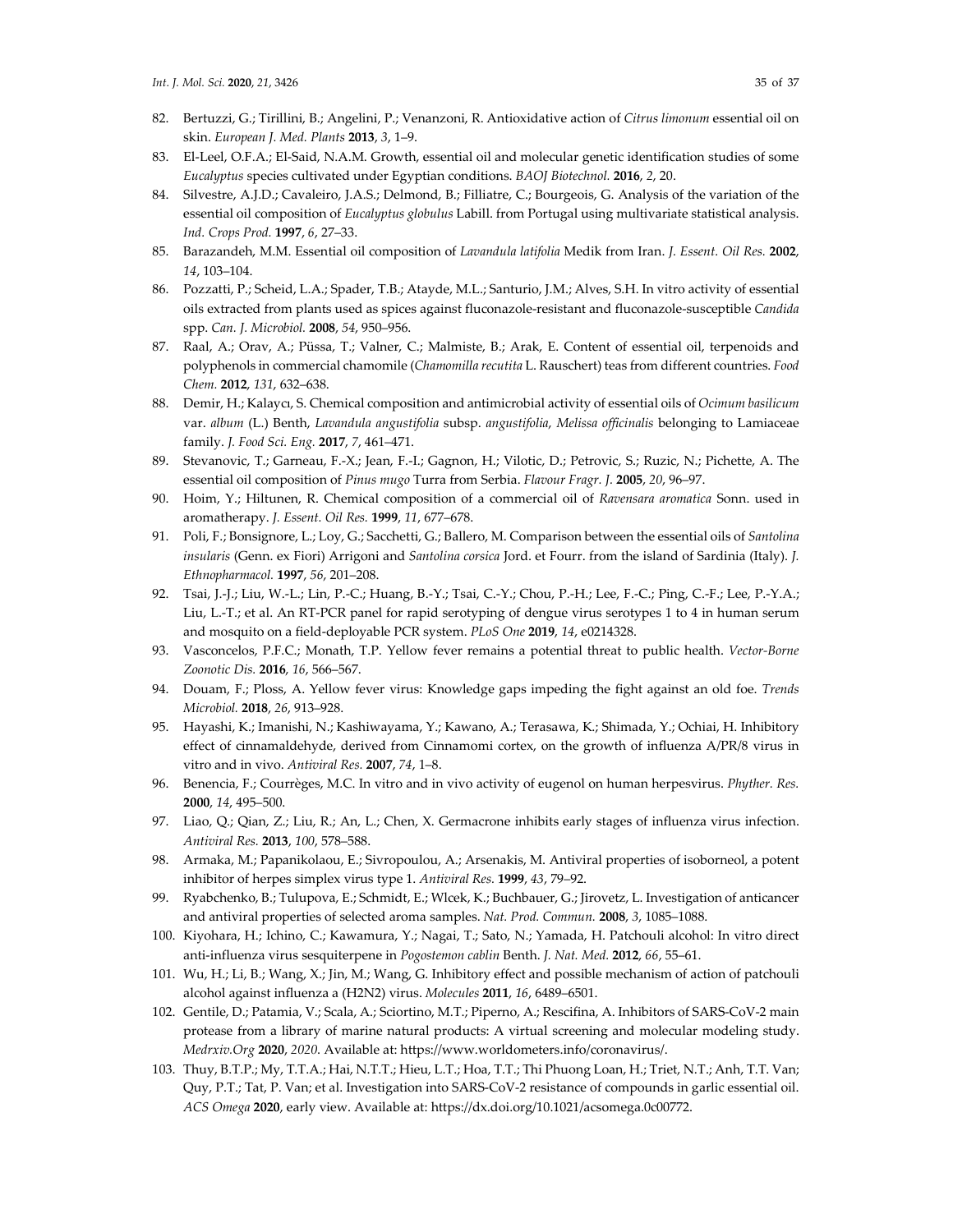- 104. Joshi, R.; Jagdale, S.; Bansode, S.; Shankar, S.S.; Tellis, M.; Pandya, V.K.; Giri, A.; Kulkarni, M. Discovery of multi-target-directed ligands by targeting host-specific SARS-CoV-2's structurally conserved main protease. *Preprints* **2020**, *2020*, 2020040068. Available at: https://www.preprints.org/manuscript/202004.0068/v2.
- 105. Manish, M. Studies on computational molecular interaction between SARS-CoV-2 main protease and natural products. *ChemRxiv* **2020**, preprint. Available at: https://doi.org/10.26434/chemrxiv.12024789.v2.
- 106. Beck, B.R.; Shin, B.; Choi, Y.; Park, S.; Kang, K. Predicting commercially available antiviral drugs that may act on the novel coronavirus (SARS-CoV-2) through a drug-target interaction deep learning model. *Comput. Struct. Biotechnol. J.* **2020**, *18*, 784–790.
- 107. Hofmarcher, M.; Mayr, A.; Rumetshofer, E.; Ruch, P.; Renz, P.; Schimunek, J.; Seidl, P.; Vall, A.; Widrich, M.; Hochreiter, S.; et al. Large-scale ligand-based virtual screening for SARS-CoV-2 inhibitors using deep neural networks. *SSRN Electron. J.* **2020**. Available at: https://ssrn.com/abstract=3561442.
- 108. Zhang, L.; Lin, D.; Sun, X.; Curth, U.; Drosten, C.; Sauerhering, L.; Becker, S.; Rox, K.; Hilgenfeld, R. Crystal structure of SARS-CoV-2 main protease provides a basis for design of improved  $\alpha$ -ketoamide inhibitors. *Science* **2020**, *3405*. 409-412, doi: 10.1126/science.abb3405.
- 109. Bhardwaj, K.; Sun, J.; Holzenburg, A.; Guarino, L.A.; Kao, C.C. RNA recognition and cleavage by the SARS coronavirus endoribonuclease. *J. Mol. Biol.* **2006**, *361*, 243–256.
- 110. Saikatendu, K.S.; Joseph, J.S.; Subramanian, V.; Clayton, T.; Griffith, M.; Moy, K.; Velasquez, J.; Neuman, B.W.; Buchmeier, M.J.; Stevens, R.C.; et al. Structural basis of severe acute respiratory syndrome coronavirus ADP-ribose-1″-phosphate dephosphorylation by a conserved domain of nsP3. *Structure* **2005**, *13*, 1665–1675.
- 111. Putics, A.; Filipowicz, W.; Hall, J.; Gorbalenya, A.E.; Ziebuhr, J. ADP-ribose-1"-monophosphatase: A conserved coronavirus enzyme that is dispensable for viral replication in tissue culture. *J. Virol.* **2005**, *79*, 12721–12731.
- 112. Chen, S.; Luo, H.; Chen, L.; Chen, J.; Shen, J.; Zhu, W.; Chen, K.; Shen, X.; Jiang, H. An overall picture of SARS coronavirus (SARS-CoV) genome-encoded major proteins: Structures, functions and drug development. *Curr. Pharm. Des.* **2006**, *12*, 4539–4553.
- 113. Yan, R.; Zhang, Y.; Li, Y.; Xia, L.; Guo, Y.; Zhou, Q. Structural basis for the recognition of SARS-CoV-2 by full-length human ACE2. *Science* **2020**, *367*, 1444–1448.
- 114. Zhang, H.; Penninger, J.M.; Li, Y.; Zhong, N.; Slutsky, A.S. Angiotensin-converting enzyme 2 (ACE2) as a SARS-CoV-2 receptor: Molecular mechanisms and potential therapeutic target. *Intensive Care Med.* **2020**, *46*, 586–590.
- 115. Pourghanbari, G.; Nili, H.; Moattari, A.; Mohammadi, A.; Iraji, A. Antiviral activity of the oseltamivir and *Melissa officinalis* L. essential oil against avian influenza A virus (H9N2). *VirusDisease* **2016**, *27*, 170–178.
- 116. Cowan, M.M. Plant products as antimicrobial agents. *Clin. Microbiol. Rev.* **1999**, *12*, 564–582.
- 117. Peana, A.T.; D'Aquila, P.S.; Chessa, M.L.; Moretti, M.D.L.; Serra, G.; Pippia, P. (-)-Linalool produces antinociception in two experimental models of pain. *Eur. J. Pharmacol.* **2003**, *460*, 37–41.
- 118. Li, X.-J.; Yang, Y.-J.; Li, Y.-S.; Zhang, W.K.; Tang, H.-B. α-Pinene, linalool, and 1-octanol contribute to the topical anti-inflammatory and analgesic activities of frankincense by inhibiting COX-2. *J. Ethnopharmacol.* **2016**, *179*, 22–26.
- 119. Bakir, B.; Him, A.; Özbek, H.; Düz, E.; Tütüncü, M. Investigation of the anti-inflammatory and analgesic activities of β-caryophyllene. *Int. J. Essent. Oil Ther.* **2008**, *2*, 41–44.
- 120. Klauke, A.; Racz, I.; Pradier, B.; Markert, A.; Zimmer, A.M.; Gertsch, J.; Zimmer, A. The cannabinoid CB2 receptor-selective phytocannabinoid beta-caryophyllene exerts analgesic effects in mouse models of inflammatory and neuropathic pain. *Eur. Neuropsychopharmacol.* **2014**, *24*, 608–620.
- 121. Santos, F.A.; Rao, V.S.N. Antiinflammatory and antinociceptive effects of 1,8-cineole a terpenoid oxide present in many plant essential oils. *Phyther. Res.* **2000**, *14*, 240–244.
- 122. Takaishi, M.; Fujita, F.; Uchida, K.; Yamamoto, S.; Shimizu, M.S.; Uotsu, C.H.; Shimizu, M.; Tominaga, M. 1,8-Cineole, a TRPM8 agonist, is a novel natural antagonist of human TRPA1. *Mol. Pain* **2012**, *8*, 86.
- 123. Eccles, R. Menthol and related cooling compounds. *J. Pharm. Pharmacol.* **1994**, *46*, 618–630.
- 124. Kamatou, G.P.P.; Vermaak, I.; Viljoen, A.M.; Lawrence, B.M. Menthol: A simple monoterpene with remarkable biological properties. *Phytochemistry* **2013**, *96*, 15–25.
- 125. Laude, E.A.; Morice, A.H.; Grattan, T.J. The antitussive effects of menthol, camphor, and cineole in conscious Guinea-pigs. *Pulm. Pharmacol.* **1994**, *7*, 179–184.